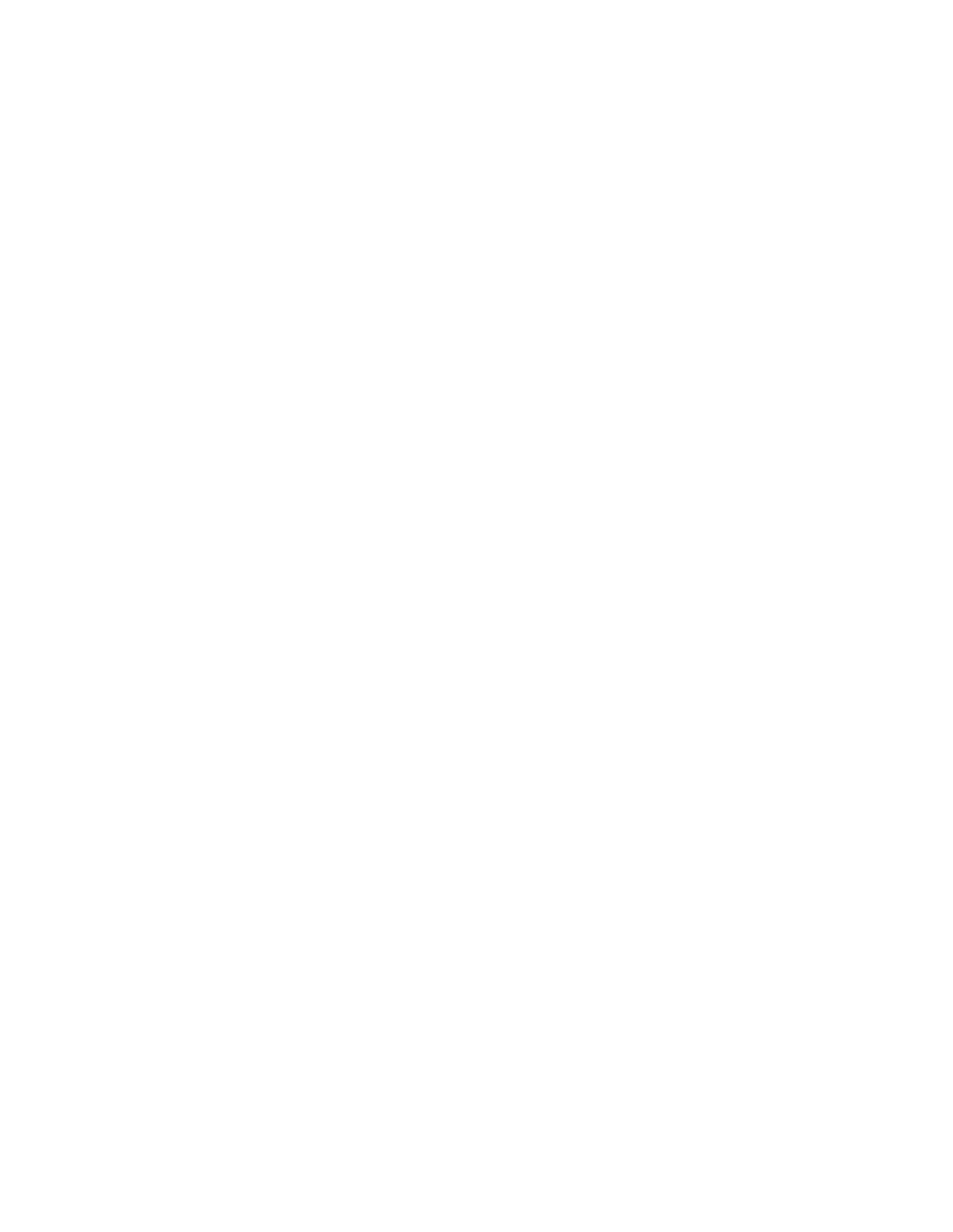# RENTING FROM WALL STREET:

Blackstone's Invitation Homes in Los Angeles and Riverside

#### Strategic Actions for a Just Economy – www.saje.net



Strategic Actions for a Just Economy (SAJE) is an economic justice and tenants' rights organization that works with local residents to combat slum housing, organizes residents to engage in the city's land use planning processes in order to increase the amount of affordable and safe housing in the area, and works to halt illegal evictions and the ongoing displacement of Los Angeles' working families. Its mission is to change public and corporate policy in a manner that provides concrete economic benefit to working-class people, increases the

economic rights of working-class people, and builds leadership through a movement for economic justice.

#### The Right to the City Alliance – www.righttothecity.org



The Right to the City Alliance seeks to create regional and national impacts in the fields of housing, human rights, urban land, community development, civic engagement, criminal justice, environmental justice, and more. Right to the City (RTC) was born out of desire and need by organizers and allies around the country to have a stronger movement for urban justice. It was also born out of the power of an idea for a new kind of urban politics that asserts that everyone, particularly the disenfranchised, not only has a right to the city, but that inhabitants

have a right to shape it, design it, and operationalize it.

#### The Homes for All Campaign – www.homesforall.org

This report was written as part of Homes For All, a national campaign that is broadening the conversation of the housing crisis beyond foreclosure and putting forth a comprehensive housing agenda that also speaks to issues affecting public housing residents, homeless families, and the growing number of renters in American cities. The rise of the corporate landlord in the single-family market is central to understanding the housing crisis renters face today.

Homes For All works to protect, defend, and expand housing that is truly affordable and dignified for low-income and very low-income communities. The campaign engages those most directly impacted by this crisis through local and national organizing, winning strong local policies that protect renters and homeowners, and shifting the national debate on housing. Right to the City is working collaboratively across sectors to develop national housing policy that ensures that our communities and future generations have homes that are truly affordable, stable, and dignified. Homes For All has grown to include 25 grassroots community organizations in 19 cities and 14 states across the country. The National Low Income Housing Coalition is a campaign partner.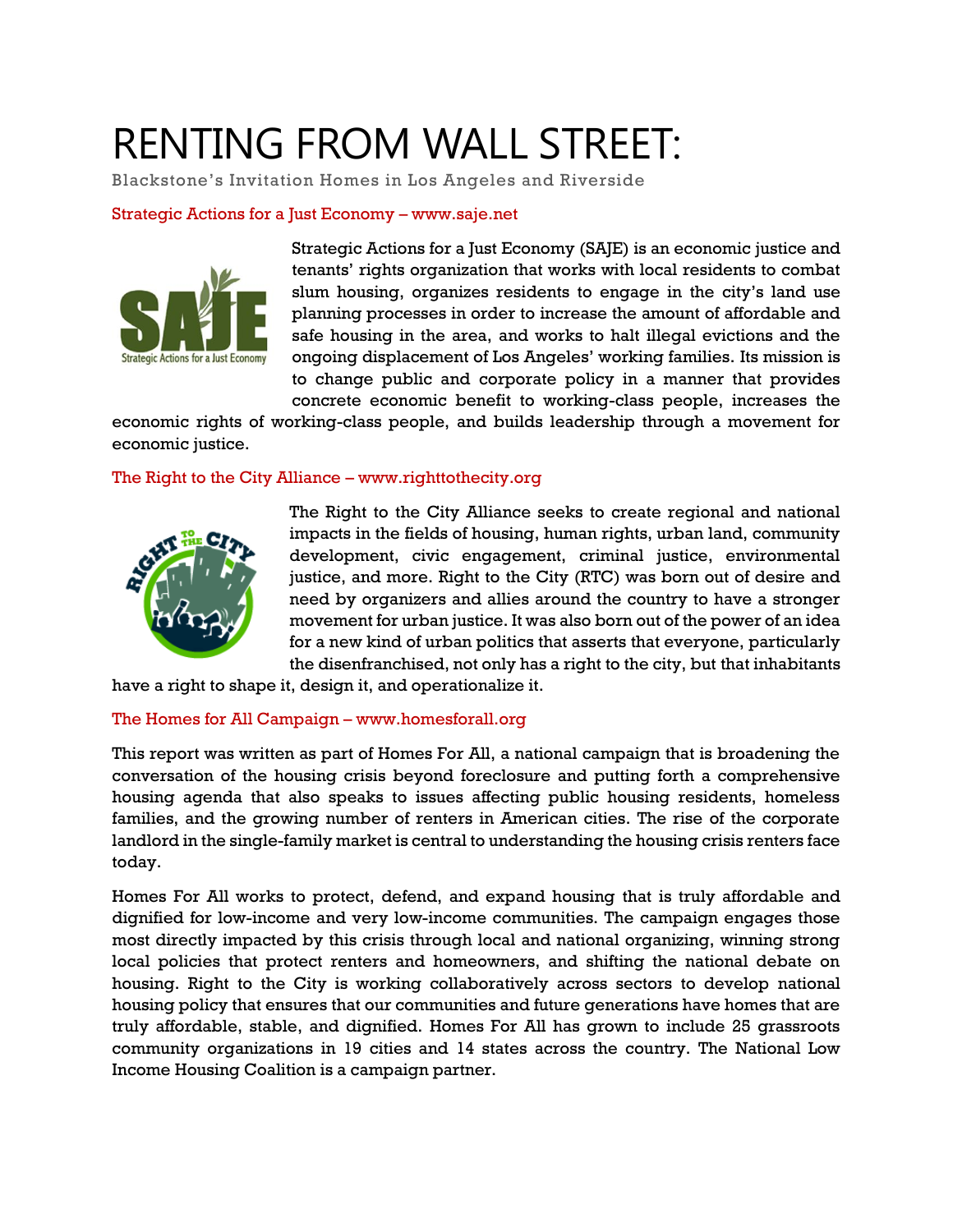# ACKNOWLEDGEMENTS

This report was principally authored by Rob Call, a graduate student in Urban Planning at the Massachusetts Institute of Technology, with collaboration and inspiration from the staff of Strategic Actions for a Just Economy (SAJE) and Right to the City Alliance (RTC).

# **CONTRIBUTORS and EDITORS**

Cynthia Strathmann, Executive Director, SAJE Joe Donlin, Director of Equitable Development, SAJE Rachèl Laforest, Executive Director, RTC Tony Romano, Organizing Director, RTC Sarah Heck, Ph.D. Student in Geography and Urban Studies, Temple University

# **COPY EDITOR**

Suzy Subways

# **FIELD INTERVIEWERS**

Favian Gonzalez, Community Organizer, SAJE Gabriela Garcia, Community Organizer, SAJE Carlos Jauregui, Community Organizer, SAJE Myriam Inzunza, Community Organizer, SAJE

Cover images courtesy of the U.S. Geological Survey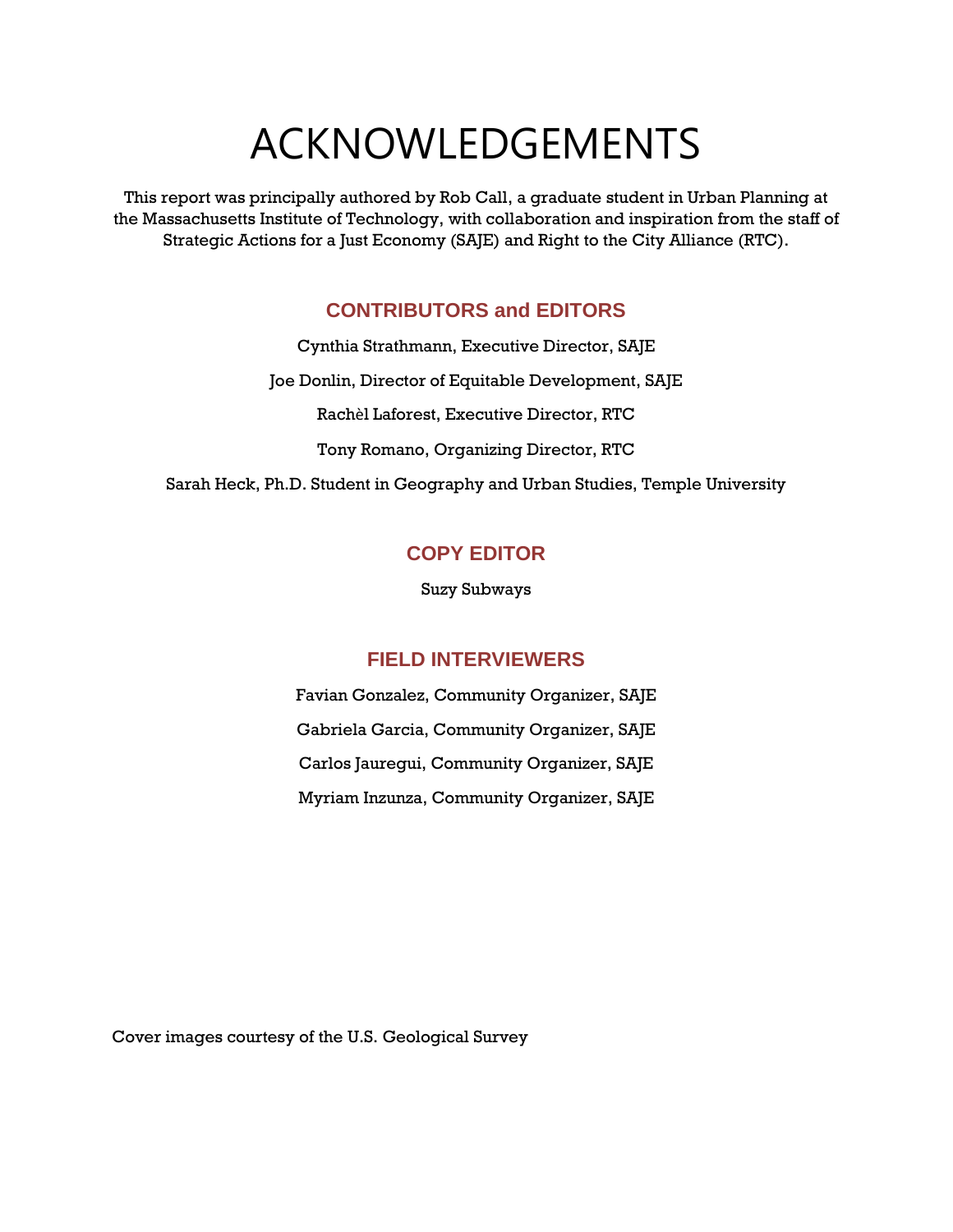# **CONTENTS**

<span id="page-4-0"></span>

| BLACKSTONE'S INVITATION HOMES: Los Angeles and Riverside, Calif.  16 |
|----------------------------------------------------------------------|
|                                                                      |
|                                                                      |
|                                                                      |
| 26                                                                   |
| 30                                                                   |
|                                                                      |
|                                                                      |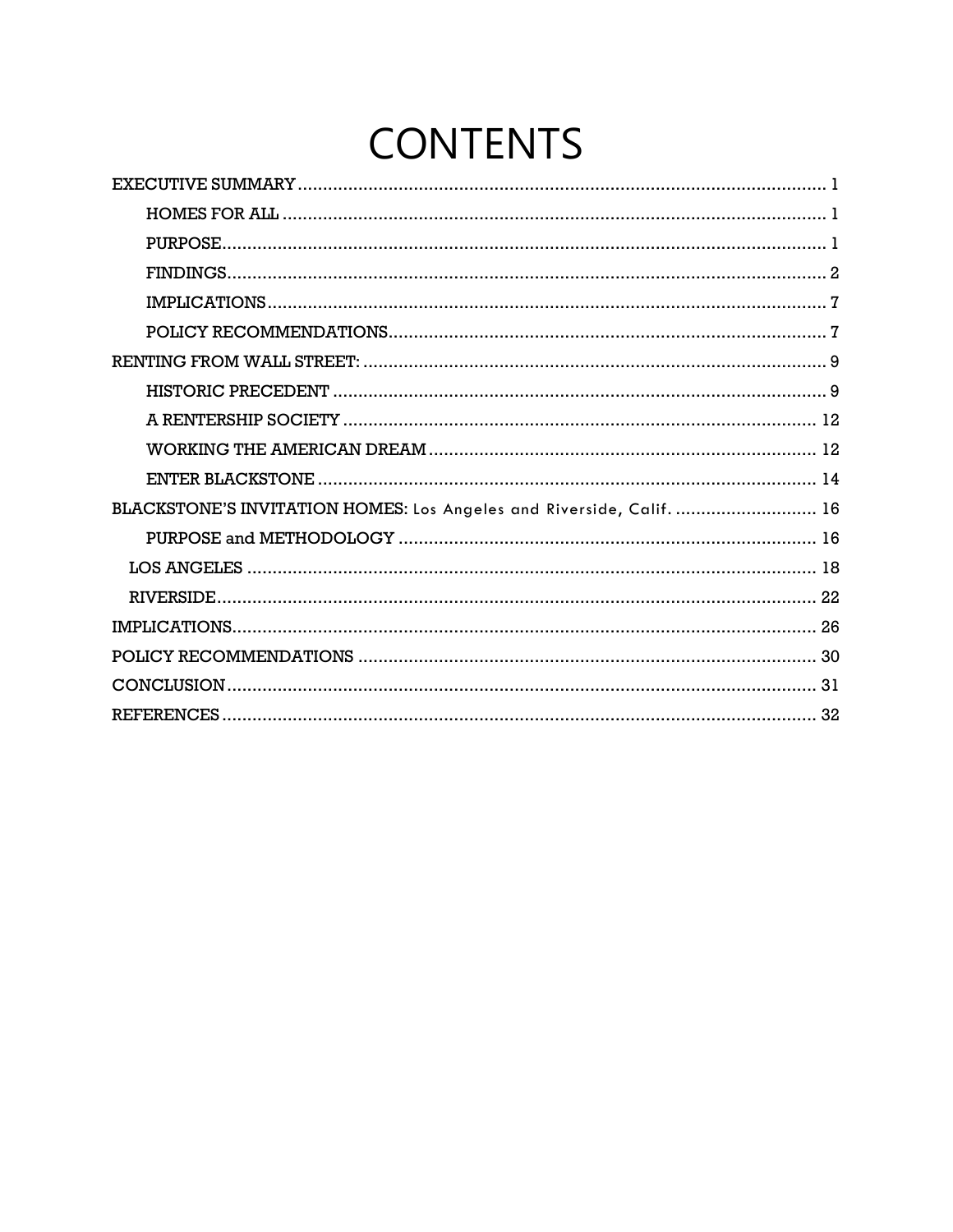# EXECUTIVE SUMMARY

The last time Wall Street financiers created new financial instruments for the American housing market, mortgage-backed securities and collateralized debt obligations drew mortgages into bubble-fueling trades on top of toxic trades. As residents who had been targeted by banks and mortgage brokers that were eager to sell housing debt into Wall Street's financial machine began to default on predatory and subprime loans, the house of cards collapsed. Since the housing crisis began in 2007, American households have lost at least \$7.7 trillion in wealth.<sup>1</sup> Those most drastically affected by the crisis have been lowincome communities of color, who were targeted with mortgages that were impossible to repay. Latino and Black homeowners were 70 to 80 percent more likely to be offered subprime loans prior to the housing crash and 71 to 76 percent more likely to have lost their homes after the crash than white homeowners.<sup>2</sup>

The housing market has Wall Street's attention yet again. Private equity firms and institutional investors with capital to deploy and access to lines of credit are working to further the commodification of housing, in part by replicating some of the same financial instruments that led to the 2007 housing collapse. This trend was initially called "REO-to-rental," meaning that firms were buying real estate–owned (REO) properties from banks and governmentsponsored enterprises (GSEs) and converting them to rental units. Now that the REO stock has dwindled, the trend toward institutionalizing the rental of single-family homes has become known as simply single-family rental or SFR. When homes are owned and controlled by Wall Street, the money people pay to keep a roof over their heads flows out of our communities and into the pockets of Wall Street firms and their investors.

# <span id="page-5-0"></span>**HOMES FOR ALL**

We believe that housing should be accessible, affordable, stable, high-quality, and community controlled. The land grab by institutional investors over the past two years works against each of those beliefs. As this process unfolded — and as we watched foreclosed homes get eaten up by institutional investors and struggling families get pushed out, attempting to find rents more affordable than their previous mortgage payments — we wanted to know what it was like to rent from a Wall Street landlord. We decided to target the largest investor, which also happens to be the world's largest private equity firm, The Blackstone Group, and hit the streets to talk to their tenants.

# <span id="page-5-1"></span>**PURPOSE**

The aim of this study was to document the circumstances and perceptions of tenants living in Blackstone-owned properties, run by their subsidiary Invitation Homes. The study focuses on the experiences of tenants in Blackstone-owned homes in Los Angeles, particularly South Los Angeles, and Riverside, Calif. These areas were chosen as study sites because of their historic connections to previous housing crises. South Los Angeles is a historically Black and Latino neighborhood that was subject to redlining and, more recently, predatory lending and massive foreclosures. Riverside was the site of a major housing boom in the early 2000s. It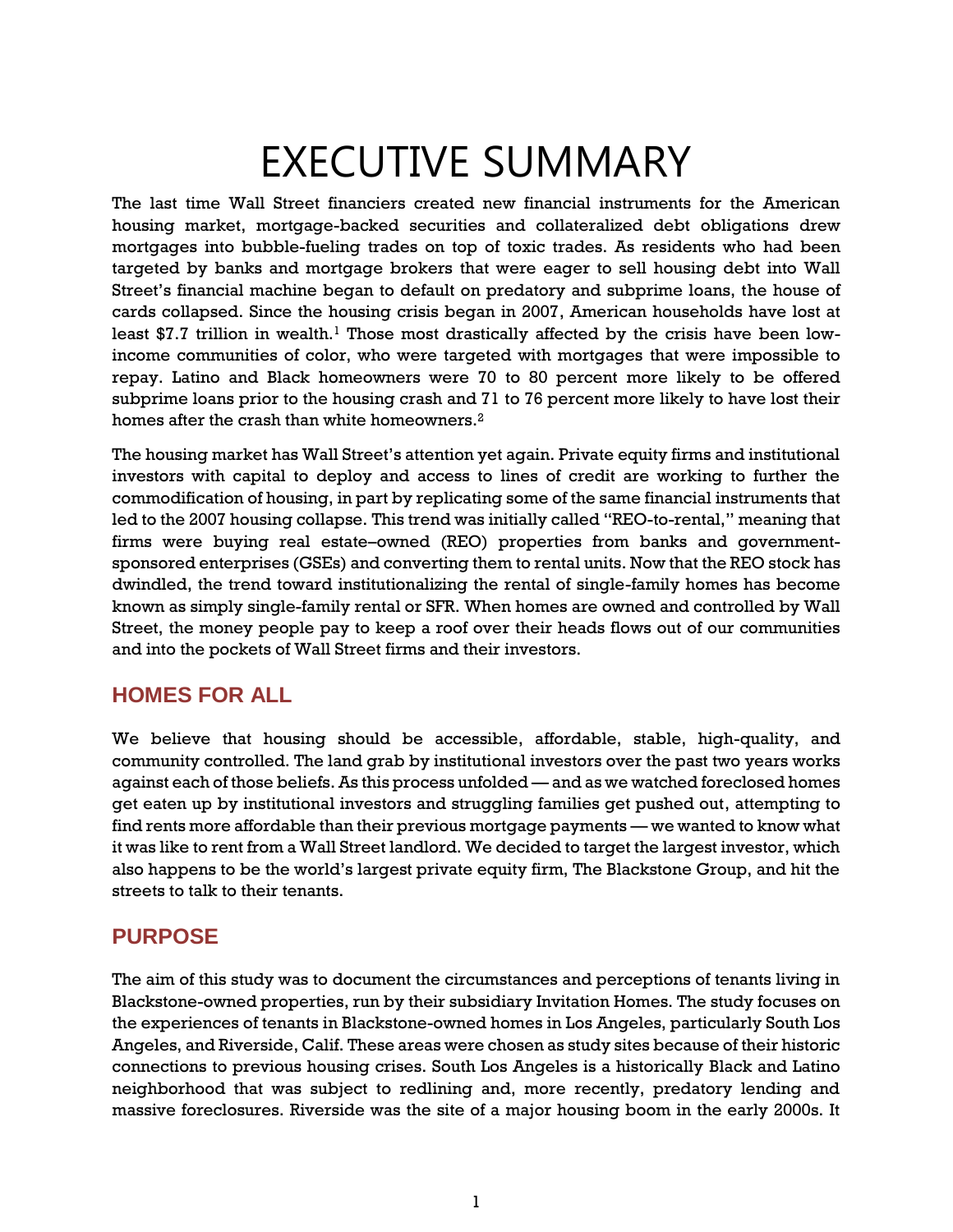was then devastated by the housing collapse and remains the eleventh most underwater metropolitan area in the United States. $^3$ 

Using public records, we identified a total of 1,402 properties owned by Blackstone's purchasing subsidiary, THR California, as of early March 2014. We canvassed these properties over a period of three weeks in March 2014. After completing the canvassing and conducting the surveys, responses were collected and analyzed, producing the findings on property transactions, tenant characteristics, accessibility, affordability, stability, quality of conditions, and customer service contained in the report. Below is a summary of our findings.

# <span id="page-6-0"></span>**FINDINGS**

#### **PROPERTY TRANSACTIONS**

|                                                  | Los Angeles  | Riverside    |
|--------------------------------------------------|--------------|--------------|
| Money spent to purchase homes                    | \$26,954,426 | \$33,394,540 |
| Percent of purchases from<br>corporations        | 49%          | 12%          |
| Percent of purchases from<br>individuals         | 51%          | 88%          |
| Percent of purchases made through<br>foreclosure | 33%          | 70%          |

Blackstone spent millions of dollars in cash to purchase properties now managed by Invitation Homes. In Los Angeles, nearly half of their purchases were from speculative corporations that had owned the home for less than one year, with another third purchased through foreclosure. In Riverside, Blackstone purchased 88 percent of the properties we canvassed from individuals, mostly through foreclosure sale.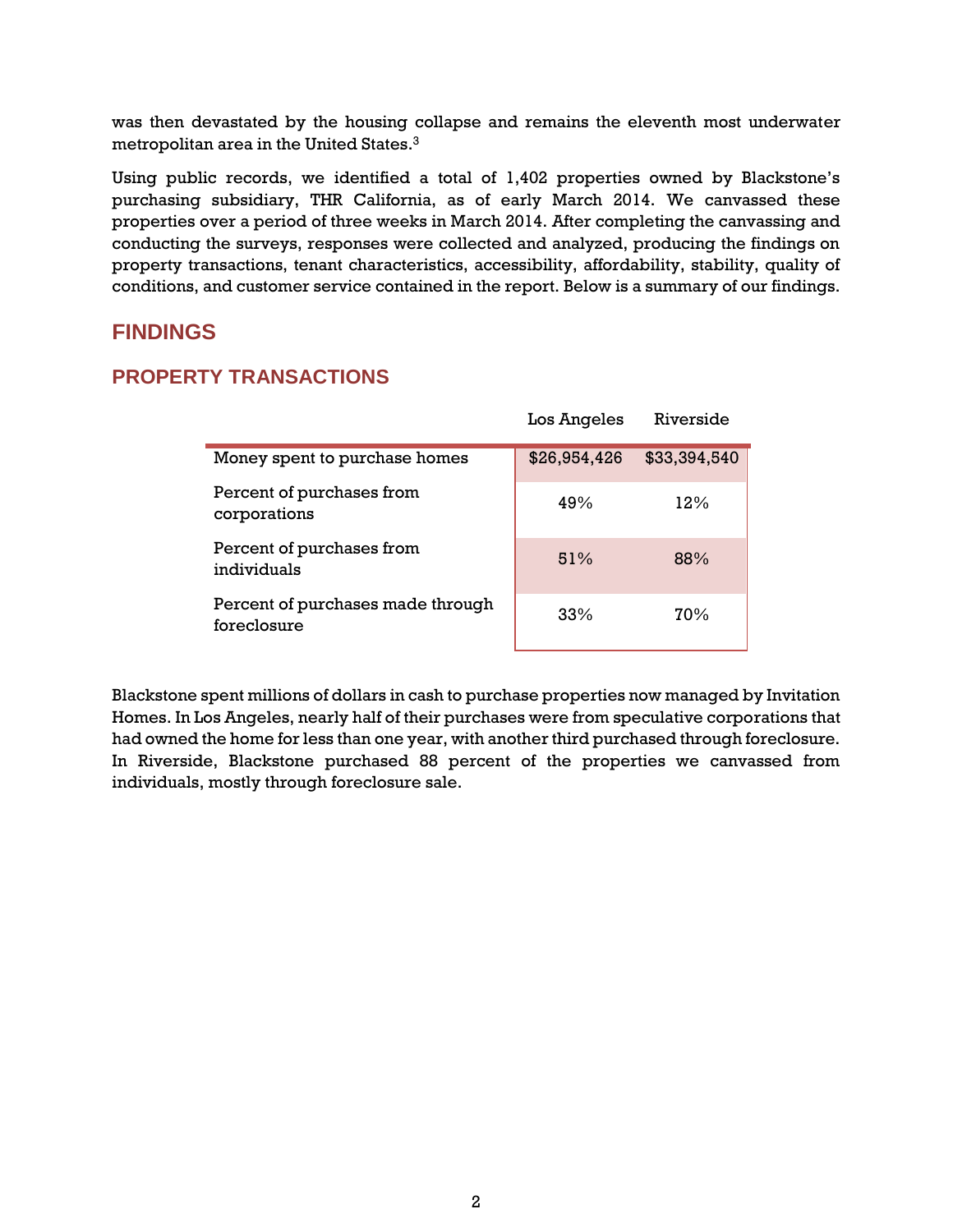# **TENANT CHARACTERISTICS**



In Los Angeles and Riverside, respectively, 96 and 85 percent of our respondents were people of color. These trends hold true with the demographics of the areas we surveyed, and the fact that people of color are far less likely to own homes than whites. We did come across tenants who had previously been homeowners and were either foreclosed upon or forced to move because their bank would not negotiate a modification. In Los Angeles, 16 percent of our respondents were former homeowners, and in Riverside, 35 percent were.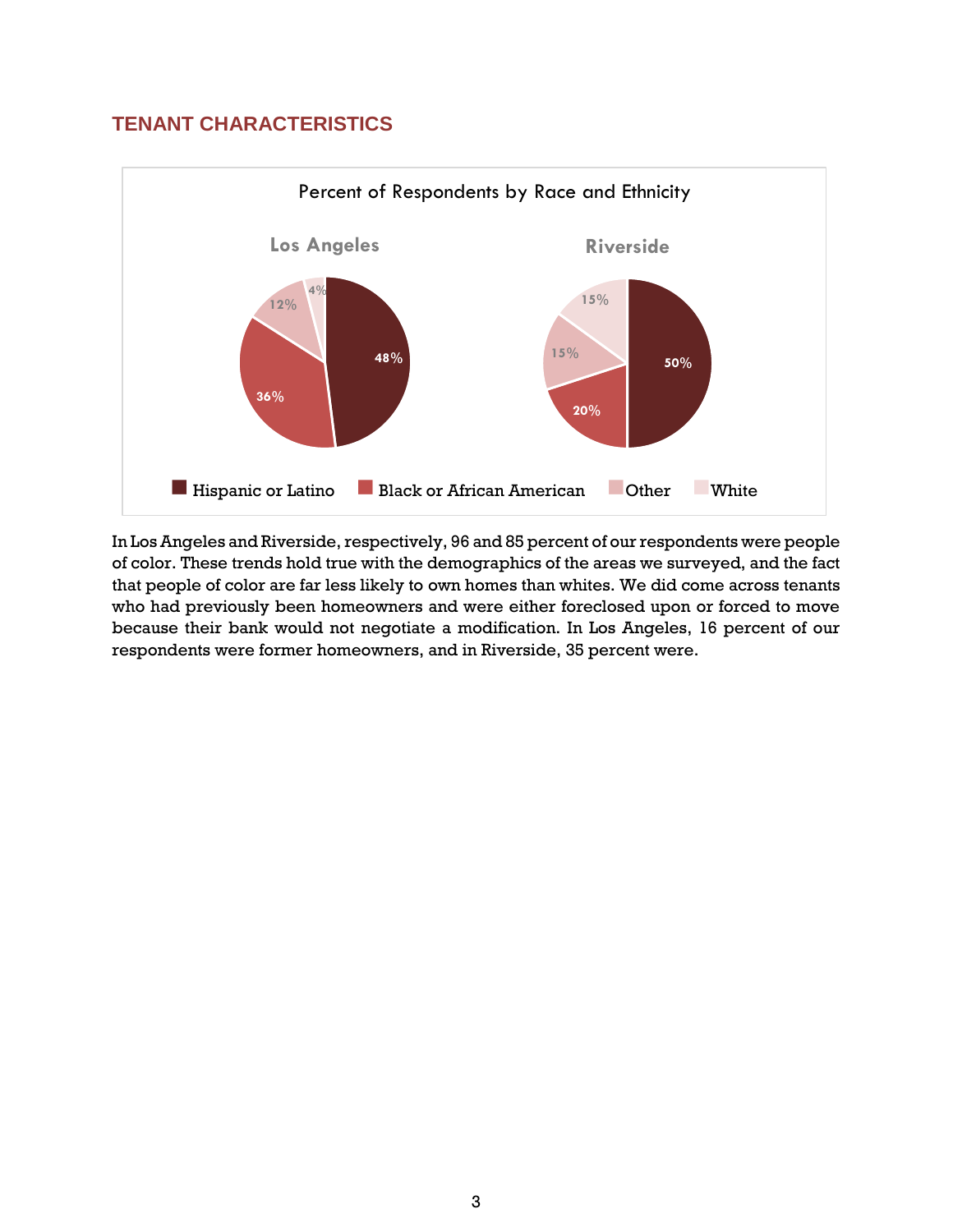# **ACCESSIBILITY**



*Any security deposit charged to a tenant above 200% of their monthly rent for an unfurnished unit is against California law.* 

Through the course of our study, we found five tenants who reported paying more than twice their monthly rent amount toward their security deposit. This is illegal under California law and creates a barrier to accessibility for residents unable to save for a high deposit amount. The other major barrier we discovered consisted of criminal background questions on the rental application that, while "facially neutral," disproportionately impact people of color due to the nature of our justice system.

# **AFFORDABILITY**

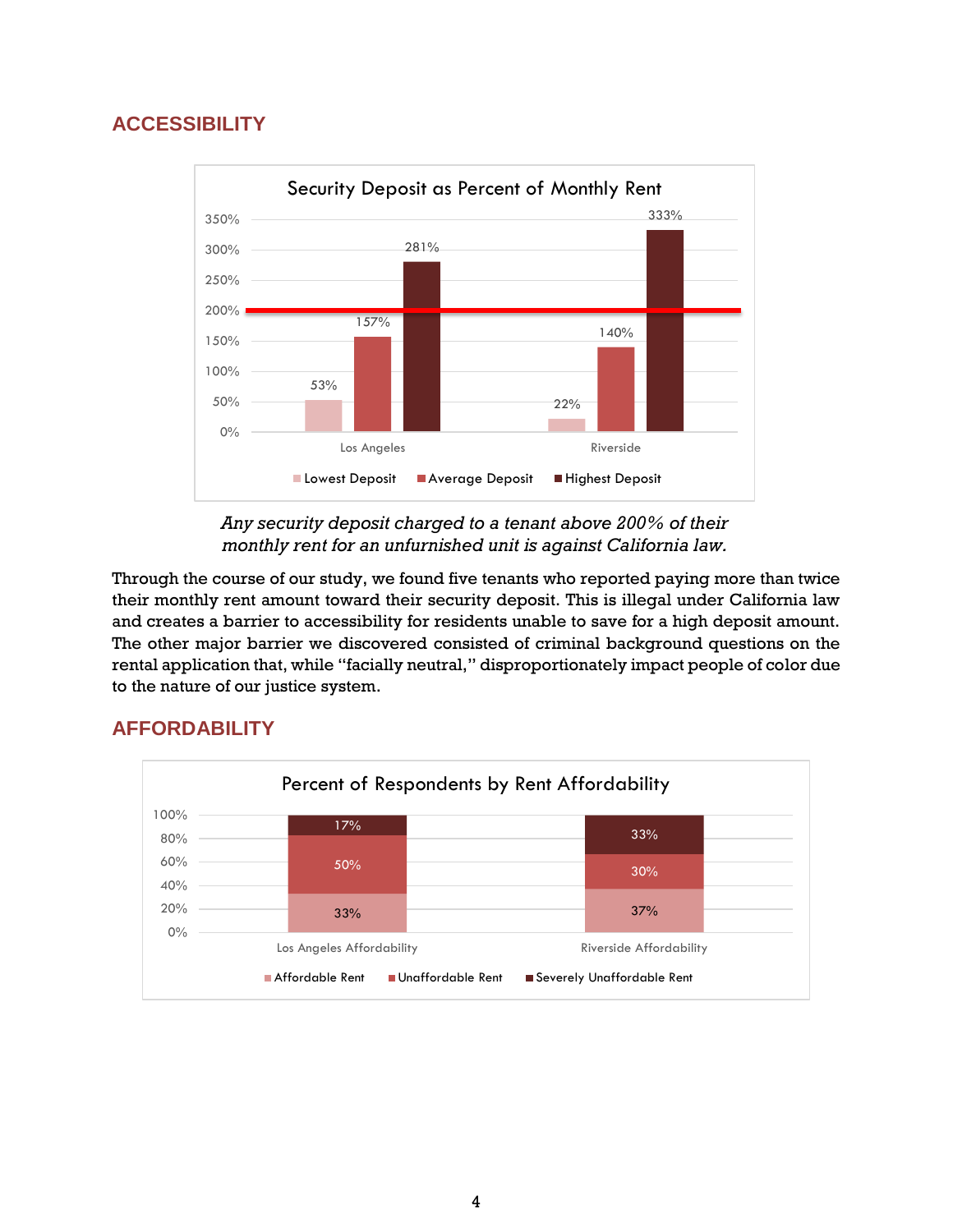|                                    | Los Angeles | Riverside |
|------------------------------------|-------------|-----------|
| Average Rent                       | \$1,740     | \$1,747   |
| Average monthly utilities and fees | \$520       | \$510     |
| Average monthly housing costs      | \$2,260     | \$2,257   |

According to the Department of Housing and Urban Development, rent is considered unaffordable — and a cost burden likely to impede a tenant's abilities to provide for basic needs — if it amounts to more than 30 percent of a tenant's income.<sup>4</sup> In Los Angeles, only onethird of our respondents reported affordable rent. Fifty percent had unaffordable rent that amounted to between 30 and 50 percent of their household monthly income, and 17 percent reported paying more than 50 percent of their household monthly income toward rent. No Los Angeles household we spoke with making less than \$70,000 a year could afford their rent.

In Riverside, our findings were similar. Thirty-seven percent of our respondents had affordable rent, 30 percent had unaffordable rent between 30 and 50 percent of their monthly household income, and 33 percent reported severely unaffordable rent at more than 50 percent of their monthly income. No Riverside household we interviewed making less than \$50,000 a year had affordable rent.

#### **STABILITY**

|                      |  | Average length of homeownership by |  |                                                                   |  |
|----------------------|--|------------------------------------|--|-------------------------------------------------------------------|--|
|                      |  |                                    |  | individuals, prior to Blackstone's purchase 11.3 years 10.5 years |  |
| through foreclosure. |  |                                    |  |                                                                   |  |

We found that Blackstone's business model for Invitation Homes relies on a degree of community and tenant instability. When purchasing homes, Blackstone rarely buys from individuals outside of a foreclosure sale, meaning the former homeowners were likely made to leave their homes against their will. When leasing properties, Blackstone's Invitation Homes relies on rapid eviction warnings, sometimes issued even before rent is due, to aggressively push for the highest occupancy rate possible and feed returns to its investors. Multiple tenants in both cities reported receiving a notice to vacate on the fourth of the month, even though their rent was not technically due until the fifth.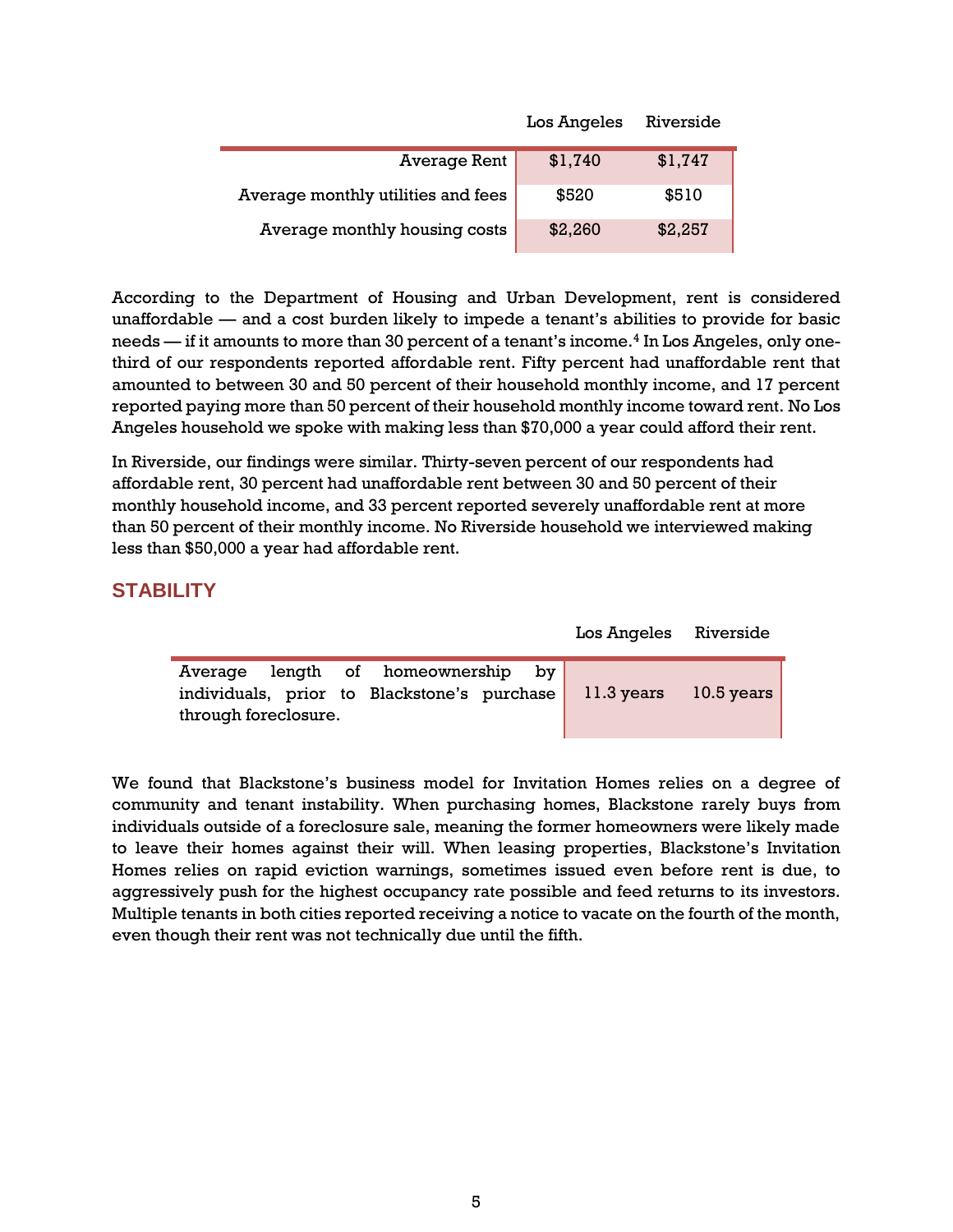# **QUALITY OF CONDITIONS**



When taken together, 46 percent of the residents we interviewed reported experiencing problems with plumbing, 39 percent reported roaches or insects, 22 percent reported rodents or termites, 21 percent reported issues with heating or air conditioning, 20 percent reported problems with mold, 18 percent reported having roof leaks, and 19 percent reported experiencing other problems with the conditions of their homes. In Los Angeles, 56 percent of respondents reported experiencing issues with plumbing. In Riverside, 38 percent of our respondents reported problems with roaches or insects. This illustrates the fact that Blackstone and Invitation Homes' property management model is far from perfect — and that perhaps it is still struggling to maintain thousands of uniquely built homes across hundreds of square miles.

# **CUSTOMER SERVICE**

|                                                                                                               | Los Angeles | Riverside |
|---------------------------------------------------------------------------------------------------------------|-------------|-----------|
| Have never met landlord in person                                                                             | 90%         | 74%       |
| Not "pleased with how [their] landlord/property<br>manager<br>responds to issues and problems as they arise"  | 44%         | 20%       |
| Did not agree that Invitation Homes has "top-level management<br>- dedicated to giving [them] great service." | 63%         | 25%       |
| Distance from Invitation Homes office                                                                         | 35 miles    | 12 miles  |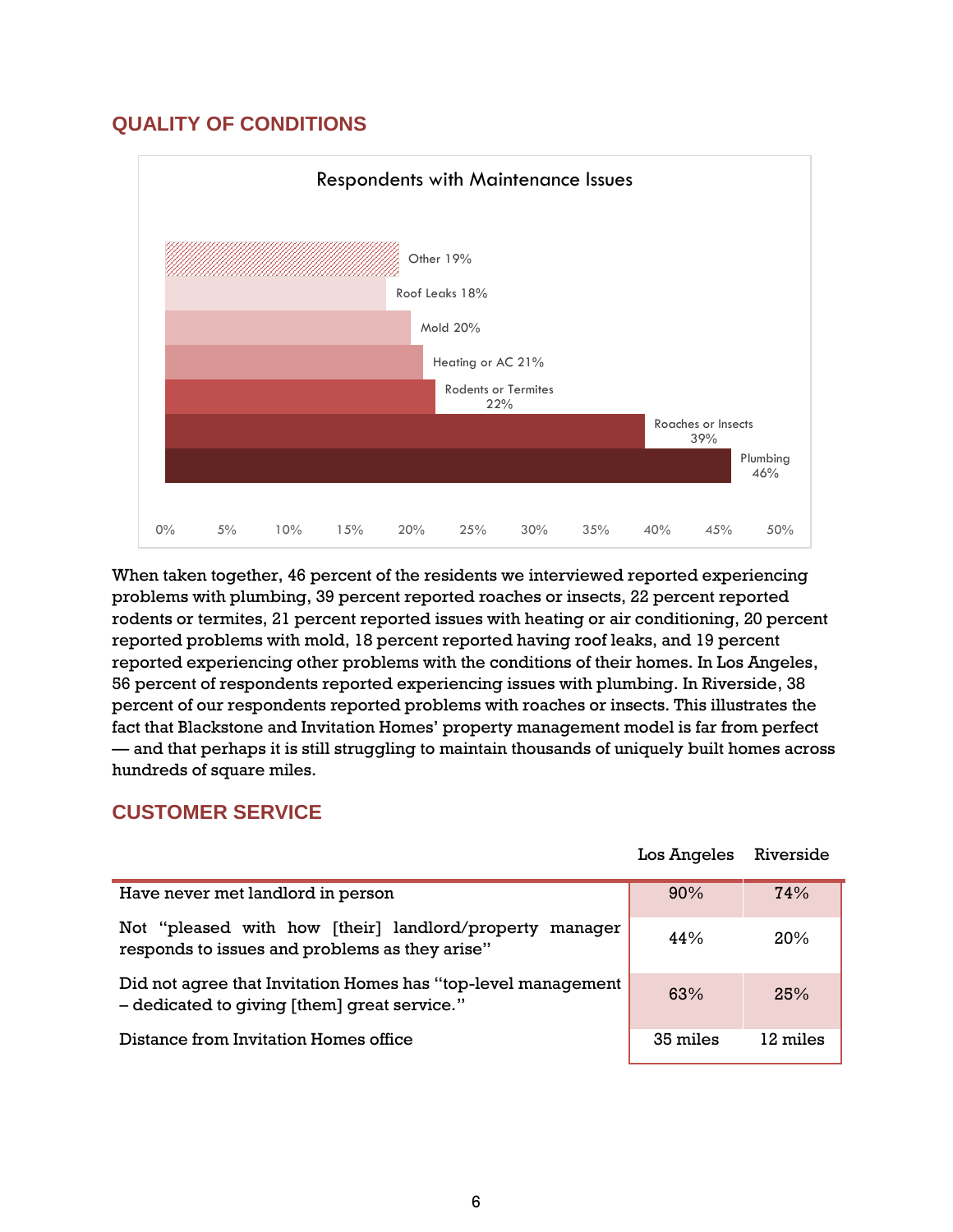Very few tenants who we spoke with had ever met their landlord in person, which demonstrates the corporate, hands-off approach Invitation Homes seems to take towards property management. In general, we found Los Angeles tenants to be far less satisfied with Invitation Homes' customer service than those in Riverside. This is perhaps because the central office for Los Angeles is certainly not central to the city, being located 35 miles away — which can translate to an hour or more in Los Angeles traffic — while the office managing Riverside properties is less than half as far from the cluster of homes we canvassed.

# <span id="page-11-0"></span>**IMPLICATIONS**

Our findings highlight the experiences of some of the first tenants to rent from Wall Street landlords. We found a good deal of what one might expect from a landlord focused on using housing to turn a profit as easily as possible. The tenants we spoke to in properties controlled by the world's largest private equity group struggle to pay severely unaffordable rent. While doing so, they deal with faceless property management and regular threats of eviction.

Invitation Homes and The Blackstone Group enjoy speaking of themselves as saviors, "providing a much needed service for communities across the nation … removing distressed inventory from the market, which has been suppressing national home prices, creating jobs and providing high quality, affordable housing for families."<sup>5</sup> They may see themselves as rushing into the remnants of the housing crisis to "save" communities with their access to capital, credit, and hungry investors. <sup>6</sup> With all the wealth stripped from communities as a result of Wall Street's crisis, there is a need for investment. But we believe that investment should not only go to, but be controlled by, the communities hardest hit by the housing collapse. If we want this to end well at all, we need to intervene.

# <span id="page-11-1"></span>**POLICY RECOMMENDATIONS**

Based on our study, we recommend the following policies be passed at the local and/or national level of government:

# **LOCAL**

- Pass ordinances to mandate that a percentage of homes owned by landlords with large numbers of single-family rental homes are affordable to residents making under 50 percent of Neighborhood Median Income.<sup>7</sup>
- Enact laws to ensure that rent control policies that apply to multifamily units also apply to single-family homes.
- Ensure that existing security deposit limits are being followed by institutional investors.
- Enact just-cause eviction laws, and ensure that those that apply to multifamily units also apply to single-family homes.
- Enact legislation to lessen housing discrimination against people of color by "Banning the Box" and removing rental application questions regarding previous encounters with the justice system.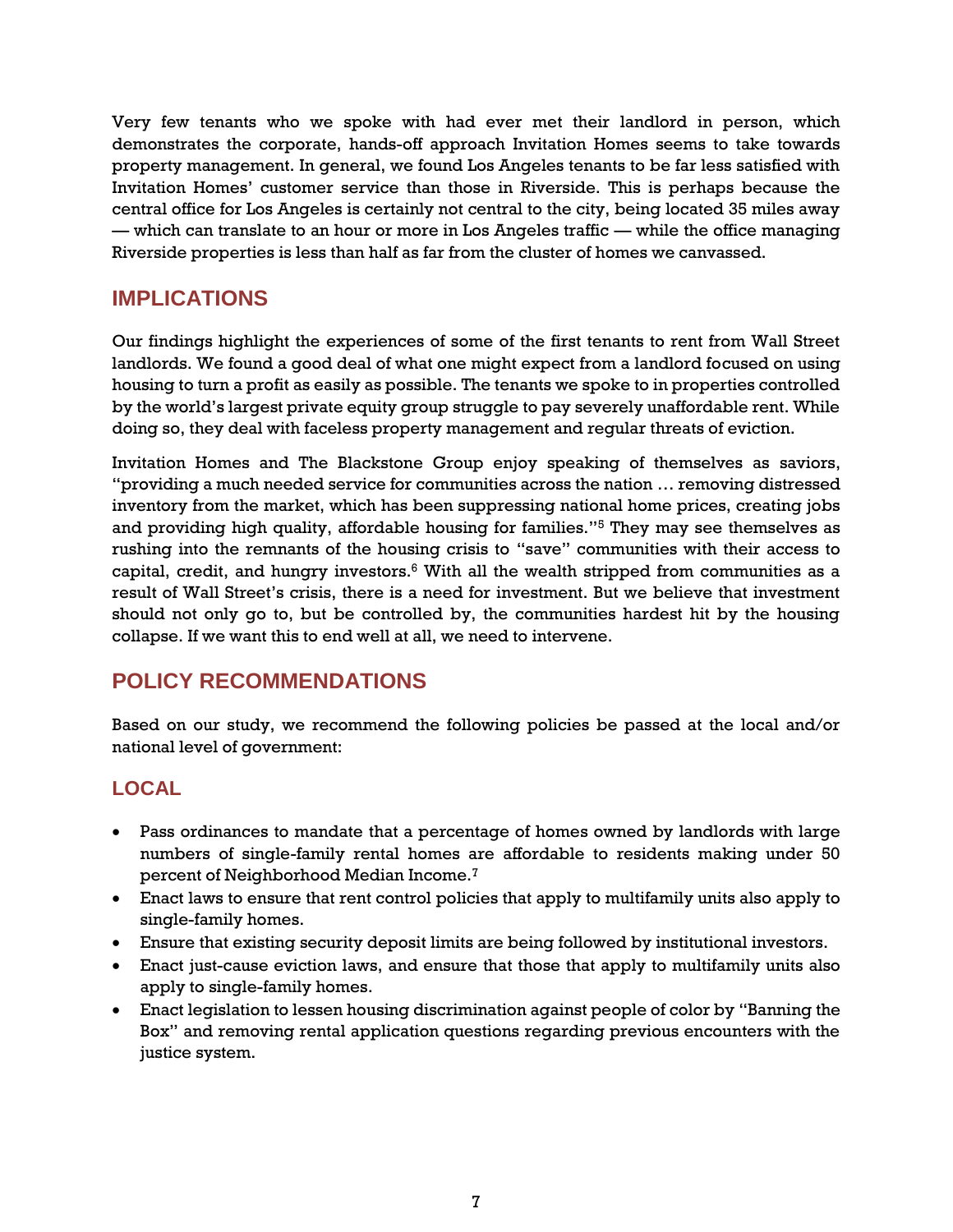# **NATIONAL**

- Monitor and investigate institutional investor compliance with the Fair Housing Act, ensuring that "facially neutral" policies that have disparate impact on protected classes are not allowed.
- Authorize the Consumer Financial Protection Bureau to conduct oversight of the tenant selection, eviction, property maintenance, and disability access policies and actions of institutional investors.
- Implement financial transaction fees on rental bonds.
- Publicly disclose information on the Federal Housing Finance Agency's REO Pilot Initiative activity in order to compare the performance of federally controlled REO-to-rental activity with that of privately controlled single-family rentals.
- Fund the National Housing Trust Fund to enable community organizations and non-profit developers to have capital to truly invest in hardest-hit communities.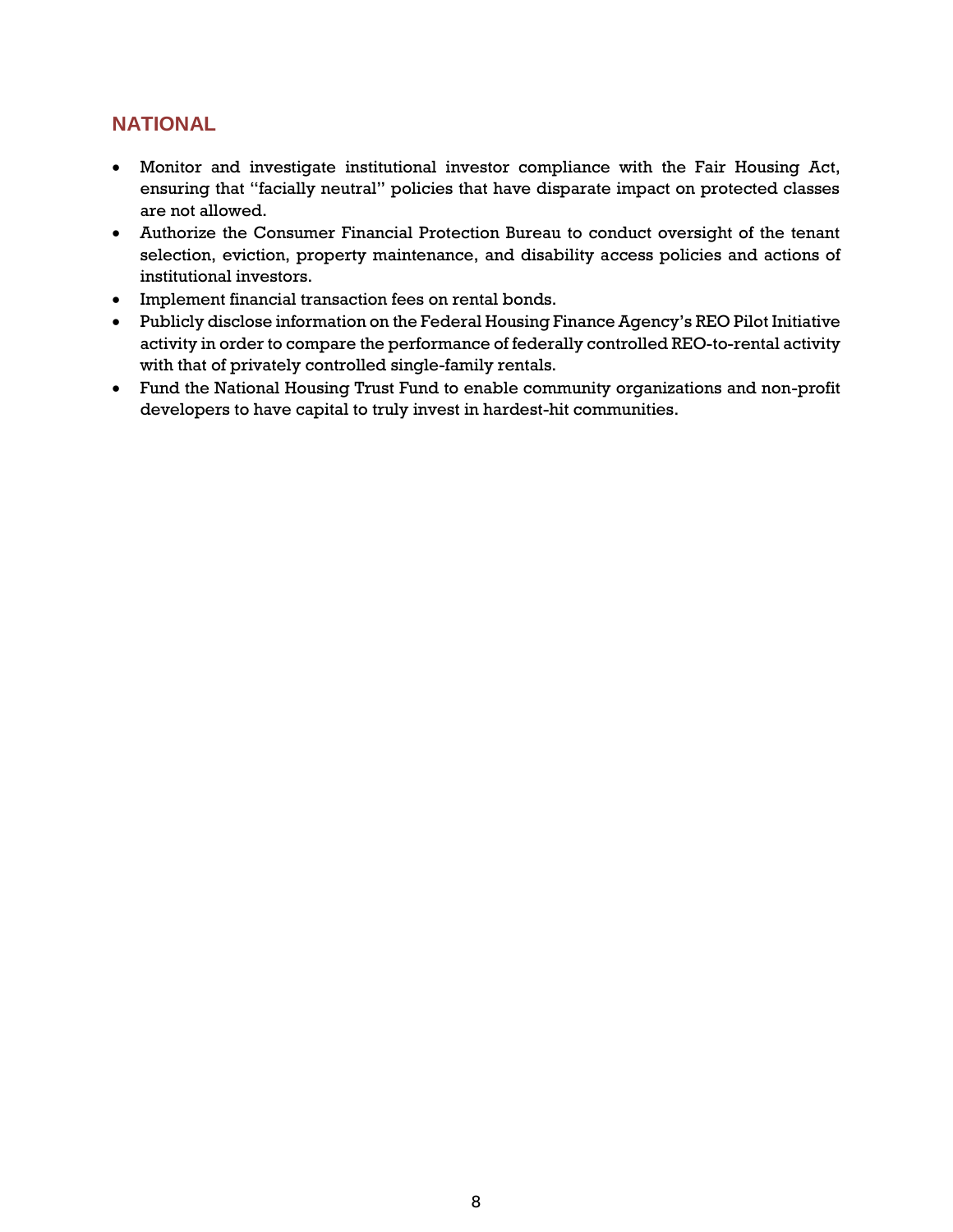# <span id="page-13-0"></span>RENTING FROM WALL STREET:

Blackstone's Invitation Homes in Los Angeles and Riverside

After the housing collapse of 2007, finance capital shied away from the housing market. In the past two years, however, that has changed. Private equity firms and institutional investors have raised and invested upwards of \$20 billion to purchase more than 200,000 single-family homes nationwide, turn them into rental properties, and create new financial instruments with rental income streams. Many of the cities and neighborhoods targeted by institutional investors are places that experienced some of the highest concentrations of subprime mortgages, largest drops in home prices, and most wealth extracted from communities to Wall Street, specifically from people of color. Alongside this influx of capital into the housing market, pundits began declaring complete housing recovery inevitable and soon-to-come. 8 In this instance, however, cries of recovery were largely based on the increase in existing home sales — and subsequent rise in home prices — not on the level of housing affordability and stability being experienced by most Americans. While the number of home sales had in fact increased since the crash, many of the sales were being made to cash investors looking to financialize housing in a new way.

While the collapse of 2007 sent financial shockwaves around the globe, our housing market did not collapse on its own. It was pulled down by Wall Street bankers that created complicated and speculative financial instruments designed to feed rapid growth in the mortgage market. The results were disastrous, but not primarily for the bankers and financiers that had created the crisis. Low and middle-income Americans, particularly people of color, were hit the hardest by the collapse of what had been their most reliable means of generating wealth — the single-family home.

# <span id="page-13-1"></span>**HISTORIC PRECEDENT**

Communities of color were hit hardest by the housing crisis for a reason — American housing finance has a legacy of racial discrimination reaching back to the New Deal era of the  $1930s.^9$ With the creation of the Federal Housing Administration and the Home Owners' Loan Corporation in 1934, the federal government formalized the racial discrimination that municipalities and lenders had embraced in the Jim Crow era.<sup>10</sup> Take Los Angeles as an example. During the first several decades of the 20<sup>th</sup> century, neighborhoods near Central Avenue enacted restrictive covenants preventing non-whites from buying homes in the area.<sup>11</sup> As middle-class blacks migrated to the city, the area now known as South Los Angeles was one of the only neighborhoods available for them to move into. <sup>12</sup> While non-whites were technically able to buy homes in South Los Angeles, in 1934, the Federal Housing Authority enacted racially restrictive mortgage insurance policies that came to be known as redlining.<sup>13</sup> This prevented people of color from securing stable and subsidized mortgages.

Thanks to the federal creation of the secondary housing market and federally guaranteed mortgage insurance, the homeownership rate in the United States exploded from roughly 44 percent in 1930 to 62 percent in 1960.<sup>14</sup> Communities of color were left out of this investment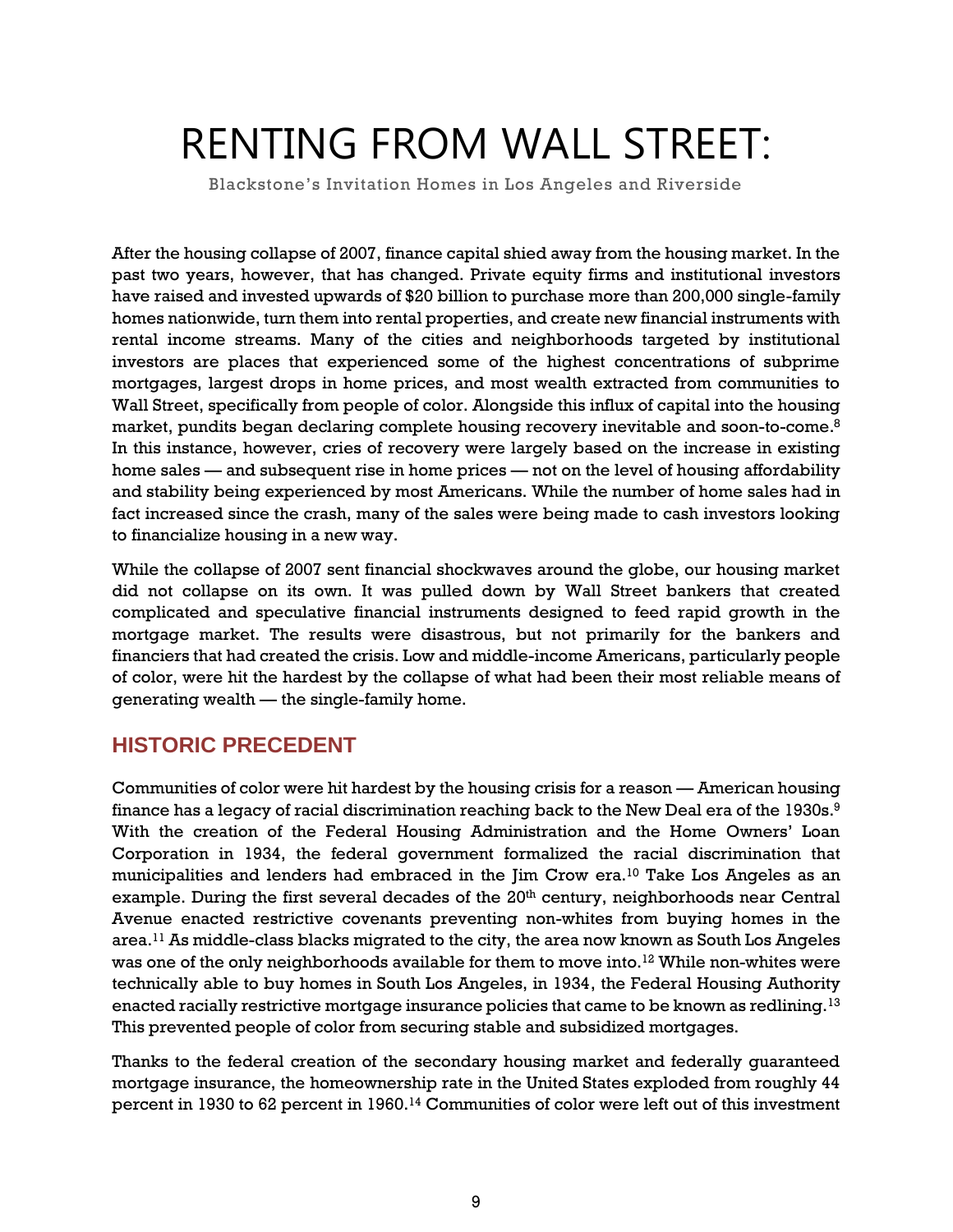in the American middle class and the potential for wealth creation that accompanied it. Only in 1968 was such racial discrimination made illegal by the Fair Housing Act. While the passage of the Fair Housing Act marked a turn in the American housing market and helped people of color gain access to homeownership in a way our country had never seen, the enhanced possibilities for whites to gain household wealth through homeownership had been ongoing for nearly half a century before people of color were granted the same opportunity under the law. Over this time span, a majority of whites have become homeowners, with 73 percent of non-Hispanic whites currently owning homes. In the same time period, people of color have never surpassed a 50 percent homeownership rate, with the homeownership rate for Black Americans currently at 43 percent, 46 percent for Hispanic or Latino Americans.<sup>15</sup>

1983 is the first year from which family wealth statistics by race and ethnicity have been made available. At that point, 15 years after racial housing discrimination was made illegal by federal law, white families held, on average, five times more wealth than Black, Hispanic, or Latino families.<sup>16</sup> Since the early 1980s, the racial wealth gap has continued to expand. In 2010, three years after the housing crash, the average white family now has 6.4 times more wealth than the average non-Hispanic Black family, and 5.8 times more wealth than the average Hispanic family.<sup>17</sup> Between 2004 and 2010, the housing bubble peaked and burst. White families lost only 1 percent of their wealth, while black families lost 23 percent of their wealth, and Hispanics lost 25 percent of their wealth.

This loss of wealth, and the relative lack of wealth, in communities of color is directly related to the history of housing in America. Until 1968, housing finance in the United States was explicitly discriminatory. In 1968, the American housing market changed. Discrimination was made illegal. Over the next few decades, mortgage brokers reversed the manner of their institutional racism. This time, instead of excluding communities of color from access to mortgage debt, lenders were intentionally inclusive of communities of color, especially when selling predatory loans. In the words of Elvin Wyly, the 2000s became the age of "The American Dream: no money down."<sup>18</sup> Essential in the development of this deposit-less American Dream were products of financial engineering known as mortgage-backed securities, which came to be sought-after items on Wall Street.

Mortgage-backed securities consist of a group of mortgages that are bundled together to create an investment instrument. Investors purchase bonds in the security and receive dividends as the residents of the homes whose mortgages are bundled into the security make their payments. First engineered by Ginnie Mae in 1968, mortgage-backed securities introduced a new level of liquidity to the American housing market, further allowing homes to be treated as a commodity and a wealth-generating tool for the housing finance industry. $^{19}$ 

Until the 1990s, mortgage-backed securities were essentially under the sole purview of Government-Sponsored Enterprises (GSEs), meaning Fannie Mae, Freddie Mac, and Ginnie Mae. These GSEs had relatively robust underwriting standards to avoid placing riskier mortgages in securities and safeguard against the collapse of the financial instrument. As private lenders started securitizing loans, this changed.

In the early 2000s, the subprime mortgage market was created. With the repeal of the Glass-Steagall Act in 1999, which had served to separate commercial banks from investment banks, credit began to flood the American housing market.<sup>20</sup> With home equity on the rise, and new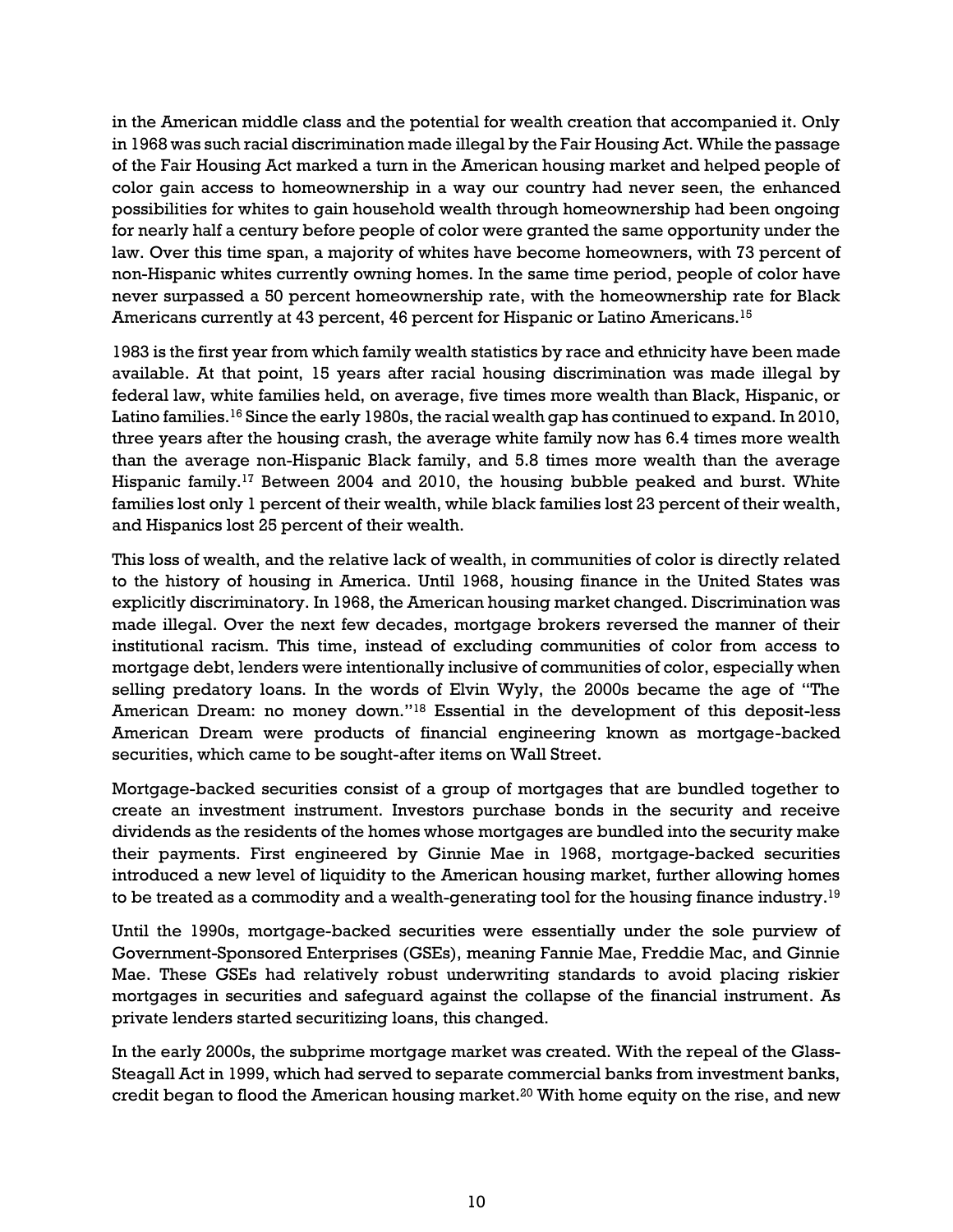flows of capital entering into in the housing market, private-label mortgage-backed securities were in high demand. However, these securities were different from those issued by Ginnie Mae and the other GSEs in the late 1960s, primarily because they were not backed by the full faith and credit of the U.S. Government. Rather than consisting solely of the traditional fixedrate 30-year mortgages, these new securities contained subprime mortgages as well. These subprime mortgages were made with little consideration for the borrower's ability to repay the loan and were primarily targeted toward those who had been historically left out of the traditional mortgage market: communities of color. Access to housing debt for borrowers who were historically excluded, particularly communities of color, surged as a result of the subprime mortgage market. Predatory lenders typically lured these borrowers with lines about wealth generation and the American Dream. In reality, borrowers were often being saddled with hundreds of thousands of dollars of housing debt through mortgages that had wildly adjustable interest rates, large payments due at the end of the loan period and in many cases required little to no verification of the borrower's ability to repay.

The combination of more traditional mortgages and the newer subprime mortgages allowed mortgage-backed securities issuers to achieve triple-A credit ratings for large portions of their bonds. This helped bond issuers sell to municipalities, pension funds, universities, and workers trying to save for retirement, which kept capital flowing into the housing market and subprime mortgage originations growing.

As delinquencies on subprime and other higher-risk loans grew, mortgage-backed security investors found themselves in serious trouble. Investors in securities, even those with the highest rated bonds, saw their returns trickle into nothing. To make matters worse, Wall Street investors had constructed financial instruments on top of these now faltering financial instruments, creating a speculative bubble on top of a speculative bubble. The cornerstone of the American housing market had been morphed from a stalwart American Dream to build wealth for the middle class into multiple layers of speculative financialization teetering atop predatory and inherently unstable subprime mortgages. With all that speculative weight, the deregulated mortgage market came crashing down. Housing had been commodified to the point of collapse. With its attempts to squeeze ever-increasing rates of return from housing investments, Wall Street had broken the American housing market. Some large banks and investment firms failed, but far more were considered "Too Big to Fail" by the U.S. government — and bailed out at the taxpayers' expense.

Though companies in the finance, insurance, and real estate industries suffered from the collapse, families living in the "subprimed" homes on which financial derivatives were piled were hit the hardest. Wall Street's involvement in the housing market resulted in millions of families losing their homes to foreclosure and eviction, and millions more stuck with more housing debt than their homes were worth. The housing collapse of 2007 was an example of Wall Street converting homeownership, the traditional way the American middle class generates wealth, into a means of extracting and transferring wealth from Main Street to Wall Street.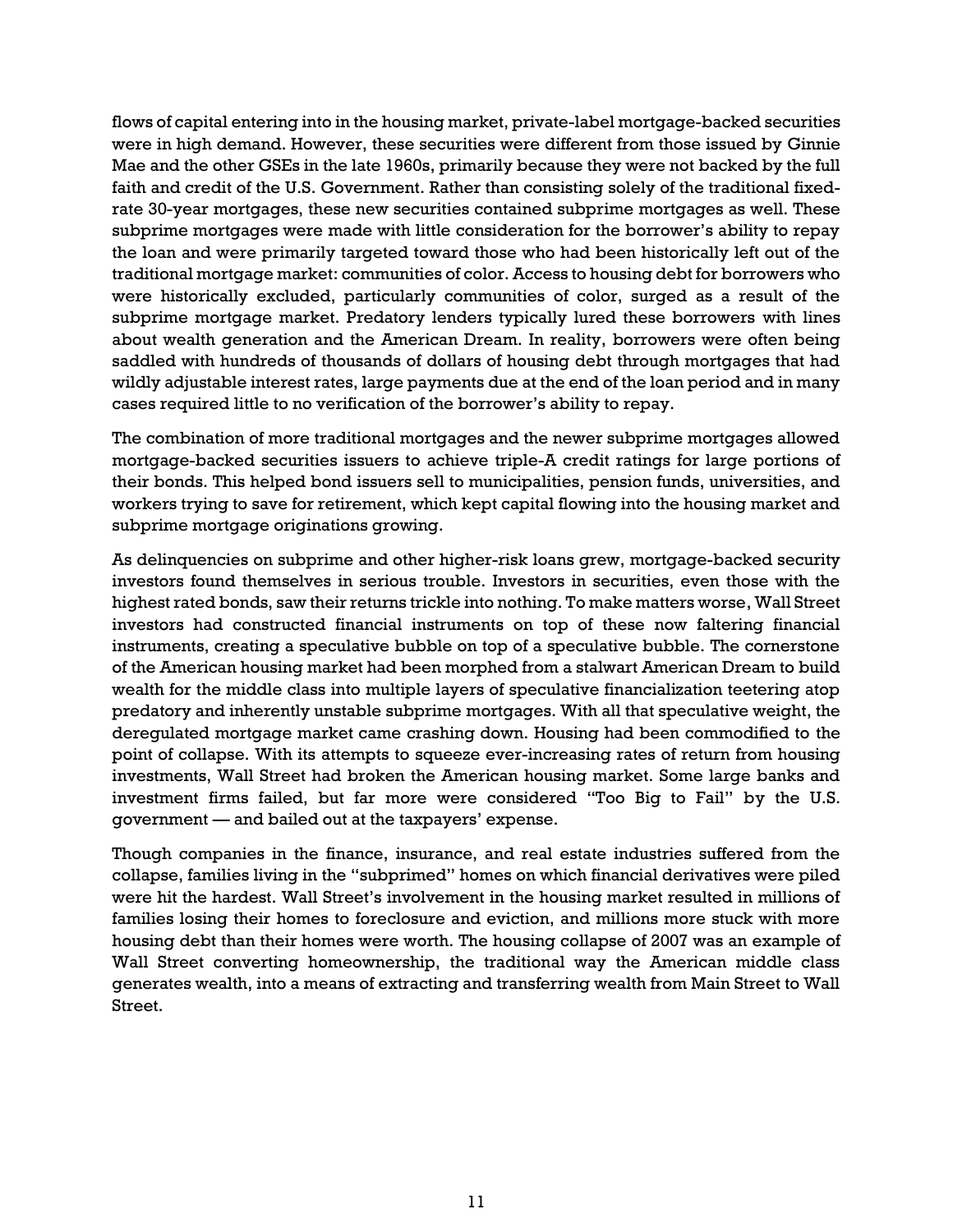# <span id="page-16-0"></span>**A RENTERSHIP SOCIETY**

Approximately 4.4 million families lost their homes to foreclosure between September 2008 and May 2013.<sup>21</sup> In 2012 alone, families lost \$192.6 billion in wealth to foreclosure. In zip codes with majority people of color populations, the rate of foreclosure and loss of household wealth was 170 percent higher.<sup>22</sup> The extent to which the American Dream had been commodified and financialized led to this extraction of wealth from communities, particularly communities of color, to Wall Street. As families struggled to keep their homes or get back on their feet across the United States, some of the architects of the last experiment to further financialize housing were dreaming up new ways to extract wealth from communities — this time, from renters instead of homeowners.

In a 2011 white paper, a team of Morgan Stanley analysts including Oliver Chang cited the American Dream's transition to American Nightmare for many homeowners, which when combined with "falling home prices, limited mortgage credit, continued [mortgage] liquidations, and better rental options … is moving the country toward becoming a Rentership Society" instead of a homeownership society. In the short-sighted and amnesic fashion typical of market-based analyses, the analysts failed to mention the role of the financial industry, Morgan Stanley included, in creating this American Nightmare.<sup>23</sup>

A few months later, in February 2012, the co-inventor and self-proclaimed "godfather" of mortgage-backed securities, Lewis Ranieri, published a paper taking its cues from Morgan Stanley's declaration of a shift from a homeownership society to a rentership society. Citing the same trends as Chang and his colleagues, Ranieri goes further to suggest that there are great gains to be made with Wall Street capital should large-scale investors use their access to cheap credit to institutionalize and financialize the single-family rental market that has been historically inhabited by mom-and-pop landlords. Likewise ignoring the fact that financialization and housing speculation, aided by toxic mortgage-backed securities, caused the collapse of the American housing market, Ranieri concludes that "[t]he United States housing market can be fixed" if capital flows back into housing and financializes renting.<sup>24</sup>

Though the Morgan Stanley and Ranieri papers both speak of the American Dream of low- and middle-income wealth creation through homeownership as something to be written off for the time being, this format of the American Dream is exactly what underlies their suggested investment strategies. Now, instead of the American Dream working for low- and middleincome families, it should be made to work for finance capital. When investment firms buy single-family homes, they can make sizeable returns while renting them out to the growing ranks of Americans unable to access homeownership. The renting of properties and institutionalization of the single-family rental market is, however, merely a means to an end. That end, for investment firms, is the sale of single-family homes after five to eight years of home price appreciation — in effect, the American Dream being put to work by and for finance capital yet again.

# <span id="page-16-1"></span>**WORKING THE AMERICAN DREAM**

In 2012, institutional investors made their return to the housing market after five years of relative absence. Following the advice of these white papers, companies like The Blackstone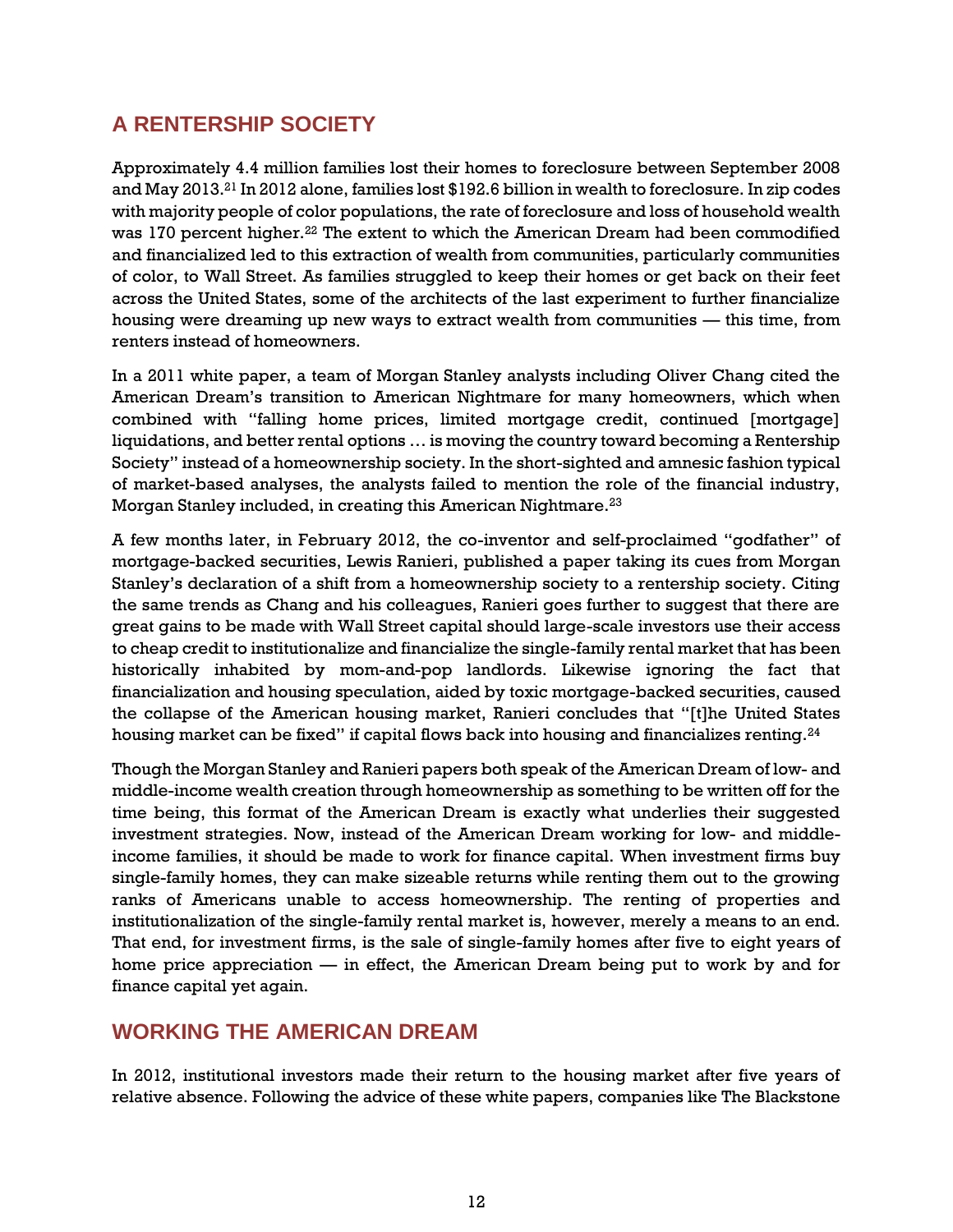Group, American Homes 4 Rent, Colony Financial, Silver Bay, Starwood Waypoint, American Residential Properties, former Morgan Stanley analyst Oliver Chang's Sylvan Road Capital, and Lewis Ranieri's Hyperion Homes began purchasing single-family homes in particularly hard-hit metropolitan areas around the United States with the intention of renting them out and financializing the rental streams in order to increase market liquidity and free up space on their balance sheets to redeploy their speculative capital.<sup>25</sup> Most of the larger institutional investors generally have business plans as follows:

- 1. Secure lines of credit at low interest rates from large banks.<sup>26</sup>
- 2. Purchase as many single-family homes as possible in areas where home prices and equity were gutted by the Wall Street-induced housing crash of 2007.<sup>27</sup>
- 3. Spend a few thousand dollars to repair each home. Some firms prefer purely cosmetic repairs, while others may perform more comprehensive repairs.<sup>28</sup>
- 4. Either buy or build property management infrastructure in order to operate thousands of single-family homes scattered across metropolitan areas as rental units and conduct maintenance as needed.<sup>29</sup>
- 5. Rent properties out to tenants who likely do not qualify for mortgage financing but are able to pass often stringent background and credit checks.
- 6. Financialize tenants' rent payments by creating rental-backed securities or publicly traded real estate investment trusts. Achieve solid credit ratings on financialized rental streams to attract investment and generate more liquidity, enabling more home purchases or easier withdrawal from the market.<sup>30</sup>
- 7. Use the American Dream of wealth-creation-via-home-equity, and sell properties should home prices appreciate to a certain point  $-$  with a goal of making 5 to 10 percent returns for the firm and its investors. Tenants may need to be evicted for homes to sell. $31$

Some companies have variations on the steps of this general strategy to institutionalize singlefamily rental and extract wealth from communities hit hard by crisis. Since home prices shot up by double digits in most metropolitan areas that have seen investor purchases of singlefamily homes, <sup>32</sup> firms are having trouble finding homes in their target price range. To ensure the continued acquisition of homes, Starwood Waypoint, American Homes 4 Rent, and other companies have started purchasing non-performing loans, giving them a shot at owning properties while residents are still living in them, struggling to pay a mortgage, and often seeking mortgage modifications in order to stay in their homes. Starwood Waypoint anticipates converting about half of all the non-performing loans they purchase into singlefamily rentals.<sup>33</sup> Throughout the housing and foreclosure crisis, banks have been horrible at modifying mortgages to help people stay in their homes.<sup>34</sup> Even when mandated by the federal government through the National Mortgage Settlement to provide relief to homeowners, banks spent most of the mandated expenditures on facilitating short sales, which result in knocks on consumer credit and loss of a home.<sup>35</sup> Single-family rental companies are poised to be even worse at keeping people in homes than banks have been. These companies want to convert the homes to rental properties and have little to no incentive to work to keep homeowners in their homes.

Blackstone and Colony Financial have been taking a different approach to increase their footprint in the single-family rental market. Instead of seeking out non-performing loans,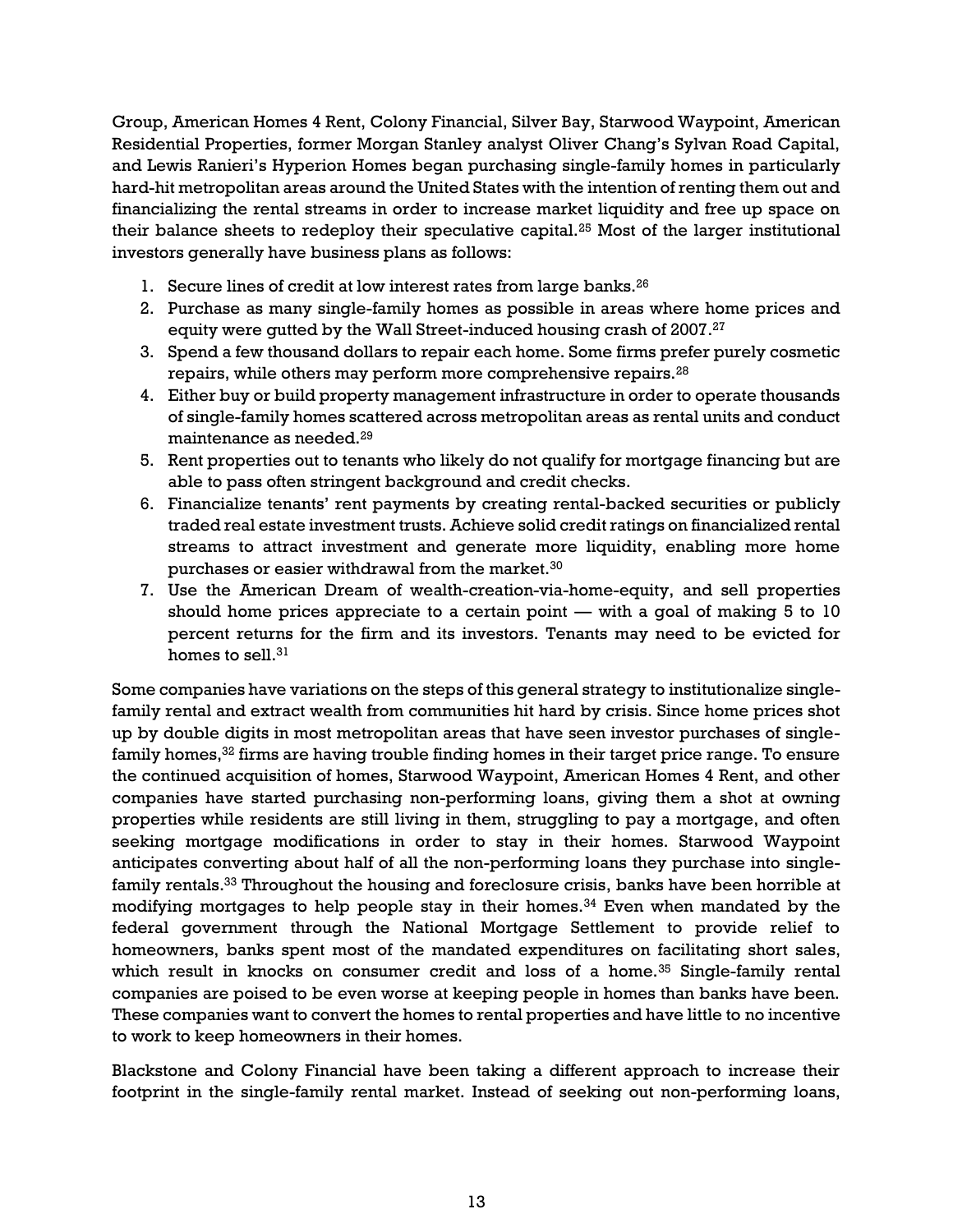these companies are finding ways to make loans to smaller investment companies. Blackstone's "B2R" or buy-to-rent lending platform is "focused exclusively on the financing needs of single-family home investors ... B2R's products are tailored to serve investors with portfolios of five to five hundred homes nationwide." <sup>36</sup> In February 2014, B2R originated its first loan of \$5.7 million for the acquisition of single-family homes. Colony Finance recently formed a joint venture with similar intentions, seeking to furnish \$1 billion in financing for smaller corporate landlords throughout 2014.<sup>37</sup> This shows that not only are these firms looking to financialize rentership in single-family homes, they are also looking to financialize other landlords of single-family homes, thereby squeezing the highest returns possible out of what has traditionally been a local "mom and pop" industry.

# <span id="page-18-0"></span>**ENTER BLACKSTONE**

The Blackstone Group is the world's largest alternative-asset private equity firm. As of March 31, 2014, Blackstone held \$271.7 billion in assets under management.<sup>38</sup> Among these assets are notable companies like Sea World, The Weather Channel, Extended Stay America and Leica, in addition to office parks and buildings around the world and single-family homes in the United States. Though Blackstone's acquisition rate for single-family homes has declined 70 percent from its 2013 peak, the firm still spends about \$30 million a week to buy properties and in total has spent \$8 billion to amass about 43,000 homes. In the brand new institutional single-family rental market, Blackstone is responsible for about 40 percent of all money spent to acquire properties, and it controls about 20 percent of all institutionally rented single-family homes.<sup>39</sup>

Buying, repairing, leasing, and managing 43,000 single-family homes scattered across the country has never been attempted before. Blackstone formed a property management company called Invitation Homes in June 2012 as a subsidiary of one of its real estate funds. While Blackstone employees may have experience managing real estate as a commodity to be traded, they have no experience managing properties as places to be occupied by renters. To solve this problem, Blackstone purchased expertise, partnering with Riverstone Residential to operate Invitation Homes, which now plays a primary role in purchasing, repairing, leasing, managing, and securitizing Blackstone's new rental properties.

In October 2013, Blackstone launched the first securitization of single-family rental homes. Invitation Homes received a \$479.1 million loan from Deutsche Bank subsidiary German American Capital Corporation to finance the securitization of 3,207 single-family rental homes. The loan is secured by mortgages for each of the 3,207 properties. Unlike individuals, who tend to acquire homes with mortgage financing — and who may then have their mortgage bundled into a security — Blackstone and Invitation Homes acquire properties with cash. These 3,207 mortgages were created for the express purpose of securitizing these properties, enabling capital from bond investments to give Blackstone more liquidity so it can move its money elsewhere.<sup>40</sup> In contrast to more traditional mortgage-backed securities, these securities are not made up of a series of mortgages paid by individuals, on which individual defaults lead to individual foreclosures. The \$479.1 million securitization is paid for by renters in each of the properties. This means that should Invitation Homes be unable to keep the properties occupied and generating enough rent to meet its obligations to investors, it can sell homes to make up the difference, potentially forcing the eviction of model tenants should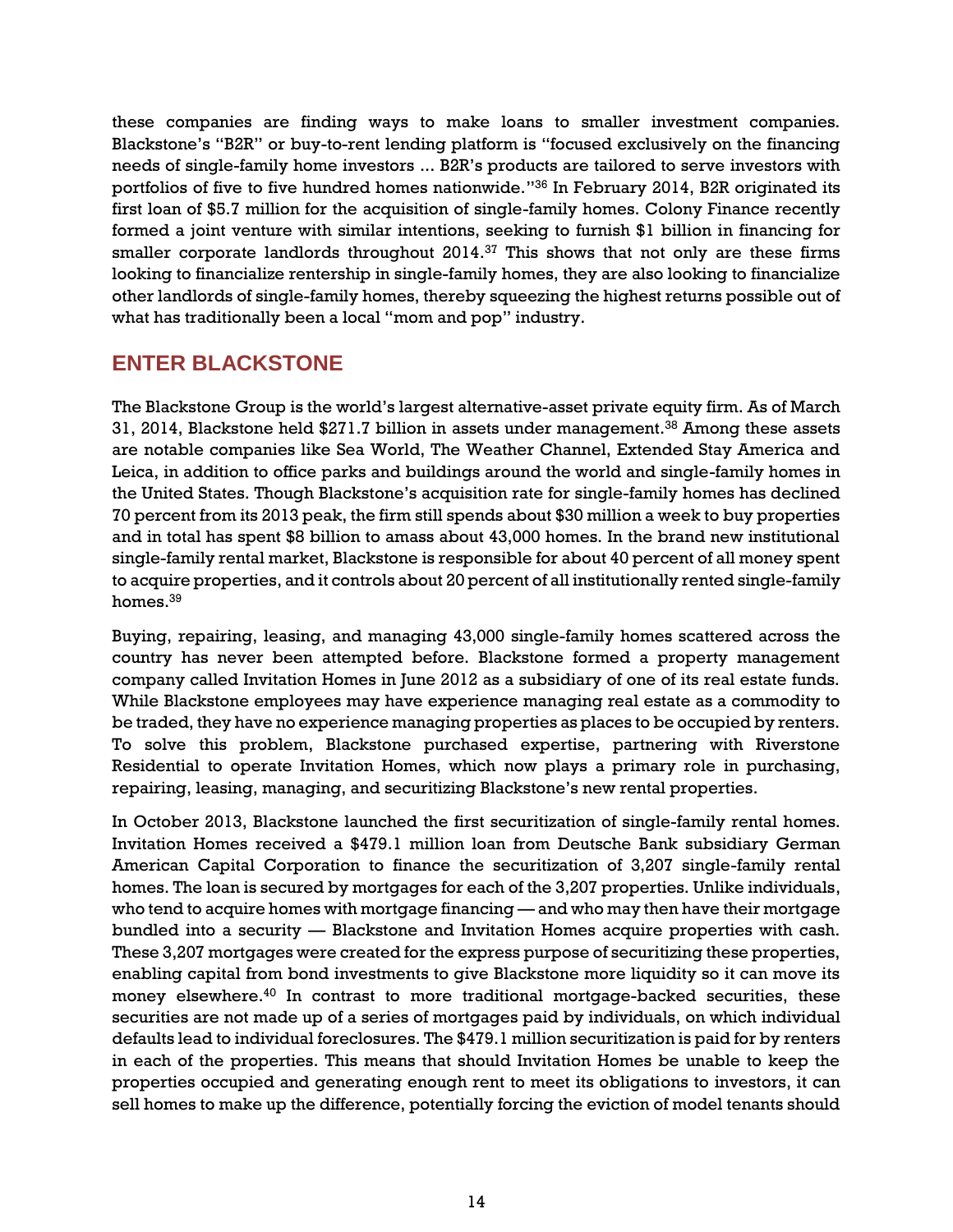their homes appreciate desirably.<sup>41</sup> This securitization process relies on mechanics similar to those of mortgage-backed securities. However, with rent increases, and rent in most cities being more expensive than a mortgage, this Wall Street firm could stand to extract wealth from our communities at greater rates than before. According to its own projections, Blackstone anticipates profits of \$9,513 per property per year. This means that Blackstone plans to extract about \$13.3 million per year from the homes we identified in Los Angeles and Riverside, Calif.<sup>42</sup> When taken with the fact that initial white papers on small-family rental investment direct institutional investors to hold onto properties for a few years, rent them as home prices appreciate, and then sell them, these institutional investors are taking the place of homeowners who could use equity to build family wealth and stronger communities.

In May 2014, Invitation Homes launched its second single-family rental securitization, only the fourth to be backed by rental payments and equity appreciation of single-family rental properties. This securitization was more than twice the size of the previous one, with a \$1 billion securitization of  $6,537$  properties in a similar structure to the previous deal.<sup>43</sup>

The institutionalization and financialization of single-family rental homes in the United States has never been done before. The Blackstone Group's Invitation Homes was the first to securitize single-family rental homes, having done so less than a year ago. These are new kinds of securitizations with no historical data to pull from to predict performance or effect on community stability. When mortgage-backed securities boomed in the early 2000s, they had already existed for decades. Banks had been servicing mortgages for 70 years — and still, the financial instruments built on mortgage-backed securities collapsed and brought on the Great Recession. Institutional investors like Invitation Homes have only been working to purchase, repair, lease, manage and maintain tens of thousands of scattered-site single-family rentals for about two years. There is no direct precedent for institutional investors' renewed attempts to further financialize housing. It is unclear how their plans will hold up.

Among the credit-rating agencies being asked to evaluate single-family rental backed securities, Standard and Poor's has made it policy not to award triple-A ratings to singlefamily rental securitizations because of potential operational risk, the meager size and depth of the property manager pool for such properties, and the lack of historical data. Even with the lack of historical data, the credit-rating agencies Moody's, Kroll, and Morningstar have all rated large portions of Invitation Homes securitizations triple-A.<sup>44</sup> This means these three agencies consider this entirely new asset class to be among the safest investments possible, enabling and encouraging investment from municipalities and pension funds that were fleeced by the precipitous collapse of mortgage-backed securities seven years ago.

With analysts predicting a near trillion-dollar single-family rental securitization market in the next five years, investors were eager to purchase bonds in the top tranches of the initial Invitation Homes securitization.<sup>45</sup> Since then, an increase in the vacancy rate for homes backing the first securitization saw rents collected to pay the bond drop 7.6 percent, and parts of the bond are trading near or less than par.<sup>46</sup> Though the reviews seem to still be out on these financial instruments issued by an inexperienced industry, the number of single-family rental home–backed securities has quadrupled in eight months.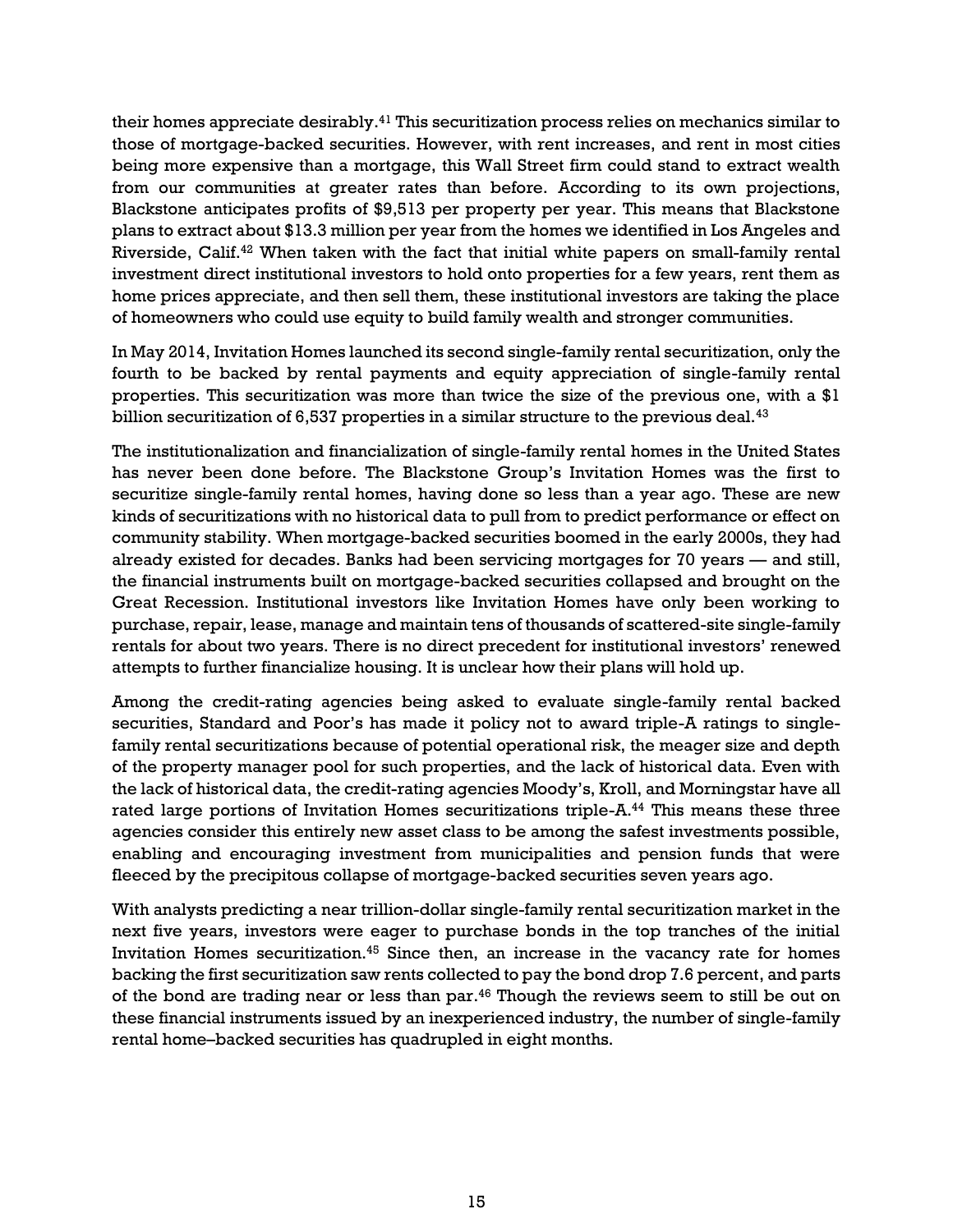# <span id="page-20-0"></span>BLACKSTONE'S INVITATION HOMES:

Los Angeles and Riverside, Calif.

# <span id="page-20-1"></span>**PURPOSE and METHODOLOGY**

Many news outlets and academic institutions are beginning to investigate the impact of the institutionalizing single-family rental market, and specifically Blackstone's Invitation Homes, from the top down. They offer valuable insight by analyzing information being attainted through public records, investigative journalism, and Blackstone itself. We wanted to take a different angle and investigate the impact on the grassroots level. We wanted to talk to tenants renting single-family homes in Los Angeles and Riverside, Calif., about their experiences living under the largest of the Wall Street landlords. To do this, we developed a 42-question survey to conduct with tenants, seeking to complete at least 25 surveys in each city. As we canvassed properties, seeking tenants to complete our survey, we took note of whether properties seemed vacant, in renovation, or occupied, and conducted property transaction research on how much Blackstone spent, and who they bought homes from, for a total of 292 properties.

Our property research and tenant survey centered on the following primary questions in each city:

- How is Blackstone influencing housing markets?
	- $\circ$  How many homes does it own in each city? What kind of homes does it own in each city? How did it acquire the properties?
- Who is renting from Blackstone?
	- o What are the social, economic, and demographic characteristics of tenants living in Blackstone-owned homes?
- What is the level of accessibility for lease applicants?
	- o Who can apply to live in a Blackstone home? What are the background check requirements? What are the credit requirements? What other requirements does the company have?
- What level of affordability does Blackstone offer tenants?
	- $\circ$  Is rent affordable to tenants? Does rent increase from year to year, and if so, by how much? What other fees and expenses do tenants pay?
- What level of stability is Blackstone providing its tenants?
	- $\circ$  Can tenants remain in their homes and communities without the threat of displacement or unfair eviction?
- What is the quality of conditions for tenants in Blackstone homes?
	- o Does the company make quality renovations and repairs before tenants move in? With such a large portfolio of homes, can it keep up with maintenance? Is maintenance carried out to the satisfaction of its tenants?
- What is the quality of its customer service?
	- $\circ$  How might the placement of regional offices affect the quality of service tenants receive? Are tenants' needs met in an effective and timely manner?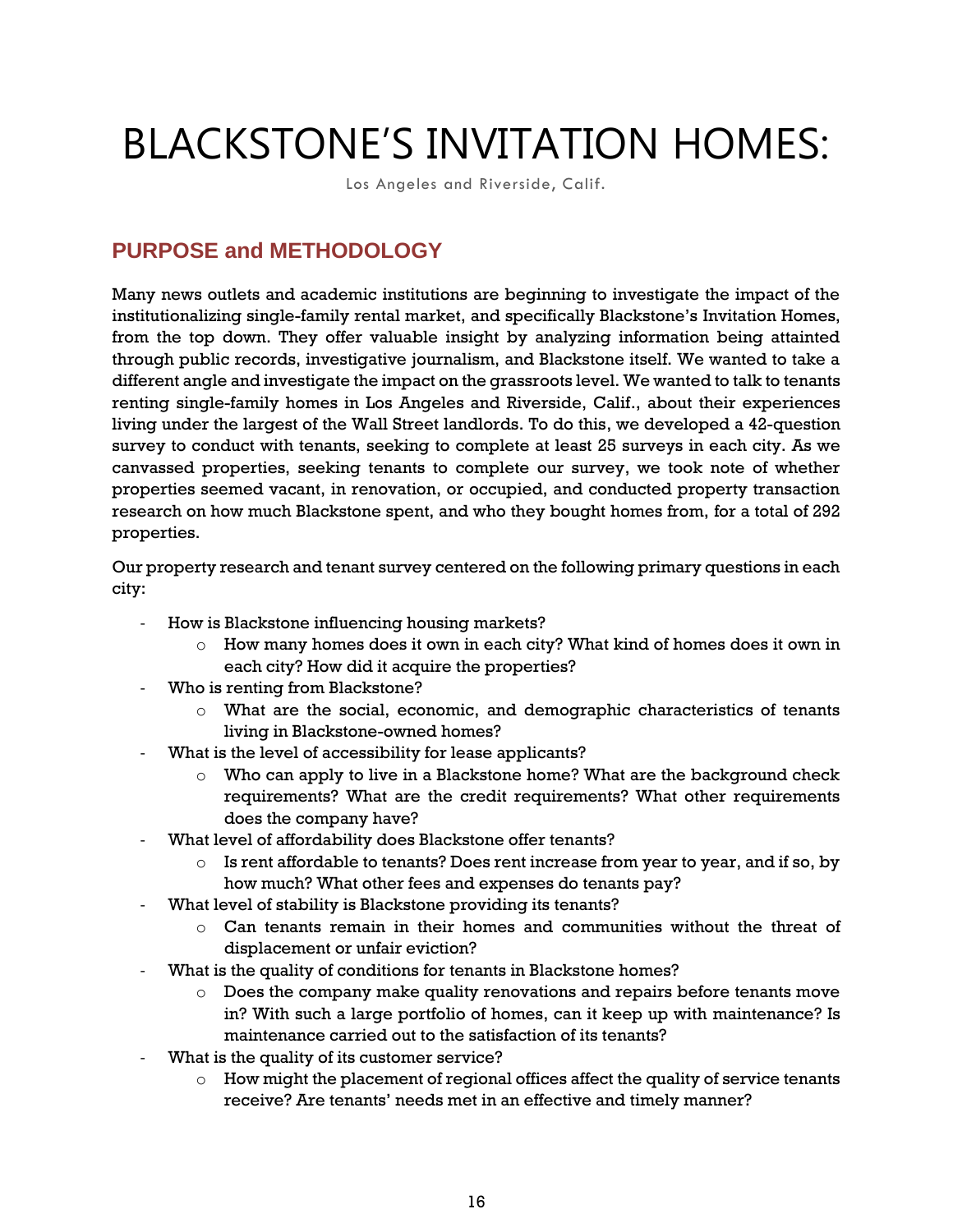In order to identify homes occupied by Invitation Homes tenants in both Los Angeles and Riverside, Calif., we used public records searches to identify properties in both counties belonging to THR California, a Blackstone subsidiary used to acquire properties and listed on many Invitation Homes leases as the property management company. In Los Angeles and Riverside combined, we were able to identify a total of 1,402 properties owned by THR California as of early March 2014 — we want to make clear that our search of public records was not exhaustive, and the sum of Blackstone's properties in both cities is more than 1,402. As our goal was to drive from property to property in the span of a month, canvassing the properties and surveying tenants when possible, the total of 1,402 properties gave us more than enough to work with.



*Map of approximately 1,402 Blackstone properties spread from Los Angeles to Riverside.<sup>47</sup>*

The canvassing and surveys for this study were completed over a period of three weeks in March 2014. After completing the canvassing and conducting the surveys, responses were collected and analyzed, producing findings on property transactions, tenant characteristics, and our primary questions.

In order to make tenants as comfortable as possible completing our survey on their experiences living under a Wall Street landlord, we have omitted any identifying information about respondents to ensure their confidentiality. To preserve confidentiality, we will use the non-gendered pronoun "they/their" when describing individual tenant experiences.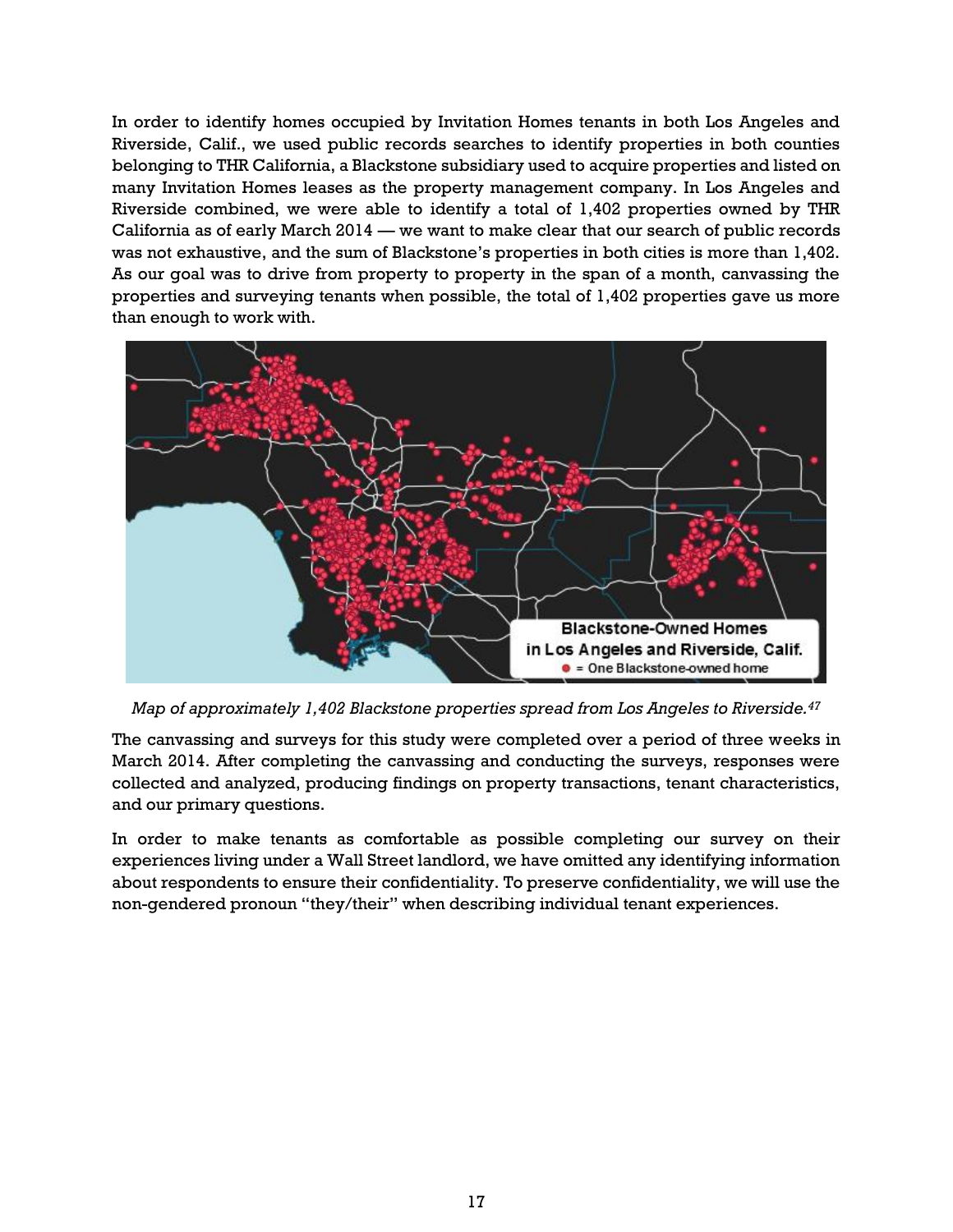# LOS ANGELES

#### <span id="page-22-0"></span>**PROPERTIES CANVASSED**

In Los Angeles County, we were able to identify 1,221 properties owned by THR California as of early March 2014. Of the 1,221 identified properties, we canvassed a total of 127 located in and around South Los Angeles. These properties were chosen because of their location, a neighborhood that has been negatively affected by nearly every housing conundrum in the past century. South Los Angeles was redlined from the 1930s to the 1960s, making affordable housing finance unavailable for residents of the majority people of color neighborhood. More recently, South Los Angeles was a site of predatory subprime lending and subsequently high levels of foreclosure. A study by the California Reinvestment Coalition found that in 2008, Los Angeles zip codes composed of 80 percent or more people of color like those in South Los Angeles contained 63 percent of the city's housing units — but experienced a whopping 90 percent of all foreclosures. In recent years, the neighborhood has experienced what some are calling "re-redlining," the broad-based denial of prime mortgages in communities of color, which prevents homeownership and makes South Los Angeles a prime spot for Wall Street's newest housing commodification and wealth extraction strategy.<sup>48</sup> After the housing crisis, South Los Angeles zip codes experienced more foreclosures than all but two other zip codes in Los Angeles.<sup>49</sup>

Of the 127 properties canvassed in South Los Angeles, 7 were vacant, 3 were under renovation, and, of the 36 households we were able to talk to, 25 households completed the survey.

#### **PROPERTY TRANSACTIONS**

In seeking to learn more about Blackstone's home purchases, we conducted public records searches on transaction data, square footage, number of beds and baths, and the year each property was built. Unfortunately, some transaction information is not available through public records searches, meaning 25 properties that were canvassed have been omitted from this segment of the report. In Los Angeles, Blackstone and its subsidiaries spent \$26,954,426 in cash between the end of April 2012 and early March 2013 to acquire the 125 homes canvassed by organizers for which data is available. Of the 127 Los Angeles properties surveyed, Blackstone/THR purchased 50 percent from corporations and 50 percent from individuals. When purchasing from individuals, Blackstone acquired two-thirds of its properties through foreclosure, meaning that the previous homeowner did not freely choose to sell to Blackstone, but lost their home upon being forced into foreclosure. The corporations that sold properties to Blackstone seem to be engaged in speculative activity. Instead of having sold to Blackstone after owning and maintaining the property for a sizeable amount of time, 86 percent of corporate sellers had owned the property for one year or less.

In regard to physical characteristics of the properties we canvassed, the average age is about 83 years old or built in 1931. The oldest home canvassed was built in 1901, and the newest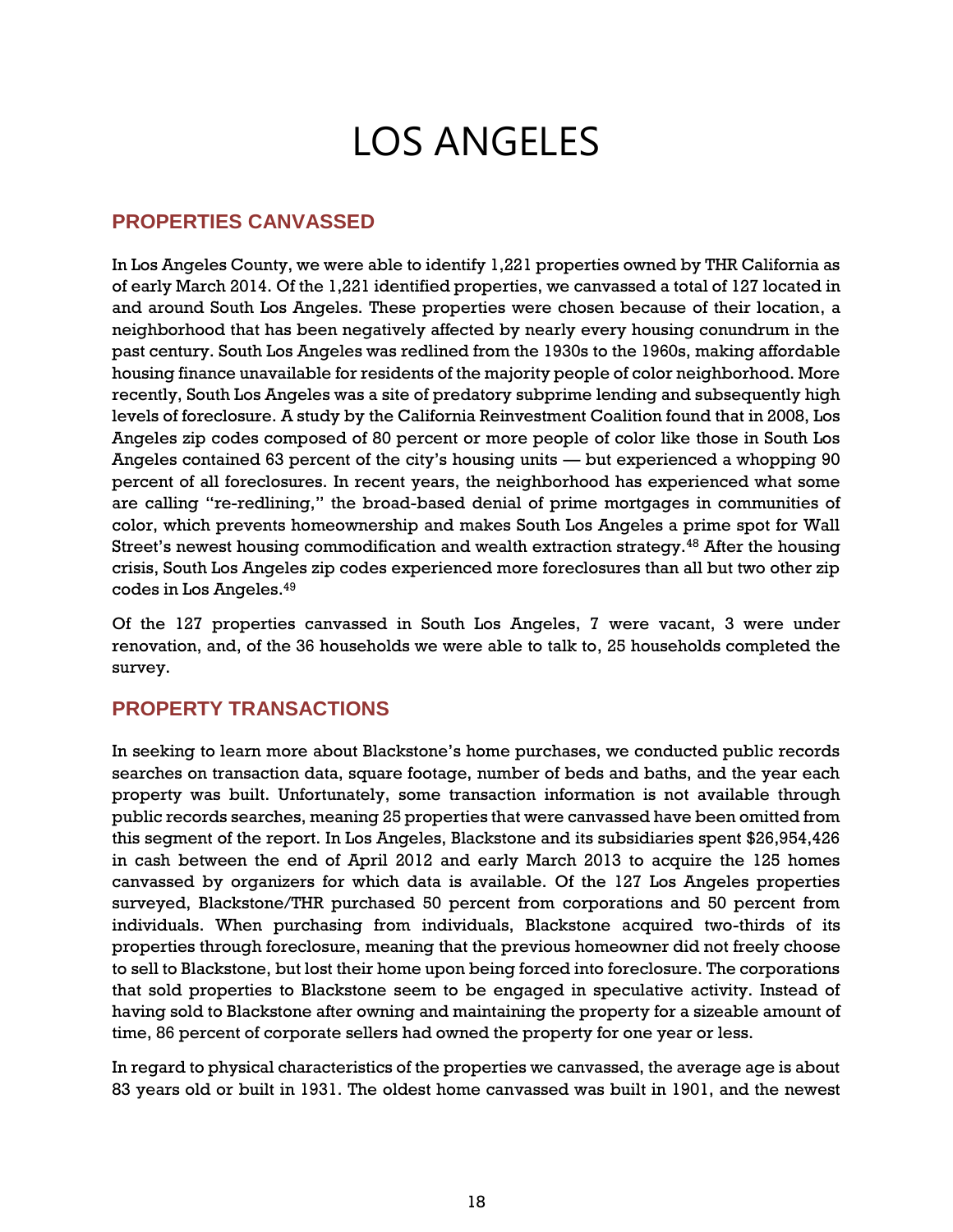built in 1999. In terms of size, the homes we canvassed averaged 1,261 square feet, with 3 bedrooms and 1.5 bathrooms.

# **TENANT CHARACTERISTICS**

The tenants we surveyed were 56 percent female and 44 percent male. In terms of race and ethnicity, our Los Angles respondents were 36 percent Black or African American, 48 percent Hispanic or Latino, and 4 percent white; 12 percent identified themselves as belonging to another racial/ethnic category.

While most of our respondents had previously been renters before moving into their Invitation Homes rental, 16 percent were homeowners prior to renting from Blackstone's Invitation Homes. Six of the respondents had moved to South Los Angeles from cities just south of Los Angeles proper, among them Compton, Torrance, Carson, Inglewood, and Gardena. One tenant had moved in from out of state, and one had only moved around the corner from their previous home. When asked why they moved, four tenants said they were previously homeowners and had been pushed out by their bank, three of them due to foreclosure and one because their lender refused to modify their loan. Five respondents sought to lease from Invitation Homes because they wanted to live in a single-family house. Eight tenants said they decided to move from their last home because they simply wanted more space.

Six tenants declined to answer questions regarding their annual household income. Of those that did respond, 33 percent of households were making \$70,000 a year or more, 11 percent made between \$50,000 and \$70,000 a year, another 11 percent made \$40,000 to \$50,000 a year, 33 percent made \$20,000 to \$40,000 a year, and 11 percent made less than \$20,000 a year. Sources of income varied, but a large proportion of respondents, 40 percent, worked in the service sector. Twenty percent worked in skilled trades as plumbers or electricians, and 12 percent of our respondents were retired.

# **ACCESSIBILITY**

A major barrier to rental accessibility, especially for low-income renters, is the required deposit amount. In Los Angeles, the average deposit amount equated to 157 percent of respondents' monthly rent amount. The highest deposit required as a percentage of monthly rent was 281 percent, and the lowest was 53 percent. Two of our respondents reported paying more than two times the equivalent of one month's rent, which is illegal under California law.<sup>50</sup> Though a number of renters expressed concerns about their lease applications being rejected due to poor credit, when those renters' deposit amounts as a percentage of their rent was compared to others, there seemed to be no systematic way Invitation Homes was using creditworthiness to determine deposit amounts.

Invitation Homes carries out background checks on all lease applicants. According to Invitation Homes documents, if applicants have been convicted of a felony in the past decade, or a misdemeanor in the past three years, they will be denied a lease application. Weaponsrelated misdemeanors are exempt from this qualification, and will not result in a denial. <sup>51</sup> It is common knowledge that the justice system in this country discriminates against people of color in both arrest rates and prosecution.<sup>52</sup> Similar standards for employment applications are illegal. 53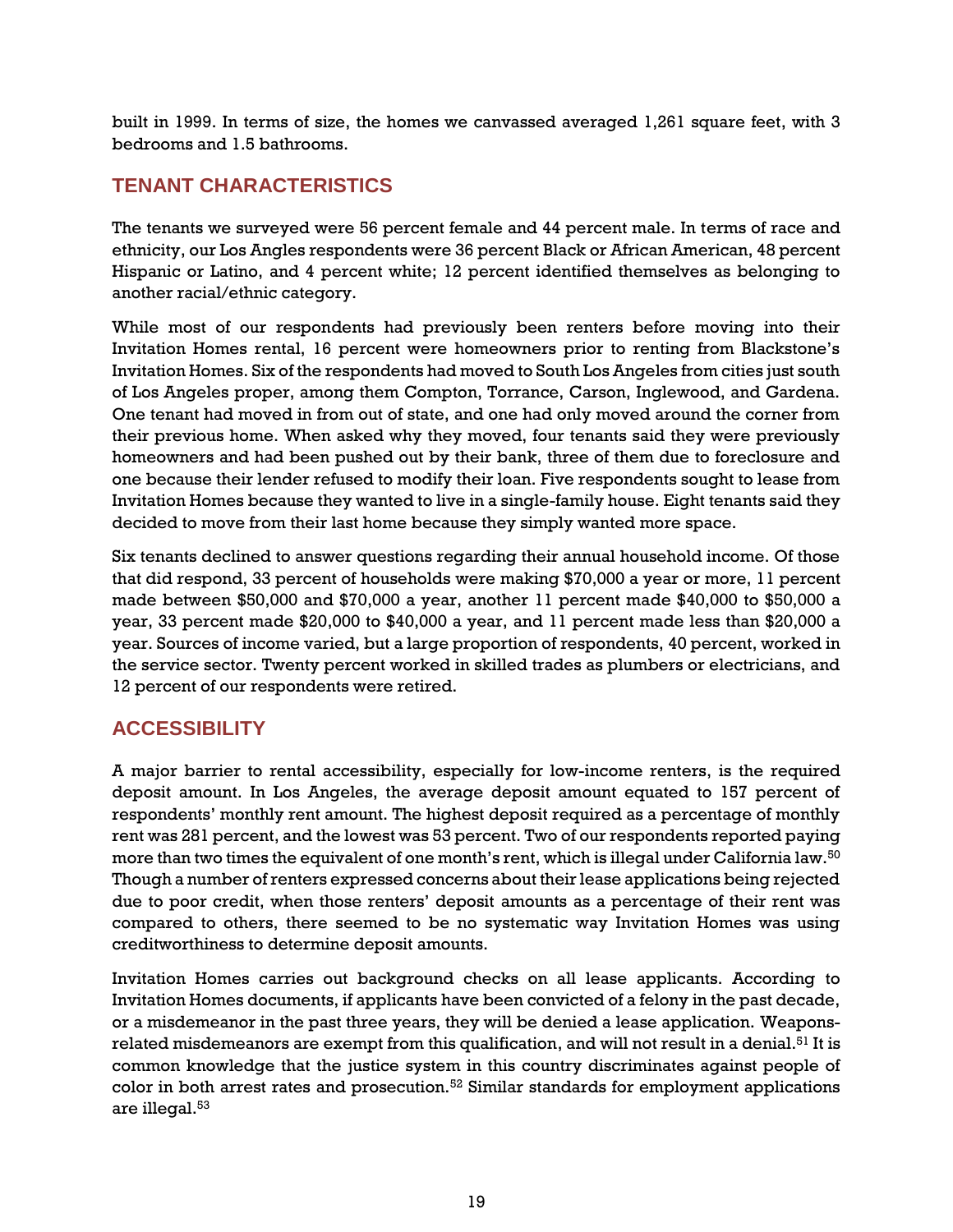### **AFFORDABILITY**

According to the Department of Housing and Urban Development, anyone paying over 30 percent of their income toward housing costs is considered "cost-burdened," with unaffordable housing.<sup>54</sup> Sixty-seven percent of the Invitation Homes residents we spoke to in Los Angeles were paying more than 30 percent of their monthly income toward rent, making their housing unaffordable. Further, 17 percent of respondents were severely cost-burdened, meaning that their monthly rent cost them at least 50 percent of what they were bringing home each month.

For respondents who reported their monthly rent, the average amount paid each month came to \$1,740. Invitation Homes requires that their tenants pay for all utilities and landscaping for each rental property. For the tenants we interviewed, average non-rent housing costs came to \$520, which puts the total average monthly housing costs at \$2,260. When these additional housing costs are factored in, 67 percent of our respondents had unaffordable housing, and 47 percent were severely cost-burdened.

# **STABILITY**

In Los Angeles, Blackstone purchased half of the properties canvassed from corporations. Most of these corporations played the role of property speculators, owning the property for less than a year, likely with no intention of keeping it occupied, before selling to Blackstone and making tens of thousands of dollars. These purchasing patterns lead to weakened community stability, with families being pushed out of homes that are to be used primarily as investment tools instead of sources of shelter, stability, safety, and community. Such trends have also seemed to edge out lower- and middle-income homebuyers, with men in suits buying up homes from realtors with cash before people aspiring to become homeowners get a chance to look at the house.<sup>55</sup>

One tenant reported a striking example of how Blackstone's business model prioritizes wealth extraction based on accumulation by dispossession. After living in their previous home for nearly 40 years, this tenant's spouse passed away, and the bank was unwilling to work with them to keep them in their family home. They were foreclosed upon and now find themselves renting from Invitation Homes. Upon speaking with a former neighbor and checking public records, this tenant found out that their previous family home of four decades is now owned by Invitation Homes.

Los Angeles tenants also reported some troubling lease conditions. First, they reported that there is a clause in the lease enabling Invitation Homes to terminate the lease, demand possession of the house, and evict the tenant at any moment with a modicum of warning. Adding to tenant stress, tenants reported receiving three-day vacate notices on the fourth of the month, a day before rent is technically due. On top of all this, one tenant reported a lease clause that requires tenants to pay \$600, in addition to late fees and rent, if Invitation Homes officially files for eviction.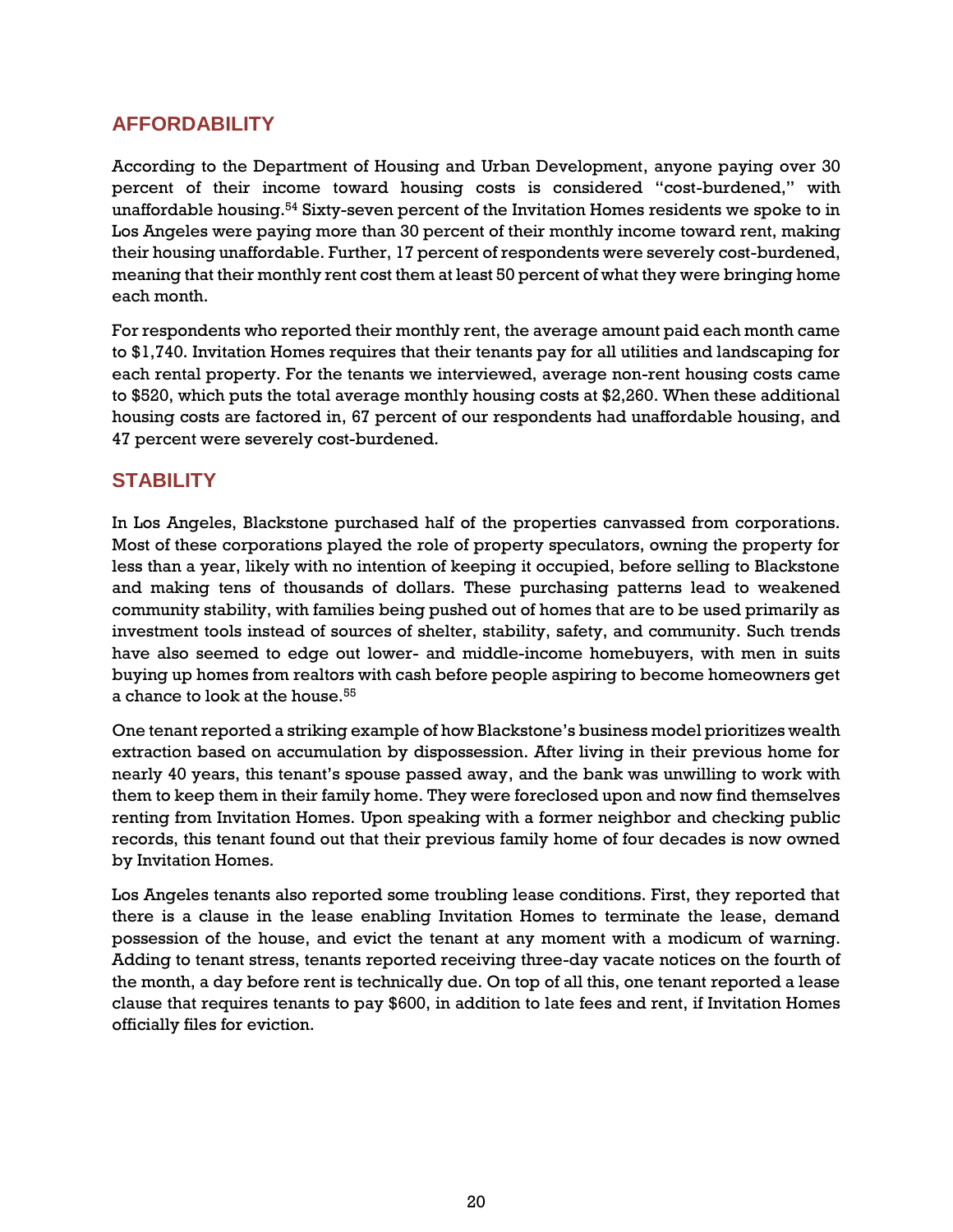### **QUALITY OF CONDITIONS**

Fifty-six percent of Los Angeles respondents reported having problems with their plumbing. While this was the most common issue, multiple tenants reported having consistent, major problems with insects and insulation.

Of the seven tenants that reported having problems with mold, one tenant described a particularly harrowing experience. Upon move-in, they found the property in disrepair, with mold throughout the house and a leaky roof. The tenant was forced to stay in a hotel for three weeks. When asked their thoughts on Invitation Homes, the tenant said that "they use cheap contractors and raise the rent. They are lazy … they don't care about tenants. They are slumlords, and the house is falling apart."

#### **CUSTOMER SERVICE**

In Los Angeles, 44 percent of the respondents did not find themselves "pleased with how [their] landlord/property manager responds to issues and problems when they arise." 63 percent of Los Angeles respondents did not agree with Invitation Homes' claim that they have "top-level management — dedicated to giving [them] great service!" One tenant in particular elaborated on their displeasure with Invitation Homes' customer service, saying that when requesting repairs, they had to repeatedly call and re-emphasize the urgency of the situation to get anyone to finally come out.

Something important to note is the fact that the Invitation Homes office servicing Los Angeles is located 30 miles away from South Los Angeles in the San Fernando Valley neighborhood of Woodland Hills. Woodland Hills is 78.3% white, with a median household income of \$89,946.<sup>56</sup> South Los Angeles, on the other hand, is 2.2 percent white, with 84 percent of households making less than  $$60,000$  a year.<sup>57</sup> Residents must often visit the Invitation Homes office to pay rent or resolve complaints. In an earlier report on Invitation Homes tenants in Atlanta, similar office placement was found. The fact that Invitation Homes chose to locate its office in a wealthier, whiter neighborhood relatively far from where many of its properties are located is concerning, as it may mean that people of color living in lower-income neighborhoods receive worse customer service.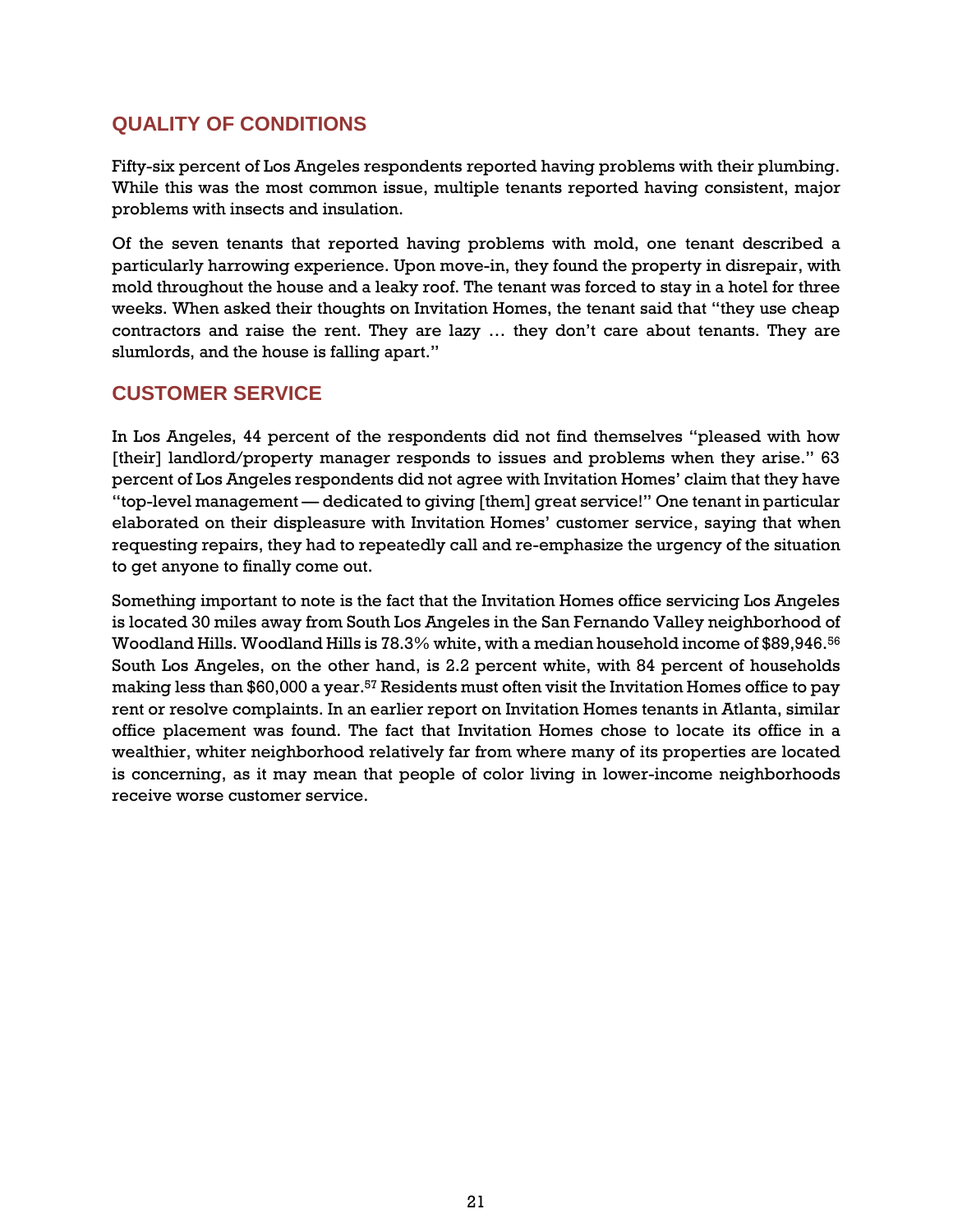# RIVERSIDE

#### <span id="page-26-0"></span>**PROPERTIES CANVASSED**

In Riverside County, we were able to identify 181 properties owned by THR California as of the same time period. In Riverside, Calif., 165 Invitation Homes–managed properties were canvassed. These properties were selected for canvassing because of their close proximity to each other and location within the municipal boundaries of the City of Riverside. Riverside was selected as a research site because after experiencing a massive housing boom during the bubble years, it was hit hard by the foreclosure crisis spurred by the housing crash and remains the eleventh most underwater metro area in the United States. 58

Of the 165 properties canvassed, two were vacant, three were up for rent, and, of the 43 households we spoke with, 26 completed the survey.

### **PROPERTY ACQUISITION**

To acquire the 162 Riverside properties with listed public sales data of the 165 properties canvassed, Blackstone spent \$33,394,540 in cash between late April 2012 and mid-April 2013 to acquire properties. Of the 165 Riverside properties surveyed, Blackstone purchased 12 percent of the properties from corporations and 88 percent from individuals. Of those purchases from individuals, 78 percent were made through foreclosure. This means that 114 of the 165 Blackstone properties we canvassed in Riverside were recently inhabited by families struggling to stay in their homes and likely attempting to work with banks to make their payments more affordable. Instead of receiving modifications or principal reduction that would have kept them in their homes, they were foreclosed upon and Blackstone bought their homes at a discount, evicting anyone remaining in their homes post-foreclosure. On average, individuals who sold or lost their homes to Blackstone had owned them for 10 years and 2 months.

In regard to the physical characteristics of the properties we canvassed, the average age was about 35 years old or built in 1979. The oldest home canvassed was built in 1925, and the newest was built in 2007. In terms of size, the homes we canvassed averaged 1,717 square feet with 4 bedrooms and 2.5 bathrooms.

#### **TENANT CHARACTERISTICS**

The 26 tenants we surveyed in Riverside were 69 percent female and 31 percent male. In terms of race and ethnicity, our respondents were 20 percent Black or African American, 50 percent Hispanic or Latino, and 15 percent white; 15 percent identified themselves as belonging to another racial/ethnic category.

Most of our respondents had previously been renters before moving into their Invitation Homes rental, but 35 percent had been homeowners. A majority of tenants, 54 percent, simply moved from other homes in Riverside to their Invitation Homes properties. Other tenants moved to Riverside from a variety of Southern California cities, with one tenant moving from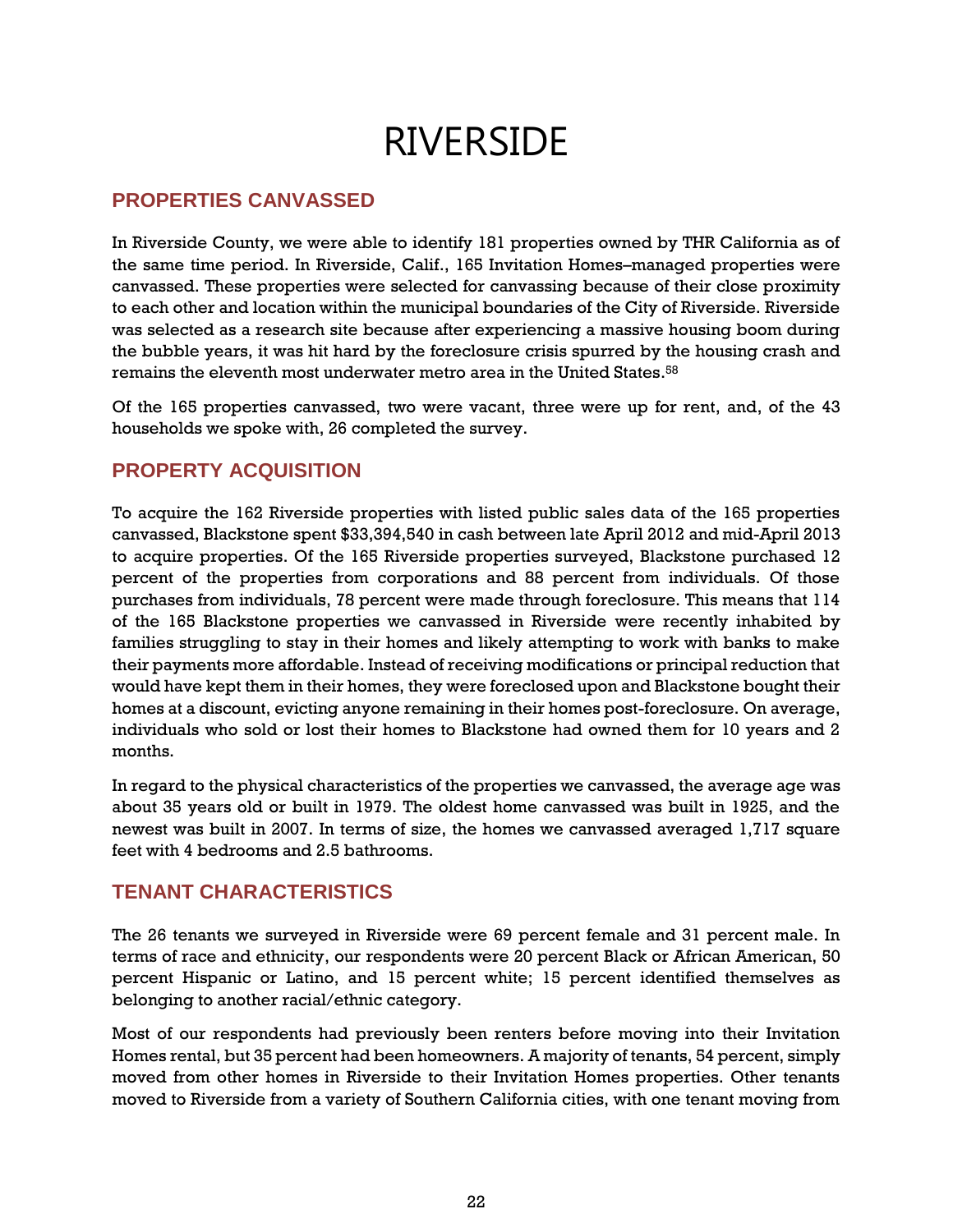Los Angeles and another from San Diego. When asked why they moved, 14 tenants reported moving of their own volition. Eight moved out of their prior residences seeking more space. Others sought job opportunities, proximity to schools, or simply wanted to live in Riverside. The other 11 tenants we spoke with were effectively displaced from their previous residences. Five were foreclosed upon, two had their units sold out from under them by a landlord, two were priced out of their previous rentals, one was unable to get a bank to negotiate on their mortgage, and one moved after their landlord lost the house to foreclosure.

Three tenants declined to answer questions regarding their annual household income. Of those that did respond, 26 percent of households made \$70,000 a year or more, 9 percent made between \$50,000 and \$70,000 a year, 30 percent made \$40,000 to \$50,000 a year, 26 percent made \$20,000 to \$40,000 a year, and 9 percent made less than \$20,000 a year. Our respondents had varied sources of income. Of the 24 who responded to questions about place of work, 29 percent worked in both the service industry and in skilled trades. The next most common source of income was through work in the public sector, where 25 percent of respondents worked. In addition, 4 percent were unemployed at the time of interview, 4 percent were retired, and another 4 percent were students.

# **ACCESSIBILITY**

In Riverside, the average deposit amount equated to 140 percent of respondents' monthly rent. The highest deposit required as a percentage of monthly rent was 333 percent, and the lowest was 22 percent. In California, it is illegal for landlords to charge more than the equivalent of two months' rent for a security deposit, meaning that three of our Riverside respondents paid unlawfully high deposits.<sup>59</sup> Though there was a wide range in deposit amounts required prior to move-in for the 26 tenants we interviewed in Riverside, the deposit amounts did not seem to correlate with tenants' anxieties about creditworthiness during the application process. The fact that Invitation Homes does not make explicitly clear their process for determining credit risk and associated deposit demands could be a barrier for people interested in renting single-family homes from Invitation Homes.

One policy that Invitation Homes does make clear in its application form is that applicants with former convictions at misdemeanor or felony levels will have a hard time becoming Invitation Homes renters. The application form states that anyone convicted of a felony in the past ten years or a misdemeanor in the past three will not be approved to rent. One of the very few exceptions to these rules stated on Invitation Homes documents is that weapons-related misdemeanors within three years of applying to lease will not affect the applicant's chances of approval. $60$  The fact that Riverside residents are 66 percent non-white means that these policies will have a more detrimental effect on Invitation Homes applicants of color, as nonwhites are more likely to have prior convictions with the biased justice system. $61$ 

# **AFFORDABILITY**

In Riverside, 63 percent of our respondents were paying more than 30 percent of their monthly income toward rent, making their housing unaffordable. Further, 33 percent of respondents were severely cost-burdened, meaning that their monthly rent cost them at least 50 percent of what they were bringing home each month. When additional housing costs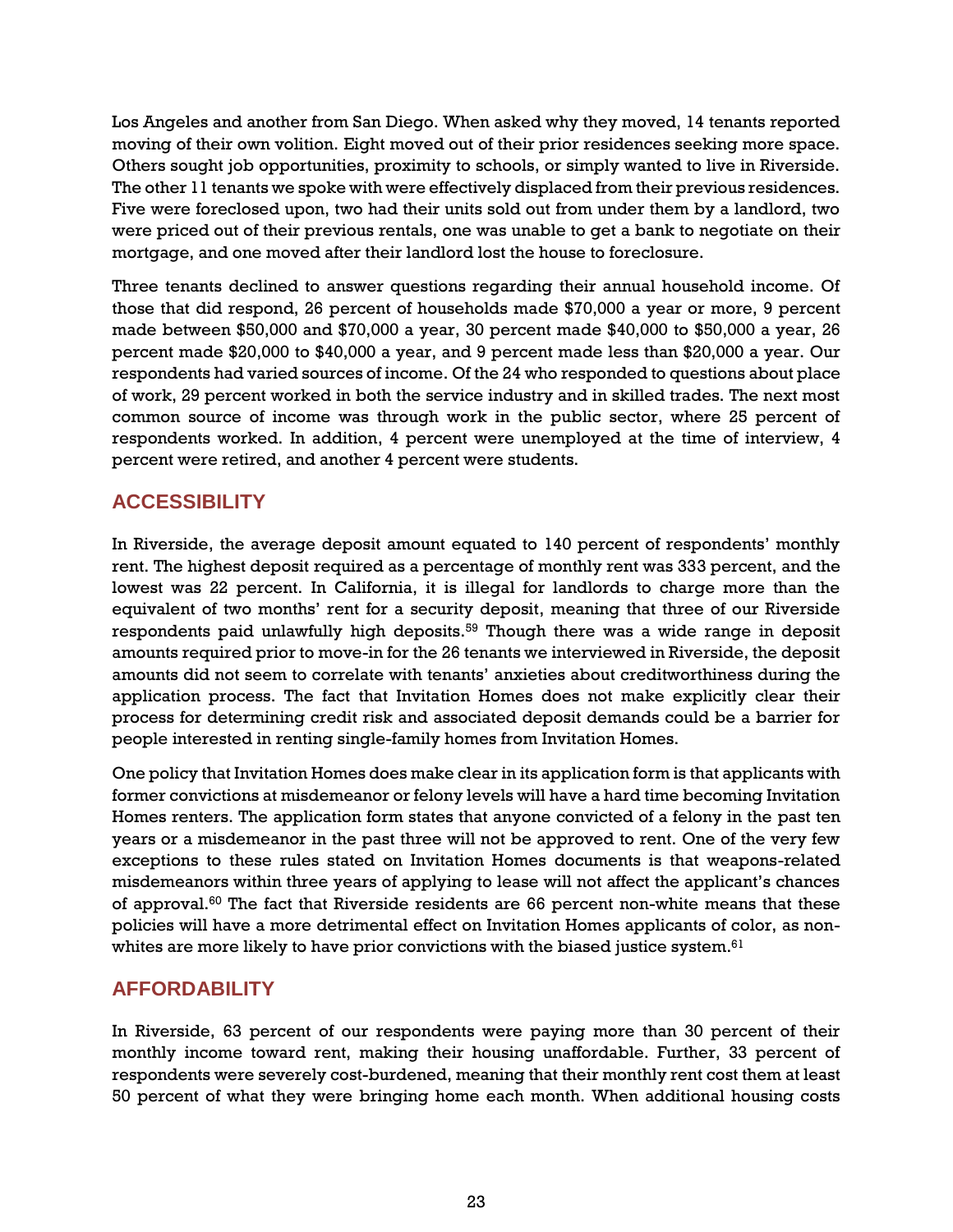associated with renting from Invitation Homes — like lawn maintenance and all utilities — are factored in, 69 percent of our respondents had unaffordable housing, and 44 percent were severely cost-burdened.

The Department of Housing and Urban Development states that renters are cost-burdened, and housing is considered unaffordable, when tenants pay 30 percent or more of their income toward housing costs. The majority of Riverside tenants we spoke with were cost-burdened even before factoring in the average \$510 per month spent on utilities and lawn maintenance. No Riverside households we interviewed making under \$50,000 a year had affordable housing. When considering that Riverside's area median income as determined by HUD stands at \$60,700 — meaning half of all Riverside households make less than \$60,700 a year — it seems that Invitation Homes is pricing out a significant chunk of the renting population, as wealthier households tend to own property instead of rent. $^{62}$ 

One tenant with a foreclosure on their record noted the difference in affordability between renting and homeownership. The tenant was disappointed in having to pay rent to an outside investor just for having a foreclosure on their credit five years back. They said that they "did a comparison of homes in the area, and most of them had said the monthly payments were way lower than what [they're] paying," noting in particular that the homeowners across the street have a monthly payment nearly 20 percent lower.

# **STABILITY**

Although Invitation Homes lease agreements state that tenants have until the fifth of the month to pay rent, all tenants who reported paying rent after the second of the month or later reported receiving three-day notices to vacate on the fourth of the month without fail. Such threats by default are intimidating to tenants, who also reported that were Invitation Homes to actually carry out an eviction, the tenant would be charged \$600 in processing fees. One resident reported receiving a three-day notice to vacate because the Invitation Homes website was down. They said that there "was a problem with the actual website where you paid your rent. We couldn't get a hold of the office, couldn't get a hold of anybody to collect it so we could pay it. But of course the three-day notice was pretty quick to arrive before we could let them know that the computer system wasn't working."

Multiple Riverside tenants reported being surprised with rent hikes when it came time for lease renewal. After a letter was sent to one tenant demanding a 9 percent increase in rent for the coming year's lease, and another rent hike guaranteed the next year, the tenant had no choice but to make plans to move, unable to afford continual rent hikes. They said that "it was a learning experience, for sure. The hike in rent was crazy, especially for students. I can only imagine that families have a hard time when projecting that they will raise it yearly."

Another tenant, after being "misinformed that this house was a lease with an option to buy" was surprised by rent increases as well, stating that they are now dismayed about yet another rent hike on the way should they renew their lease again. This misinformation, or lack of information, provided by Invitation Homes can destabilize the lives of their tenants, forcing them to move in search of lower rents.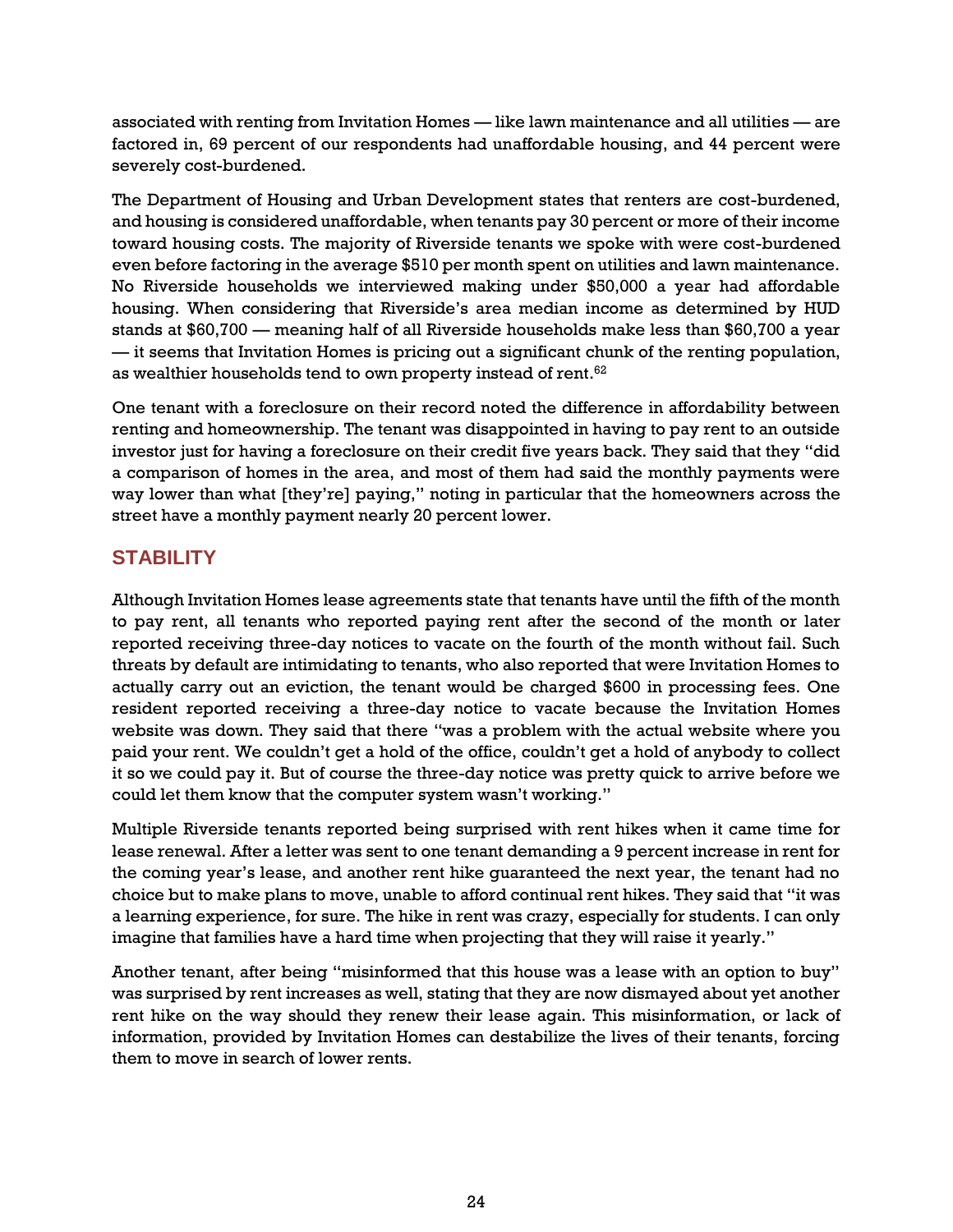In terms of community stability, 70 percent of all the Blackstone properties we canvassed in Riverside were acquired through foreclosure sales. Of the Invitation Homes properties acquired from individuals, 88 percent were acquired through foreclosure, meaning that Invitation Homes likely evicted as many as 114 Riverside families who had been struggling to stay in their homes and avoid foreclosure. More than a quarter, 27 percent, of the tenants we spoke with in Riverside were now renting from Invitation Homes after being displaced from previous homes due to foreclosure or inability to modify a mortgage, highlighting the fact that institutional investors like Blackstone are directly benefiting from displacement trends suffered by previous homeowners and tenants in foreclosed properties. Invitation Homes' tendency to acquire properties either from speculative investors that hold properties for less than a year or directly through processes of displacement shows a business model that requires these two detrimental trends in order to exist.

# **QUALITY OF CONDITIONS**

In Riverside, 38 percent of all respondents reported having roach or insect problems. Multiple tenants reported having consistent, major problems with rodents or termites and plumbing. One tenant reported having a lot of water leaks. When they confronted Invitation Homes about the fact that there was black mold growing in the bathroom, the company refused to do anything about it — even to inspect the reported problem.

# **CUSTOMER SERVICE**

Invitation Homes' approach to customer service and property maintenance is fed through a central office — in Corona, Calif., for Riverside tenants — and then tasks are dispersed to a myriad of private contractors to conduct repair work. Because of this corporatized model's insistence on running all requests and complaints through a call center, 74 percent of our Riverside respondents stated that they had never met their landlord in person.

Perhaps associated with the fact that so many tenants had never met their landlord in person, a drastic variance was reported in responsiveness to maintenance requests and quality of repairs. One tenant reported that the contracting company that did repairs was reliable, but it was next to impossible to get a hold of the Invitation Homes office to schedule repairs because "every time [they] tried to get a hold of them they weren't there. We left messages and they never called back." In almost direct contradiction, another tenant said that it was easy to get in touch with Invitation Homes and "the repair people come out pretty fast, but they seem like they make Mickey Mouse repairs, because they repair one leak and then another leak shows up somewhere else." This points to the challenges of managing thousands of non-uniform single-family homes scattered across the country.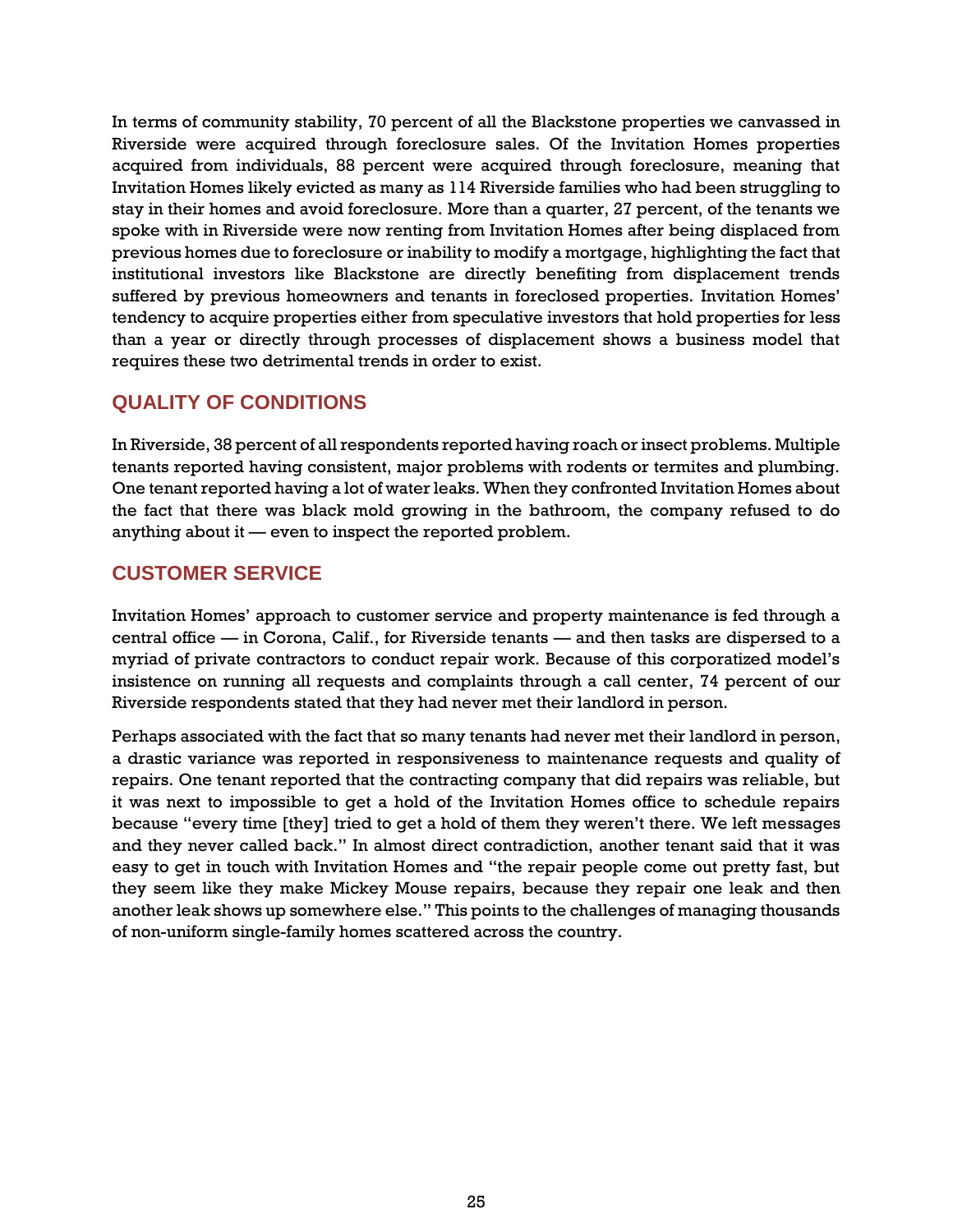# IMPLICATIONS

#### <span id="page-30-0"></span>**PROPERTY ACQUISITION**

As highlighted by our findings in both Los Angeles and Riverside, Blackstone's business model is based on property acquisition techniques that undermine community wellbeing. In Los Angeles, a large proportion of properties were purchased from speculative investors that had owned the properties for less than a year — likely with no other intentions but to hold on long enough to sell to a higher bidder, thoughts of community development and wealth generation in-place far from their minds. In both Los Angeles and Riverside, homes that were acquired from individuals were by and large purchased through foreclosure-related processes of forced dispossession and displacement.

Blackstone and Invitation Homes deploy narratives of recovery, re-investment, and stabilization,<sup>63</sup> when their very business model relies upon displacement and community distress. Were it not for the housing collapse caused by Wall Street's use of financial instruments for the zealous extraction of wealth from communities, specifically communities of color preyed upon by lenders, and the dearth of community-based capital to fix what we were left with, Blackstone would not have space to deploy billions in capital into housing right now.

To purchase all of the homes we canvassed, Blackstone spent a total of \$60.3 million in cash. Their ability to purchase with cash allows them to acquire properties as rapidly as they are put on the market. This puts families without hundreds of thousands of dollars in cash at a disadvantage, as they have to deal with the time it takes to secure traditional financing for their purchase. Blackstone has also been known to use their access to millions in cash to outbid mom-and-pop real estate investors. 64

While Blackstone speaks of the money it is pouring into the purchasing of homes as an investment in communities, we see it as purely an investment in itself — a foundation for further wealth extraction. The word "investment" has positive connotations. It implies something beneficial, long term, a devotion of resources toward improvement. Blackstone's "investment" is one that is based on low home prices made possible through bank dispossession. It's an "investment" that takes from the community instead of giving. Yes, the firm is spending a few thousand dollars on repairs for each home it acquires. But it is extracting years of unaffordable rent from members of the community and sending it to "investors" in its rental-backed securities. Not only that, in the long run it plans to extract the equity in the homes it purchases, divesting as soon as they meet a level of returns it is comfortable with. This is not an "investment" our communities can afford.

# **ACCESSIBILITY**

Invitation Homes' application policies have the potential to exclude those affected by the wave of displacement caused by the 2007 housing collapse and applicants of color. The stated policy that Invitation Homes will turn down any renter with a current bankruptcy eliminates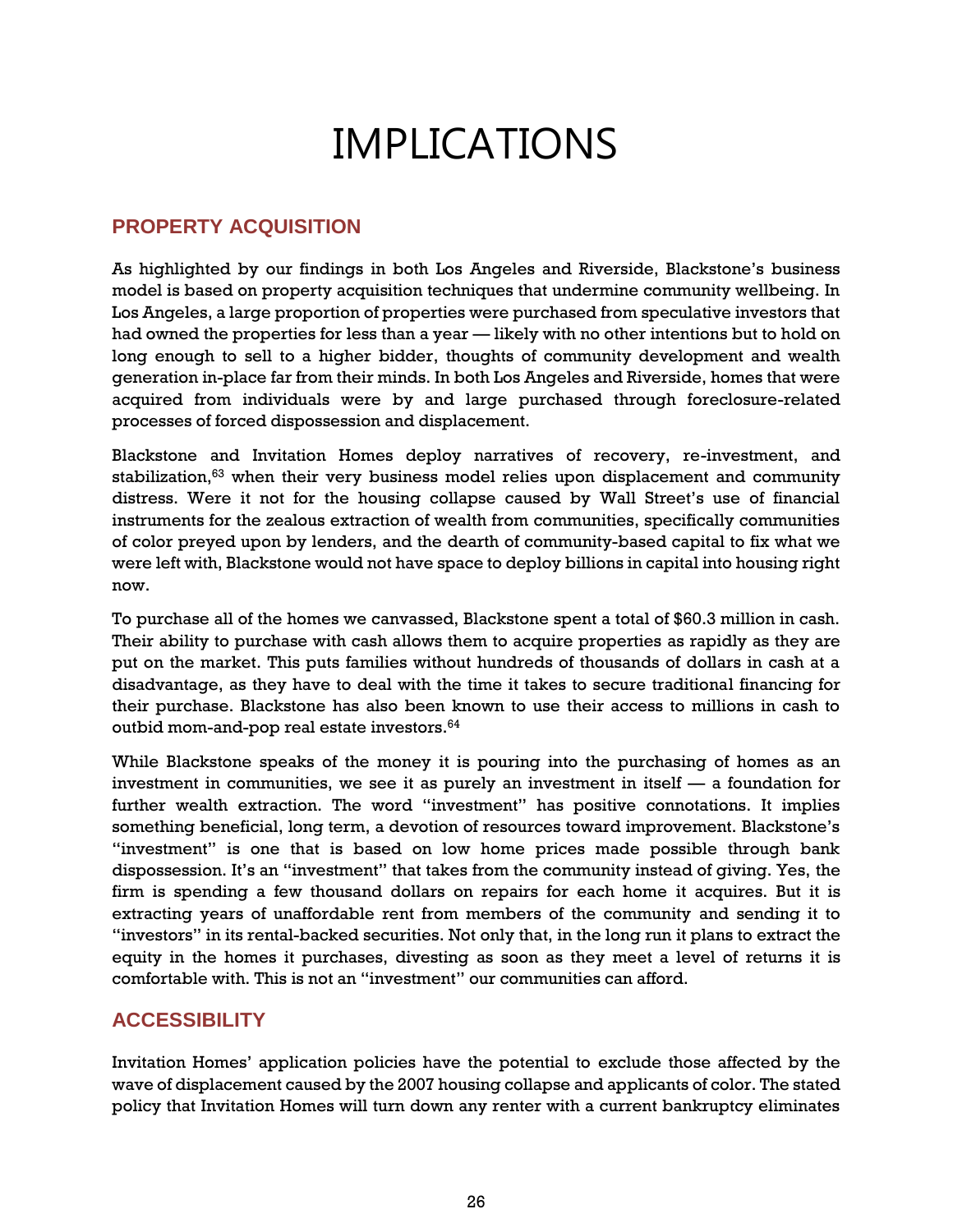homeowners who, in non-judicial foreclosure states like California, often have to resort to bankruptcy as a last resort to avoid foreclosure.

The automatic denial of applicants convicted of a felony in the past decade, or a misdemeanor in the past three years (aside from weapons-related offenses), $65$  is discriminatory toward people of color. In California, one in four adults has either an arrest or conviction on their record.<sup>66</sup> People of color are overrepresented in the criminal justice system, with the arrest population of African Americans accounting for double their share of the general population. This means that barring people from residence based on criminal records is disproportionally exclusive against people of color. In fact, Title VIII of the Civil Rights Act of 1968, also known as the Fair Housing Act, prohibits rental discrimination based on race, color, religion or national origin whether that discrimination is explicit or based on "facially neutral" practices that have a disproportionate impact on residents of a certain race, color, religion or national origin.<sup>67</sup> Taken with the fact that "commercially prepared criminal background checks have been found to be rife with inaccuracies"<sup>68</sup> and even FBI criminal checks are found to be out of date 50 percent of the time, $69$  there is extremely high potential for housing discrimination based on the use of conviction records as rental criteria. Similar blanket bans on people with criminal backgrounds is illegal in hiring processes precisely because it is racially discriminatory; in fact the U.S. Equal Employment Opportunity Commission has explicitly stated that "an absolute bar to employment based on the mere fact that an individual has a conviction record is unlawful under Title VII." A ban on people with criminal backgrounds should be disallowed in housing because of its racist underpinnings.<sup>70</sup>

Deposit amounts reported by the tenants we interviewed seemed at times to be illegally high. According to the California Department of Community Affairs, "the total amount that the landlord requires as a security [for an unfurnished property] cannot be more than the amount of two months' rent."<sup>71</sup> In Los Angeles, two tenants reported paying more than two months' rent as their security deposit. In Riverside, three tenants reported paying more than twice their monthly rent toward deposit, with one tenant paying more than three times their rent as a deposit. Not only is this practice illegal under California law, it also has the potential to make the cost of starting a lease with Invitation Homes prohibitively high for middle- and lowincome residents.

#### **AFFORDABILITY**

In a promotional video launched just months after Invitation Homes' creation in 2012, Blackstone's Global Head of Real Estate Jonathan Gray outlines a desire to one day be able to "drive into a community and see families with affordable housing" in homes owned by Invitation Homes.<sup>72</sup> Our findings imply that Mr. Gray's desire may not be coming to fruition, as 67 percent of tenants we spoke to in Los Angeles and 63 percent in Riverside had unaffordable housing, and 17 and 33 percent of respondents in each city, respectively, were paying more than half of their income toward rent.

The United States is in a rental affordability crisis right now. In the words of HUD Secretary Shaun Donovan, it is "the worst rental affordability crisis that this country has ever known."73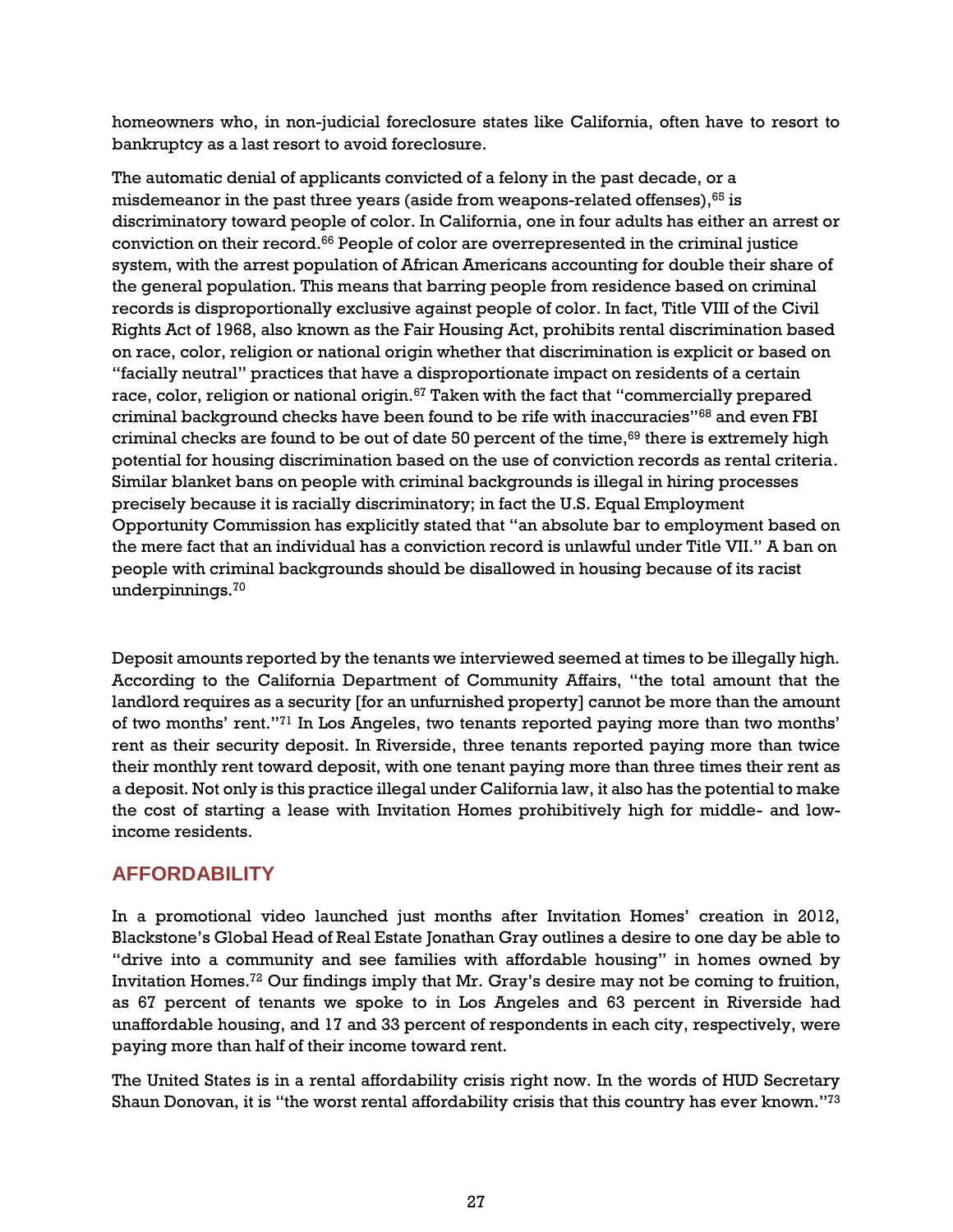According to Zillow, in the past 14 years, "median household income has increased by 25.4 percent, while rents have increased over 52.8 percent, more than twice as much."<sup>74</sup> The availability of affordable housing impacts the health of our communities both physically and economically. With unaffordable rent, middle- and lower-income renters spend less on goods and services that fuel economic recovery and growth. Low-income families in particular with unaffordable housing spend less on food, clothing, and healthcare compared to those with affordable rents. When tenants pay unaffordable rent, those who were hit hardest by the housing collapse brought on by Wall Street finance suffer economically, unable to build wealth and stability. On the other hand, landlords that charge unaffordable rent are set to profit handsomely. In the case of Blackstone's Invitation Homes, the profits from unaffordable rent are going back to Wall Street, as the legacy of wealth extraction by domineering capital continues in our communities.

# **STABILITY**

Blackstone's financialization of single-family rental housing has the capacity to destabilize the lives of individual renters and the communities in which they live. As their first two singlefamily rental securitizations have gone to market, the lease clauses needed to support the securitizations have become apparent. Invitation Homes must meet its obligations to investors by selling homes should their income from rent be insufficient to make payments on the mortgages backing their two securitizations thus far.

In Los Angeles, a tenant reported that the lease stated that Invitation Homes could break the lease relatively quickly and easily with little recourse to the tenant. Should Invitation Homes need to sell off homes to meet investor obligations, they will likely want to sell just enough to fill their deficit. This could very well mean that a home occupied by a model tenant is put up for sale, the lease broken, and the tenant pushed out, because Invitation Homes failed to keep other units sufficiently occupied.

In both cities, residents indicated that Invitation Homes would regularly send letters threatening eviction even before rent payment deadlines had passed. Additionally, 74 percent, or 156, of the 211 homes we canvassed that Blackstone had acquired from individuals were acquired through foreclosure sales, which often require the new owner to evict former homeowners. On a more "facially neutral" level, the Blackstone tenants we spoke with seemed to be unaware of impending rent increases until it was too late to plan for them. This pricing out has already effectively displaced one resident we spoke with only three months ago.

Blackstone's Invitation Homes may also have a broader destabilizing effect on communities. Of the tenants we interviewed, 22 percent had been forced out of their previous home due to foreclosure or unwillingness by a bank to modify a mortgage. It is this housing instability, experienced by millions around the country, that Blackstone and Invitation Homes are betting on to make their venture profitable. When accumulating properties, they benefit by being able to purchase homes through foreclosure at prices that previous homeowners may well have been able to afford had they received principle reduction to current market value. When renting properties, it is imperative that Blackstone and Invitation Homes be able to displace residents as quickly as possible. Unlike multifamily landlords, Blackstone did not construct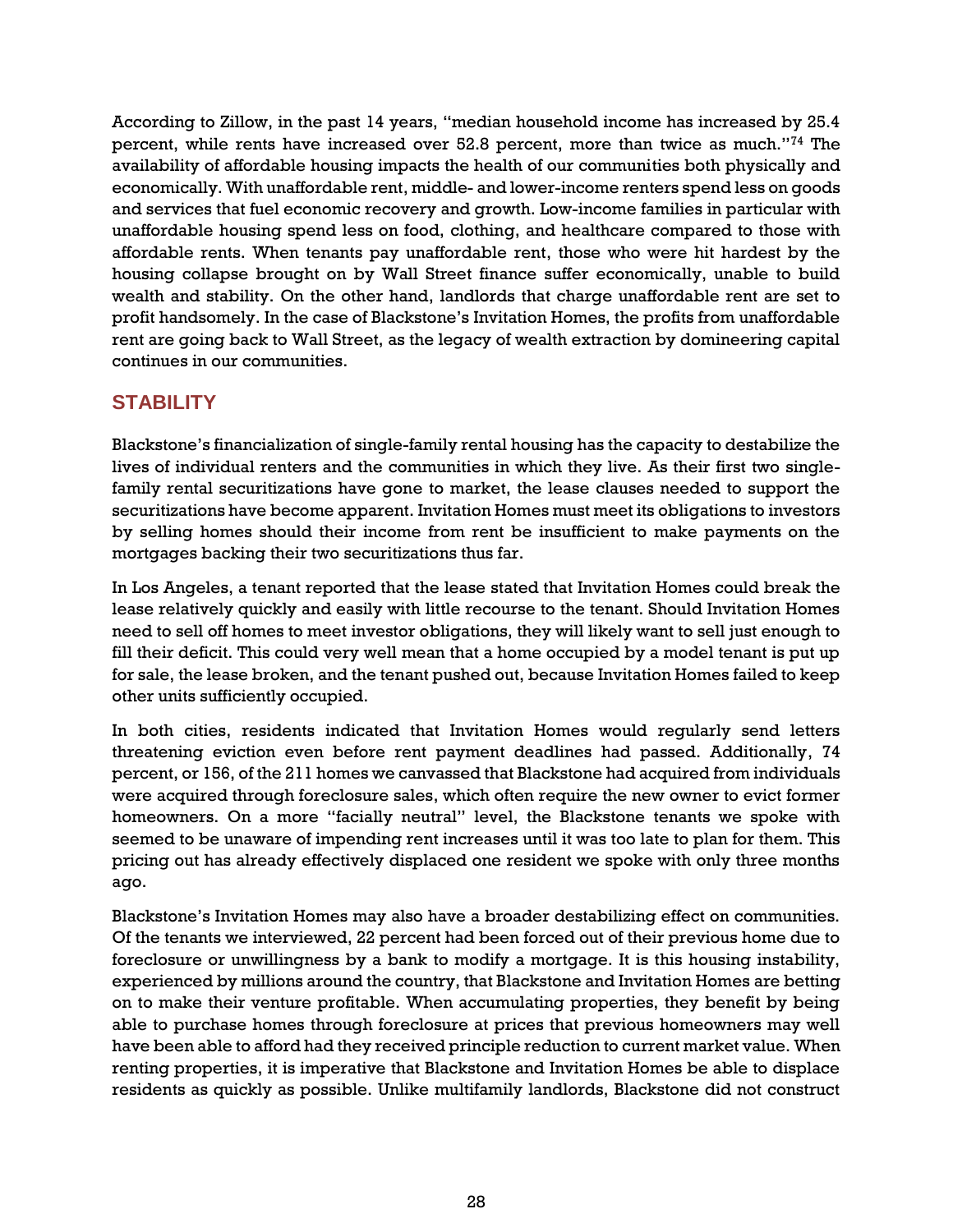the single-family homes they own, creating economies of scale and being able to predict vacancies or other hits to their bottom line from the outset. Instead Blackstone and other institutional investors are attempting to force a rental business model on properties that are scattered around metropolitan areas, built with different infrastructure, and quite simply were not built to be rented.

These facts taken together imply that Blackstone's Invitation Homes is more than willing to displace residents, be they Invitation Homes renters or former homeowners with properties purchased by Invitation Homes, to ensure that they extract as much wealth as they can from the communities in which they are present. After years of unprecedented levels of foreclosure and eviction, displacement-happy landlords are the last thing that places like Los Angeles and Riverside need.

# **QUALITY OF CONDITIONS**

When taken together, 46 percent of the residents we interviewed reported experiencing problems with plumbing, 39 percent reported incidences of roaches or insects, 22 percent reported problems with rodents or termites, 21 percent reported issues with heating or air conditioning, 20 percent reported problems with mold, 18 percent reported having roof leaks, and 19 percent reported experiencing other problems with the conditions of their homes. This illustrates the fact that Blackstone and Invitation Homes' property management model is flawed.

A lawsuit recently filed by former Invitation Homes tenants from Sun Valley, Calif., just north of Los Angeles, highlights the potential for uninhabitable conditions in single-family homes rapidly purchased and repaired by Blackstone. The former tenants allege that their home "quickly became a slum — one with persistent water leaks, cockroaches and mold that sickened [them]." Only a month after they moved into the property, they were forced to move because of illness caused by mold and asbestos and lack of diligent maintenance by Invitation Homes.<sup>75</sup> Because Invitation Homes bought single-family homes at such a rapid pace, our findings and other news reports suggest that they have had challenges to initially repairing, and continuously maintaining, a sizeable portion of the properties they own.

# **CUSTOMER SERVICE**

Blackstone's Invitation Homes is undertaking a massive experiment in property management. Managing thousands of scattered single-family homes across hundreds of square miles in each of the many metropolitan areas in which they operate has been, and will be, a challenge. The economies of scale possible in multifamily property management and maintenance are impossible when every single property has unique infrastructure requiring varying parts and maintenance. The information we received from our respondents indicated that, with wildly varying customer service experiences, Invitation Homes is still very much in the experimental phase of this project, and the final verdict on success or failure is not yet in.

When combining the responses from all of the tenants we surveyed for this report, 83 percent had never met their landlord in person. In Los Angeles, our respondents reported more difficulty receiving quality customer service than those in Riverside did. While the office serving Riverside is only a few miles away in the (wealthier, whiter) city of Corona, the Los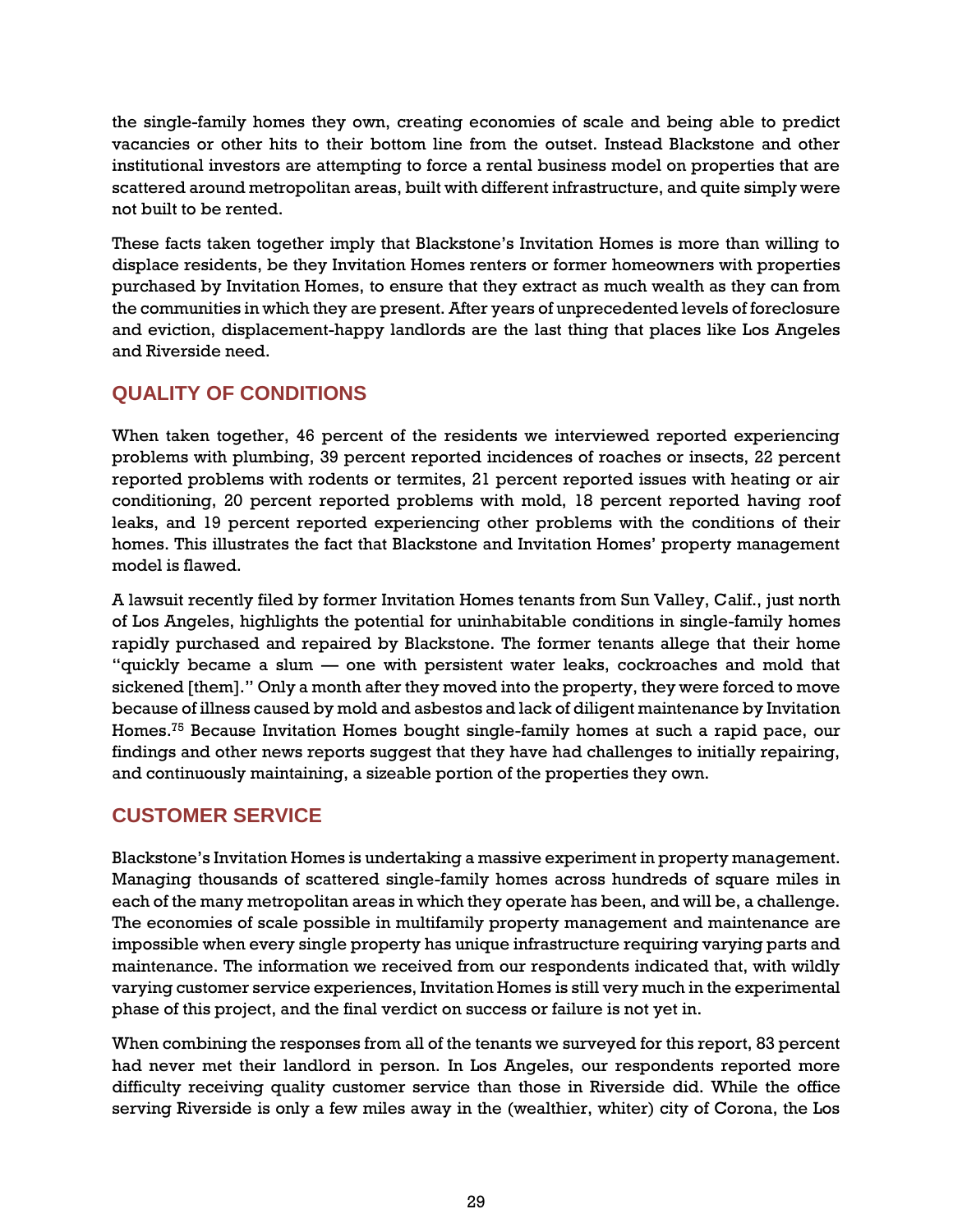Angeles office is 30 miles from South Los Angeles, which we found to have the highest concentration of properties managed by Invitation Homes in the Los Angeles area. In both Los Angeles and Riverside, Invitation Homes' servicing offices are located in particularly white and particularly wealthy parts of the county. The same is true in Atlanta.<sup>76</sup> In part due to the legacy of redlining and associated white flight, such white and wealthy neighborhoods do not tend to be centrally located in metropolitan areas. This may create a privilege of proximity for Invitation Homes renters living nearer to the servicing offices.

# <span id="page-34-0"></span>POLICY RECOMMENDATIONS

Our findings highlight the experiences of some of the first tenants to rent from Wall Street landlords. We found a good deal of what one might expect from a landlord focused on using housing to turn a profit as easily as possible. The tenants we spoke to in properties controlled by the world's largest private equity group struggle to pay severely unaffordable rent. While doing so, they deal with faceless property management and regular threats of eviction.

Invitation Homes and the Blackstone Group enjoy speaking of themselves as saviors, rushing into the remnants of the housing crisis to save communities with their access to capital, credit, and hungry investors.<sup>77</sup> With all the wealth stripped from communities as a result of Wall Street's crisis, there is a need for investment. But we believe that investment should not only go to, but be controlled by, the communities hardest hit by the housing collapse. The trend being set and followed by the Blackstone Group is nothing new. Wall Street has found yet another way to extract wealth from hardworking people trying to keep roofs over their heads. If we want this to end well at all, we need to intervene.

Here is what that intervention should look like:

# **LOCAL**

- Pass ordinances to mandate that a percentage of homes owned by landlords with large numbers of single-family rental homes are affordable to residents making under 50 percent of Neighborhood Median Income. $^{78}\,$
- Enact laws that ensure that rent control policies that apply to multifamily units also apply to single-family homes.
- Ensure that existing security deposit limits are being followed by institutional investors.
- Enact just-cause eviction laws, and ensure that those that apply to multifamily units also apply to single-family homes.
- Enact legislation to lessen housing discrimination against people of color by "Banning the Box" and removing rental application questions regarding previous encounters with the justice system.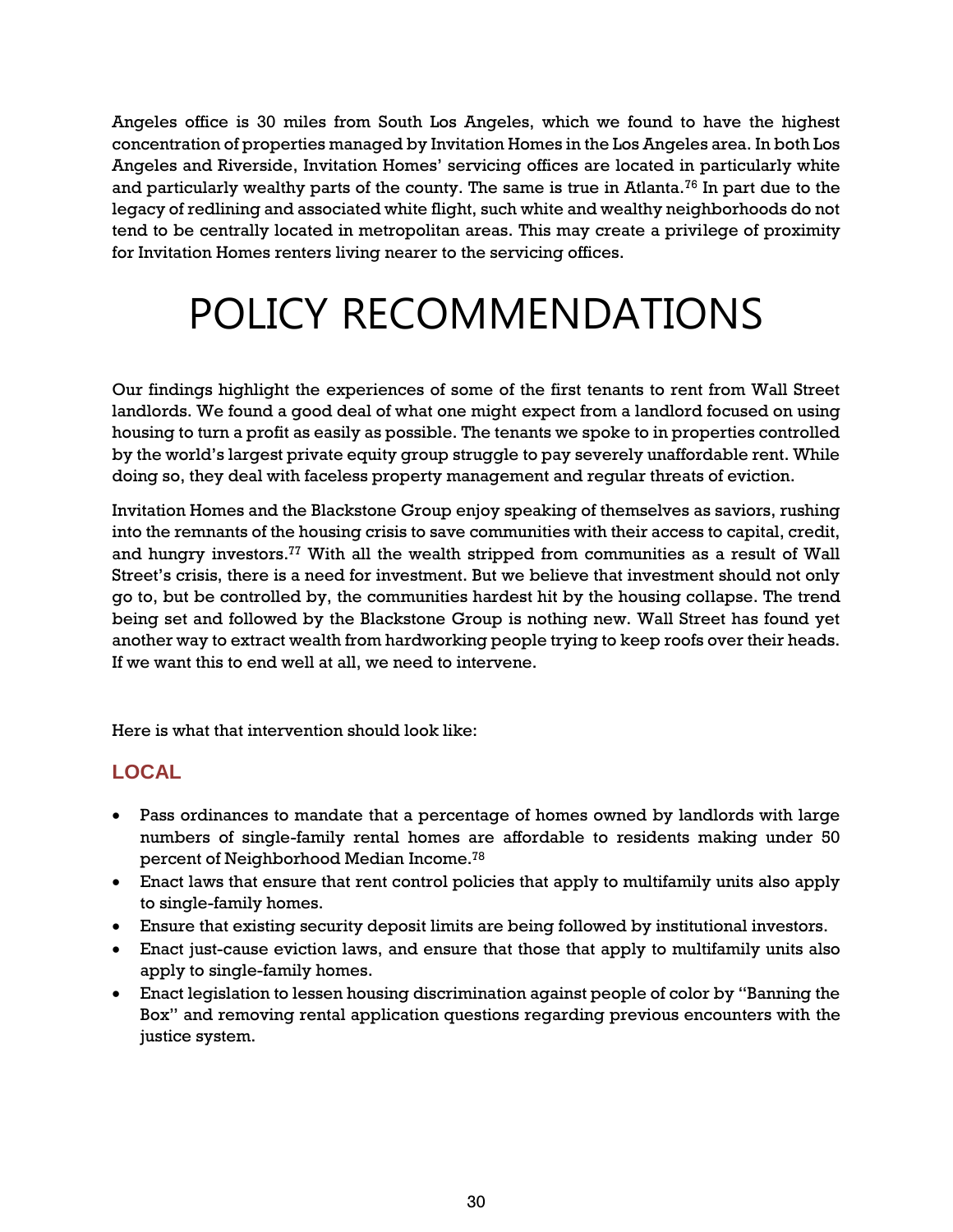### **NATIONAL**

- Monitor and investigate institutional investor compliance with the Fair Housing Act, ensuring that "facially neutral" policies that have disparate impact on protected classes are not allowed.
- Authorize the Consumer Financial Protection Bureau to conduct oversight of the tenant selection, eviction, property maintenance, and disability access policies and actions of institutional investors.
- Implement financial transaction fees on rental bonds.
- Publicly disclose information on the Federal Housing Finance Agency's REO Pilot Initiative activity in order to compare the performance of federally controlled REO-to-rental activity with that of privately controlled single-family rentals.
- <span id="page-35-0"></span> Fund the National Housing Trust Fund to enable community organizations and non-profit developers to have capital to truly invest in the hardest-hit communities.

# **CONCLUSION**

The results of this study add to the growing chorus of concerns regarding Blackstone's impact on tenants and communities destabilized by the housing collapse and Great Recession. Our findings imply that renting from the largest Wall Street landlord may be largely unaffordable for tenants in Los Angeles and Riverside, Calif. In addition, we recorded illegally high security deposit levels and other barriers to accessibility, including criminal background questions on the first stage of the rental application and unclear credit approval processes. Once tenants were able to obtain a lease for one of Blackstone's Invitation Homes properties, many expressed concerns about instability due to rent hikes or rapid eviction. We also found that Invitation Homes' processes for ensuring quality conditions and customer service for their tenants may very well be in an experimental stage.

To better understand the phenomenon that is large investors attempting to financialize and institutionalize single-family rental properties, more research is needed. We acknowledge that our sample size for this study is small compared to the number of homes owned by Blackstone and other institutional investors. However, this is our second report on the subject, and we are finding that tenants from coast to coast are concerned about having Wall Street as their landlord. As we gather more data on the experiences of Wall Street tenants, we will continue to develop federal, state, and municipal policies to address the potential impacts of this new and largely unregulated industry. If we are to avoid another housing bubble and work to prevent the further extraction of wealth from our communities to Wall Street, we must face this problem head on, equipped with policies to rein in Wall Street's newest financialization scheme and the grassroots power to bring them to life.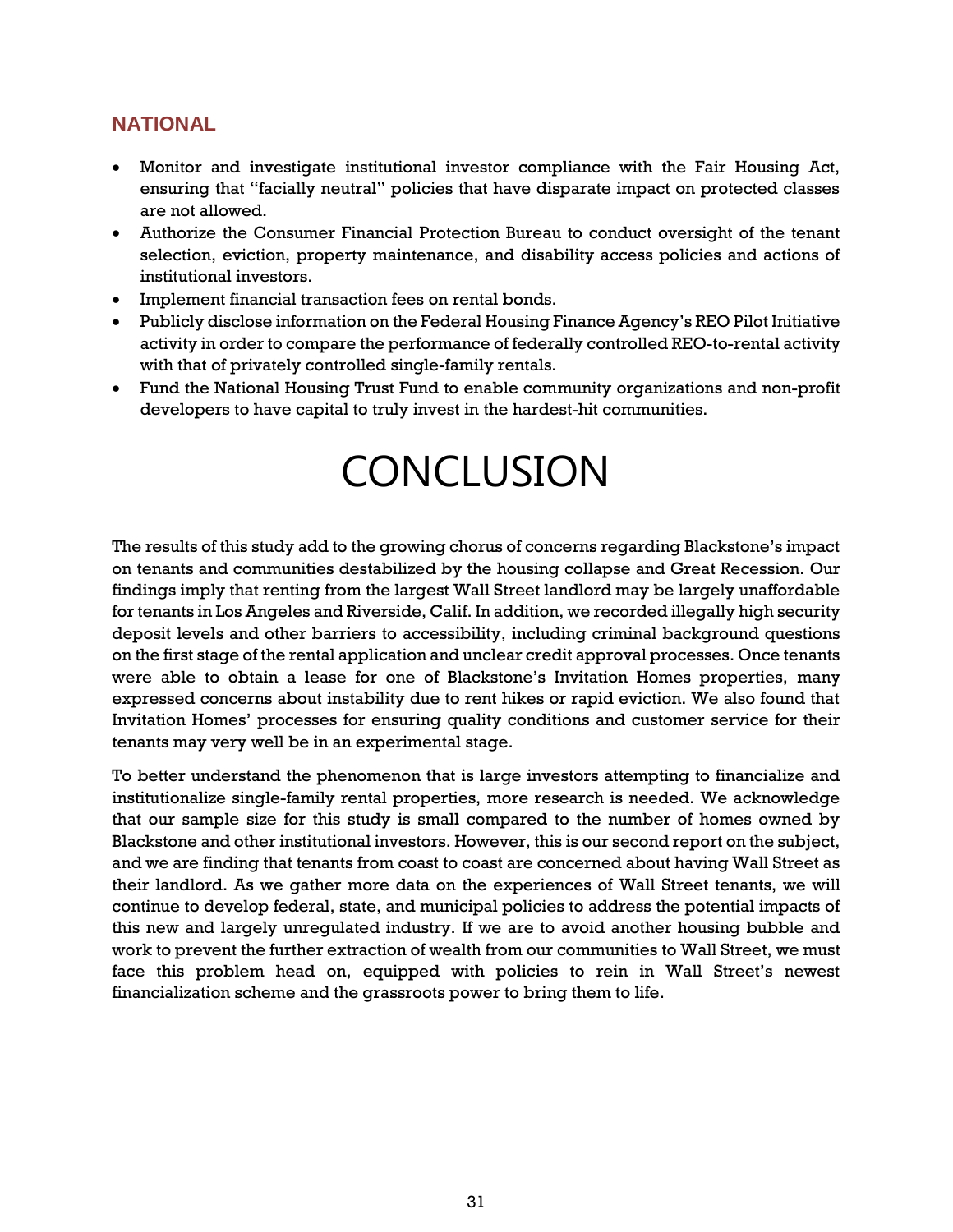# **RFFFRENCES**

<span id="page-36-0"></span> $\overline{\phantom{a}}$ 

<sup>2</sup> Ben Henry, Jill Reese, and Angel Torres, "Wasted Wealth," Alliance for a Just Society, May, 2013, [http://allianceforajustsociety.org/wp-content/uploads/2013/05/Wasted.Wealth\\_NATIONAL.pdf](http://allianceforajustsociety.org/wp-content/uploads/2013/05/Wasted.Wealth_NATIONAL.pdf)

<sup>3</sup> Peter Dreier, et al, *Underwater America: How the so-called housing "recovery" is bypassing many American communities,"* Haas Institute, April 2014,

[http://diversity.berkeley.edu/sites/default/files/HaasInsitute\\_UnderwaterAmerica\\_PUBLISH.pdf](http://diversity.berkeley.edu/sites/default/files/HaasInsitute_UnderwaterAmerica_PUBLISH.pdf) <sup>4</sup> U.S. Department of Housing and Urban Development, "Affordable Housing," accessed July 3, 2014, [http://portal.hud.gov/hudportal/HUD?src=/program\\_offices/comm\\_planning/affordablehousing](http://portal.hud.gov/hudportal/HUD?src=/program_offices/comm_planning/affordablehousing) <sup>5</sup> The Blackstone Group, "Blackstone Creates National Single-Family Rental Home Platform," *Blackstone Blog,* November 11, 2012[, http://www.blackstone.com/news-views/blackstone](http://www.blackstone.com/news-views/blackstone-blog/blackstone-creates-national-single-family-rental-home-platform)[blog/blackstone-creates-national-single-family-rental-home-platform](http://www.blackstone.com/news-views/blackstone-blog/blackstone-creates-national-single-family-rental-home-platform)

<sup>6</sup> "Blackstone Invitation Homes Video Featuring Jonathan Gray," YouTube video, 2:19. Posted by: "blackstonegroup," November 12, 2012, <https://www.youtube.com/watch?v=XE1tsrR90TI>

<sup>7</sup> Tony R. Samara, *Rise of the Renter Nation – Solutions to the Housing Affordability Crisis.* Homes For All, June 2014, [http://homesforall.org/campaign/wp-content/uploads/2014/06/RISE-OF-THE-RENTER-](http://homesforall.org/campaign/wp-content/uploads/2014/06/RISE-OF-THE-RENTER-NATION_PRINT.pdf)[NATION\\_PRINT.pdf](http://homesforall.org/campaign/wp-content/uploads/2014/06/RISE-OF-THE-RENTER-NATION_PRINT.pdf)

8 Jeff Kolko, "Housing Market Recovery Hits New High in September," *Forbes*, October 23, 2012, [http://www.forbes.com/sites/trulia/2012/10/23/housing-market-recovery-hits-new-high-in-](http://www.forbes.com/sites/trulia/2012/10/23/housing-market-recovery-hits-new-high-in-september/)

[september/](http://www.forbes.com/sites/trulia/2012/10/23/housing-market-recovery-hits-new-high-in-september/); Louise Keely, et al, "The Shifting Nature of U.S. Housing Demand," The Demand Institute, May 2012, <http://www.demandinstitute.org/sites/default/files/blog-uploads/tdihousingdemand.pdf> 9 John B. Kirby, *Black Americans in the Roosevelt era: Liberalism and race*. Knoxville: University of Tennessee Press, 1982.

<sup>10</sup> Thomas J. Sugrue, *The origins of the urban crisis: Race and inequality in postwar Detroit. Princeton,* N.J.: Princeton University Press, 1996.

 $11$  Strategic Actions for a Just Economy, "Environmental Justice in Los Angeles: A Timeline," 1998. http://www.saje.net/site/c.hkLQJcMUKrH/b.2315829/k.4634/Environmental Justice Timeline in Los [\\_Angeles.htm](http://www.saje.net/site/c.hkLQJcMUKrH/b.2315829/k.4634/Environmental_Justice_Timeline_in_Los_Angeles.htm)

<sup>12</sup> Darnell Hunt and Ana-Christina Ramón, eds. *Black Los Angeles: American Dreams and Racial Realities*. New York: NYU Press, 2010.

<sup>13</sup> Kenneth T. Jackson, *Crabgrass frontier: The suburbanization of the United States*, New York: Oxford University Press, 1985.

<sup>14</sup> United States Census Bureau, "Historical Census of Housing Tables," Housing and Household Economics Statistics Division, October 31, 2011,

<https://www.census.gov/hhes/www/housing/census/historic/owner.html>

<sup>15</sup> United States Census Bureau, "U.S. Census Bureau News," January 31, 2014, <http://www.census.gov/housing/hvs/files/qtr413/q413press.pdf>

<sup>16</sup> Urban Institute, "Interactive Race Graphic," accessed July 3, 2014,

<http://www.urban.org/changing-wealth-americans/lost-generations-interactive-race.cfm>

<sup>17</sup> Economic Policy Institute, "Homeownership rate, by race and ethnicity, 1975-2011," August 24, 2012,<http://www.stateofworkingamerica.org/chart/swa-wealth-figure-6j-homeownership-rate/>

 $18$  Elvin Wyly, et al, "New Racial Meanings of Housing in America." American Quarterly, 2012.

<sup>19</sup> Frank J. Fabozzi and Franco Modigliani, *Mortgage and mortgage-backed securities markets*, Boston: Harvard Business School Press, 1992.

 $20$  Robert Kuttner, "The Bubble Economy," The American Prospect, September 21, 2007, <http://prospect.org/article/bubble-economy>

<sup>21</sup> CoreLogic, CoreLogic National Foreclosure Report, May 2013,

<http://www.corelogic.com/research/foreclosure-report/national-foreclosure-report-may-2013.pdf>  $^{22}$  Ben Henry, Jill Reese, and Angel Torres, "Wasted Wealth," Alliance for a Just Society, May, 2013, [http://allianceforajustsociety.org/wp-content/uploads/2013/05/Wasted.Wealth\\_NATIONAL.pdf](http://allianceforajustsociety.org/wp-content/uploads/2013/05/Wasted.Wealth_NATIONAL.pdf)

<sup>1</sup> Chris Isidore, "America's lost trillions," *CNN Money*, June 9, 2011,

[http://money.cnn.com/2011/06/09/news/economy/household\\_wealth](http://money.cnn.com/2011/06/09/news/economy/household_wealth)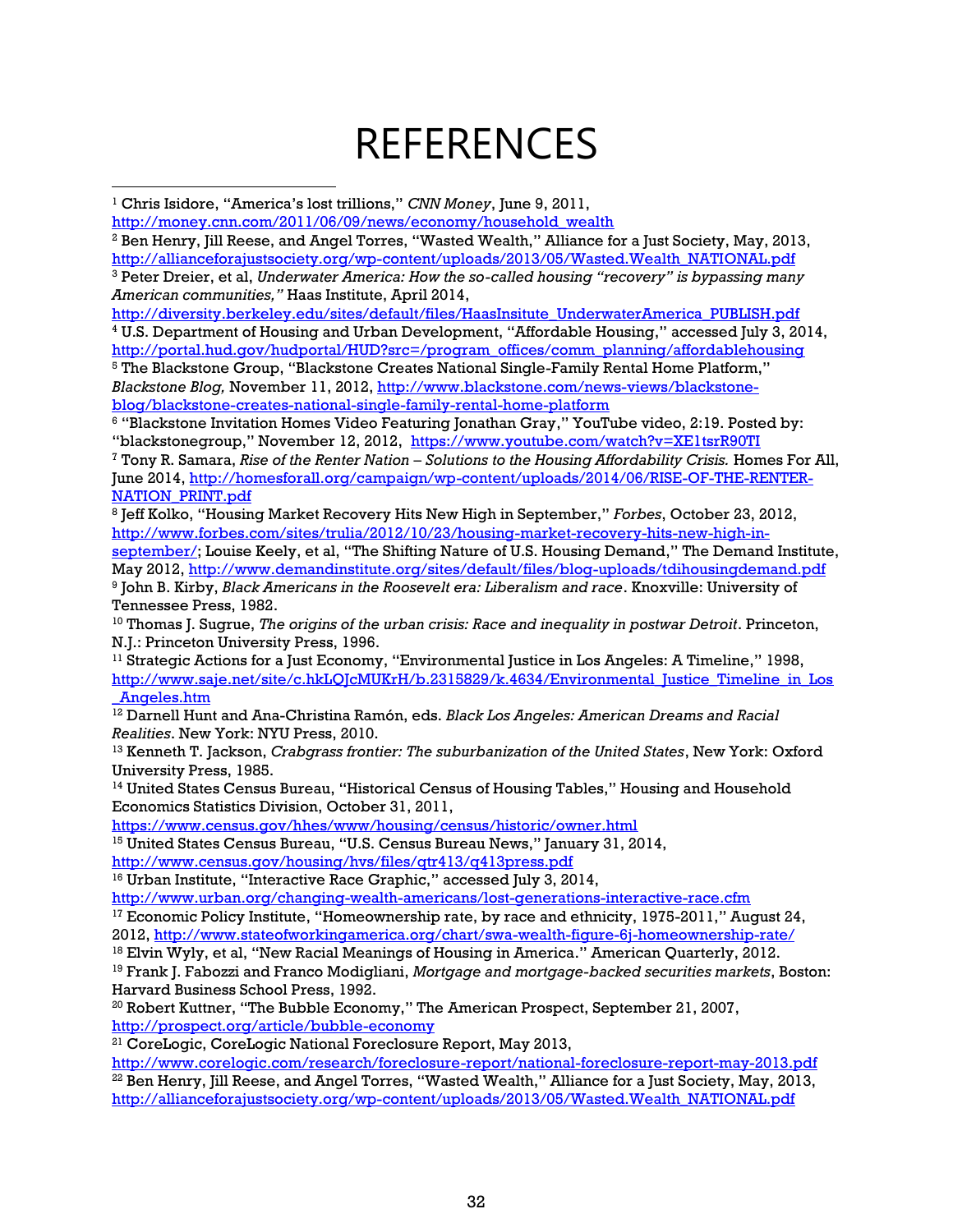<sup>23</sup> Oliver Chang, et al, "Housing Market Insights: A Rentership Society," Morgan Stanley, July 20, 2011, [http://www.morganstanleyfa.com/public/projectfiles/5bee89b1-94ce-45b5-b4b6-](http://www.morganstanleyfa.com/public/projectfiles/5bee89b1-94ce-45b5-b4b6-09f0ffdc626a.pdf) [09f0ffdc626a.pdf](http://www.morganstanleyfa.com/public/projectfiles/5bee89b1-94ce-45b5-b4b6-09f0ffdc626a.pdf)

<sup>24</sup> Lewis S. Ranieri, et al, "Options for REO: The Private Sector Solution to the Foreclosure Problem," Ranieri Partners Management and Rosen Consulting Group, February 2012,

<http://online.wsj.com/public/resources/documents/RanieriRosenOptionsforREOFeb2012.pdf> <sup>25</sup> William D. Cohan, "Why Wall Street Loves Houses Again " *The Atlantic*, September 19, 2013, <http://www.theatlantic.com/magazine/archive/2013/10/why-wall-street-loves-houses-again/309454/> <sup>26</sup> John Gittelsohn, Heather Perlberg, and Sarah Mulholland, "Deutsche Bank Opening Rental Bond Spigot to Cerberus," *Bloomberg*, October 31, 2013, [http://www.bloomberg.com/news/2013-10-](http://www.bloomberg.com/news/2013-10-31/deutsche-bank-opening-rental-bond-spigot-to-cerberus.html) [31/deutsche-bank-opening-rental-bond-spigot-to-cerberus.html;](http://www.bloomberg.com/news/2013-10-31/deutsche-bank-opening-rental-bond-spigot-to-cerberus.html) John Gittelsohn and Heather Perlberg, "Blackstone Rushes \$2.5 Billion Purchase as Homes Rise," *Bloomberg*, January 9, 2013, [http://www.bloomberg.com/news/2013-01-09/blackstone-steps-up-home-buying-as-prices-jump](http://www.bloomberg.com/news/2013-01-09/blackstone-steps-up-home-buying-as-prices-jump-mortgages.html)[mortgages.html.](http://www.bloomberg.com/news/2013-01-09/blackstone-steps-up-home-buying-as-prices-jump-mortgages.html)

 $27$  Ibid.

 $\overline{\phantom{a}}$ 

<sup>28</sup> Morgan W. Pierson, *REO to Rental: The Creation of a New Asset Class and the Transformation of the American Single-Family Landscape,* Massachusetts Institute of Technology, February, 2014. <sup>29</sup> Hui-yong Yu and Jason Kelly, "Blackstone Sees Two-Year Window to Buy Houses: Mortgages," *Bloomberg Businessweek*, November 14, 2012, [http://www.businessweek.com/news/2012-11-](http://www.businessweek.com/news/2012-11-14/blackstone-sees-two-year-window-to-buy-houses-mortgages%23p2) [14/blackstone-sees-two-year-window-to-buy-houses-mortgages#p2](http://www.businessweek.com/news/2012-11-14/blackstone-sees-two-year-window-to-buy-houses-mortgages%23p2)

<sup>30</sup> Michael Corkery, "Wall Street's New Housing Bonanza," *New York Times*, January 29, 2014, [http://dealbook.nytimes.com/2014/01/29/wall-streets-new-housing-](http://dealbook.nytimes.com/2014/01/29/wall-streets-new-housing-bonanza/?_php=true&_type=blogs&_r=0)

bonanza/? php=true& type=blogs& r=0

<sup>31</sup> Lewis S. Ranieri, et al, "Options for REO: The Private Sector Solution to the Foreclosure Problem," Ranieri Partners Management and Rosen Consulting Group, February 2012,

<http://online.wsj.com/public/resources/documents/RanieriRosenOptionsforREOFeb2012.pdf> 32 S & P Dow Jones Indices, "Home Prices Rise Further in August 2013 According to the S&P/Case-Shiller Home Price Indices," October 29, 2013, [https://www.spice-indices.com/idpfiles/spice](https://www.spice-indices.com/idpfiles/spice-assets/resources/public/documents/60544_cshomeprice-release-1029.pdf?force_download=true)[assets/resources/public/documents/60544\\_cshomeprice-release-1029.pdf?force\\_download=true](https://www.spice-indices.com/idpfiles/spice-assets/resources/public/documents/60544_cshomeprice-release-1029.pdf?force_download=true)

<sup>33</sup> John Gittelsohn and Heather Perlberg, "Wall Street Landlords Buy Bad Loans for Cheaper Homes," *Bloomberg*, February 21, 2014, [http://www.bloomberg.com/news/2014-02-21/wall-street-landlords](http://www.bloomberg.com/news/2014-02-21/wall-street-landlords-buy-bad-loans-for-cheaper-homes-mortgages.html)[buy-bad-loans-for-cheaper-homes-mortgages.html](http://www.bloomberg.com/news/2014-02-21/wall-street-landlords-buy-bad-loans-for-cheaper-homes-mortgages.html)

 $34$  Olga Pierce and Paul Kiel, "By the Numbers: A Revealing Look at the Mortgage Mod Meltdown," ProPublica, March 8, 2011, [http://www.propublica.org/article/by-the-numbers-a-revealing-look-at](http://www.propublica.org/article/by-the-numbers-a-revealing-look-at-the-mortgage-mod-meltdown)[the-mortgage-mod-meltdown](http://www.propublica.org/article/by-the-numbers-a-revealing-look-at-the-mortgage-mod-meltdown)

<sup>35</sup> Inman News, "Banks using short sales to meet robo-signing obligations," *Inman News*, September 4, 2012,<http://www.inman.com/2012/09/04/banks-using-short-sales-meet-robo-signing-obligations>

<sup>36</sup> Oriane Schwartzman, "Blackstone Establishes Single-Family Buy-to-Rent Lending Platform," The Blackstone Group, November 15, 2013, [http://web3.blackstone.com/news-views/press](http://web3.blackstone.com/news-views/press-releases/details/blackstone-establishes-single-family-buy-to-rent-lending-platform)[releases/details/blackstone-establishes-single-family-buy-to-rent-lending-platform](http://web3.blackstone.com/news-views/press-releases/details/blackstone-establishes-single-family-buy-to-rent-lending-platform)

 $37$  John Gittelsohn and Heather Perlberg, "Blackstone's Home Buying Binge Ends as Prices Surge: Mortgages," *Bloomberg*, March 14, 2014[, http://www.bloomberg.com/news/2014-03-14/blackstone](http://www.bloomberg.com/news/2014-03-14/blackstone-s-home-buying-binge-ends-as-prices-surge-mortgages.html)[s-home-buying-binge-ends-as-prices-surge-mortgages.html](http://www.bloomberg.com/news/2014-03-14/blackstone-s-home-buying-binge-ends-as-prices-surge-mortgages.html)

<sup>38</sup> Zacks.com, "Blackstone Beats on Q1 Earnings, Revenues Up – Analyst Blog," Nasdaq, April 17, 2014, [http://www.nasdaq.com/article/blackstone-beats-on-q1-earnings-revenues-up-analyst-blog](http://www.nasdaq.com/article/blackstone-beats-on-q1-earnings-revenues-up-analyst-blog-cm345377)[cm345377](http://www.nasdaq.com/article/blackstone-beats-on-q1-earnings-revenues-up-analyst-blog-cm345377)

<sup>39</sup> John Gittelsohn and Heather Perlberg, "Blackstone's Home Buying Binge Ends as Prices Surge: Mortgages," Bloomberg, March 14, 2014, [http://www.bloomberg.com/news/2014-03-14/blackstone](http://www.bloomberg.com/news/2014-03-14/blackstone-s-home-buying-binge-ends-as-prices-surge-mortgages.html)[s-home-buying-binge-ends-as-prices-surge-mortgages.html](http://www.bloomberg.com/news/2014-03-14/blackstone-s-home-buying-binge-ends-as-prices-surge-mortgages.html)

<sup>40</sup> Kroll Bond Ratings, "U.S. Structured Finance Pre-Sale Report: Invitation Homes 2013 SFR-1," Kroll, October 31, 2013.

<sup>41</sup> Laurie Goodman, "Single-Family Securitized Financing: A Blueprint for the Future?" Urban Institute, January 17, 2014,<http://www.urban.org/url.cfm?ID=412992&renderforprint=1>

 $^{42}$  Kroll Bond Ratings, "U.S. Structured Finance Pre-Sale Report: Invitation Homes 2013 SFR-1," Kroll, October 31, 2013.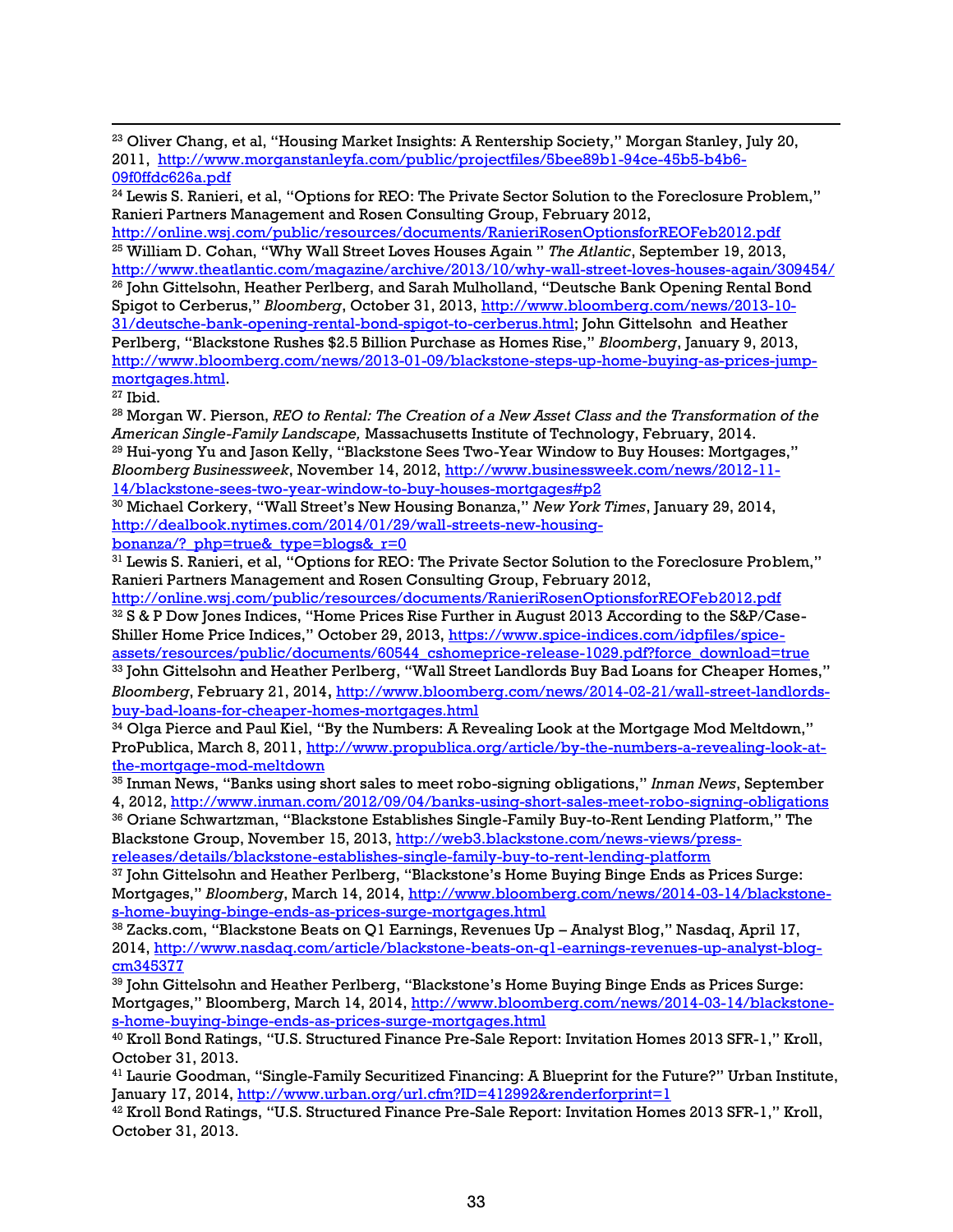<sup>43</sup> Ben Lane, "Moody's issues ratings for \$1B Invitation Homes rental securitization," HousingWire, May 21, 2014, [http://www.housingwire.com/articles/30075-moodys-issues-ratings-for-1b-invitation](http://www.housingwire.com/articles/30075-moodys-issues-ratings-for-1b-invitation-homes-rental-securitization)[homes-rental-securitization](http://www.housingwire.com/articles/30075-moodys-issues-ratings-for-1b-invitation-homes-rental-securitization)

<sup>44</sup> Tracy Alloway and Anili Raval, "Blackstone rental bond gets triple A rating," *Financial Times*, October 23, 2013, [http://www.ft.com/intl/cms/s/0/fbd93a84-3b69-11e3-87fa-](http://www.ft.com/intl/cms/s/0/fbd93a84-3b69-11e3-87fa-00144feab7de.html#axzz35c6Ljuga)[00144feab7de.html#axzz35c6Ljuga;](http://www.ft.com/intl/cms/s/0/fbd93a84-3b69-11e3-87fa-00144feab7de.html#axzz35c6Ljuga) Ibid.

<sup>45</sup> Kerri Ann Panchuk, "Single-family rental securitization market boasts near trillion-dollar potential," *Housing Wire*, November 1, 2013, [http://www.housingwire.com/articles/27772-single-family-rental](http://www.housingwire.com/articles/27772-single-family-rental-securitization-market-boasts-trillion-dollar-potential)[securitization-market-boasts-trillion-dollar-potential](http://www.housingwire.com/articles/27772-single-family-rental-securitization-market-boasts-trillion-dollar-potential)

<sup>46</sup> Jodi Shenn, "Rents Used To Pay Blackstone Leased-Home Bonds Decline by 7.6%," *Bloomberg,* February 19, 2014, [http://www.bloomberg.com/news/2014-02-19/rents-used-to-pay-leased-home](http://www.bloomberg.com/news/2014-02-19/rents-used-to-pay-leased-home-bonds-fall-7-6-morningstar-says.html)[bonds-fall-7-6-morningstar-says.html](http://www.bloomberg.com/news/2014-02-19/rents-used-to-pay-leased-home-bonds-fall-7-6-morningstar-says.html)

<sup>47</sup> Addresses found using Lexis public records. Shapefiles and vectors for state, counties, and interstates from the U.S. Census.

<sup>48</sup> California Reinvestment Coalition, *From Foreclosure to Re-Redlining, How America's largest financial institutions devastated California communities,"* February, 2010,

[http://www.calreinvest.org/system/resources/W1siZiIsIjIwMTEvMDQvMTgvMTdfNTVfMTVfNjM4X0Z](http://www.calreinvest.org/system/resources/W1siZiIsIjIwMTEvMDQvMTgvMTdfNTVfMTVfNjM4X0ZvcmVjbG9zdXJlX3RvX1JlX1JlZGxpbmluZy5wZGYiXV0/Foreclosure_to_Re_Redlining.pdf) [vcmVjbG9zdXJlX3RvX1JlX1JlZGxpbmluZy5wZGYiXV0/Foreclosure\\_to\\_Re\\_Redlining.pdf](http://www.calreinvest.org/system/resources/W1siZiIsIjIwMTEvMDQvMTgvMTdfNTVfMTVfNjM4X0ZvcmVjbG9zdXJlX3RvX1JlX1JlZGxpbmluZy5wZGYiXV0/Foreclosure_to_Re_Redlining.pdf)

<sup>49</sup> Alliance of Californians for Community Empowerment and the California Reinvestment Coalition, *The Wall Street Wrecking Ball: What foreclosures are costing Los Angeles neighborhoods,* September, 2011, [http://www.calorganize.org/sites/default/files/WreckingBall\\_LosAngeles\\_web\\_0.pdf](http://www.calorganize.org/sites/default/files/WreckingBall_LosAngeles_web_0.pdf)

<sup>50</sup> California Department of Community Affairs, "When You Have Decided To Rent," 2012, [http://www.dca.ca.gov/publications/landlordbook/when-rent.shtml#rulesgoverningsecuritydeposits](http://www.dca.ca.gov/publications/landlordbook/when-rent.shtml%23rulesgoverningsecuritydeposits) <sup>51</sup> Invitation Homes, "Resident Selection Criteria," May, 2013,

[http://apply4thg.com/uploads/Resident\\_Selection\\_Criteria\\_IH.pdf](http://apply4thg.com/uploads/Resident_Selection_Criteria_IH.pdf)

<sup>52</sup> Michelle N. Rodriguez and Maurice Emsellem, *65 Million "Need Not Apply"—The Case for Reforming Criminal Background Checks for Employment,* National Employment Law Project, March, 2011, [http://www.nelp.org/page/-/65\\_Million\\_Need\\_Not\\_Apply.pdf?nocdn=1](http://www.nelp.org/page/-/65_Million_Need_Not_Apply.pdf?nocdn=1)

<sup>53</sup> Ibid.

 $\overline{\phantom{a}}$ 

<sup>54</sup> U.S. Department of Housing and Urban Development, "Affordable Housing," July 3, 2014, [http://portal.hud.gov/hudportal/HUD?src=/program\\_offices/comm\\_planning/affordablehousing](http://portal.hud.gov/hudportal/HUD?src=/program_offices/comm_planning/affordablehousing) <sup>55</sup> Laura Gottesdiener, "How Wall Street Has Turned Housing Into a Get-Rich-Quick Scheme – Again," MotherJones, November 29, 2013, [http://www.motherjones.com/politics/2013/11/wall-street-buying-](http://www.motherjones.com/politics/2013/11/wall-street-buying-foreclosed-homes)

[foreclosed-homes](http://www.motherjones.com/politics/2013/11/wall-street-buying-foreclosed-homes)

<sup>56</sup> Los Angeles Times, "Mapping L.A.> San Fernando Valley> Woodland Hills," accessed July 3, 2014, <http://maps.latimes.com/neighborhoods/neighborhood/woodland-hills/>

<sup>57</sup> Los Angeles Times, "Mapping L.A.> Regions> South L.A.," accessed July 3, 2014, <http://maps.latimes.com/neighborhoods/region/south-la>

<sup>58</sup> Ben Henry, Jill Reese, and Angel Torres, "Wasted Wealth," Alliance for a Just Society, May, 2013, [http://allianceforajustsociety.org/wp-content/uploads/2013/05/Wasted.Wealth\\_NATIONAL.pdf](http://allianceforajustsociety.org/wp-content/uploads/2013/05/Wasted.Wealth_NATIONAL.pdf)

<sup>59</sup> California Department of Community Affairs, "When You Have Decided To Rent," 2012, [http://www.dca.ca.gov/publications/landlordbook/when-rent.shtml#rulesgoverningsecuritydeposits](http://www.dca.ca.gov/publications/landlordbook/when-rent.shtml%23rulesgoverningsecuritydeposits)

<sup>60</sup> Invitation Homes, "Resident Selection Criteria," May, 2013,

[http://apply4thg.com/uploads/Resident\\_Selection\\_Criteria\\_IH.pdf](http://apply4thg.com/uploads/Resident_Selection_Criteria_IH.pdf)

<sup>61</sup> Michelle N. Rodriguez and Maurice Emsellem, *65 Million "Need Not Apply"—The Case for Reforming Criminal Background Checks for Employment,* The National Employment Law Project, March, 2011, http://www.nelp.org/page/-/65 Million Need Not Apply.pdf?nocdn=1; City of Riverside, "2010 Census Demographic Profile," October 2011,

[http://riversideca.gov/planning/pdf/demographics/City\\_OK2010.pdf](http://riversideca.gov/planning/pdf/demographics/City_OK2010.pdf)

 $62$  Department of Housing and Urban Development, "FY 2014 Income Limits Documentation System," accessed July 3, 2014,

[http://www.huduser.org/portal/datasets/il/il2014/2014MedCalc.odn?inputname=Riverside+County&](http://www.huduser.org/portal/datasets/il/il2014/2014MedCalc.odn?inputname=Riverside+County&area_id=METRO40140M40140&fips=0606599999&type=county&year=2014&yy=14&stname=California&stusps=CA&statefp=06&incpath=%24incpath%24) [area\\_id=METRO40140M40140&fips=0606599999&type=county&year=2014&yy=14&stname=Californi](http://www.huduser.org/portal/datasets/il/il2014/2014MedCalc.odn?inputname=Riverside+County&area_id=METRO40140M40140&fips=0606599999&type=county&year=2014&yy=14&stname=California&stusps=CA&statefp=06&incpath=%24incpath%24) [a&stusps=CA&statefp=06&incpath=%24incpath%24](http://www.huduser.org/portal/datasets/il/il2014/2014MedCalc.odn?inputname=Riverside+County&area_id=METRO40140M40140&fips=0606599999&type=county&year=2014&yy=14&stname=California&stusps=CA&statefp=06&incpath=%24incpath%24); U.S. Census Bureau, "U.S. Census Bureau News," January 31, 2014, <http://www.census.gov/housing/hvs/files/qtr413/q413press.pdf>